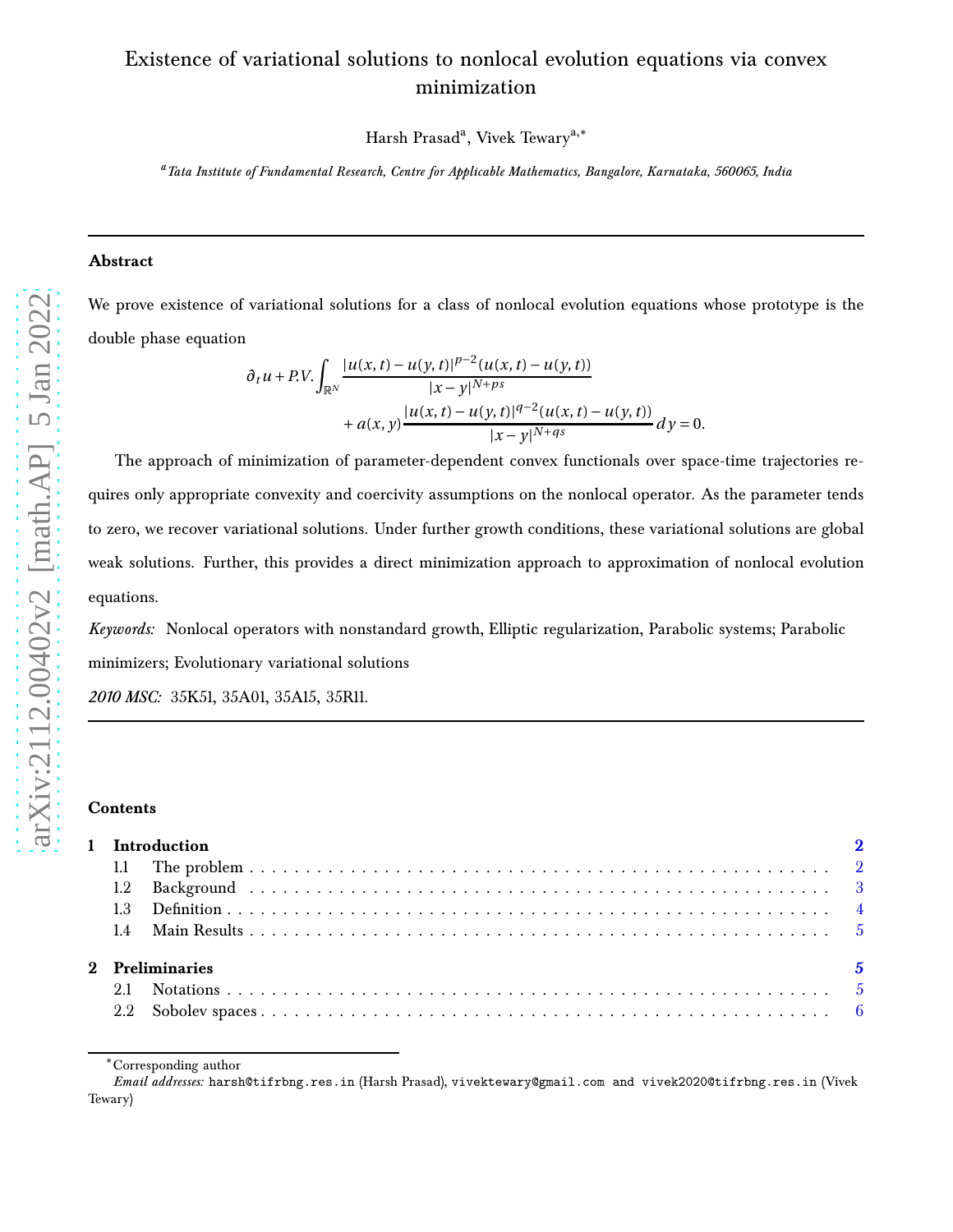<span id="page-1-3"></span>

|              | 2.3 |                                                       |                |
|--------------|-----|-------------------------------------------------------|----------------|
|              | 2.4 |                                                       |                |
| 3            |     | <b>Existence of variational solutions</b>             | 8              |
|              | 3.1 |                                                       | $\overline{9}$ |
|              | 3.2 |                                                       |                |
|              | 3.3 |                                                       |                |
|              | 3.4 |                                                       |                |
|              | 3.5 |                                                       |                |
|              | 3.6 |                                                       | - 15           |
|              |     | Uniqueness of variational solutions                   | 17             |
| $\mathbf{5}$ |     | <b>Variational Solutions are Parabolic Minimizers</b> | 18             |
| 6            |     | Comparison with weak solutions                        | 20             |
|              | 6.1 |                                                       |                |
|              | 6.2 |                                                       |                |
|              | 6.3 |                                                       |                |
|              |     | Appendix A<br><b>Mollification in Time</b>            | 22             |

## <span id="page-1-1"></span><span id="page-1-0"></span>**1. Introduction**

## *1.1. The problem*

In [\[2](#page-24-0)], Bögelein et al prove existence of variational solutions for parabolic systems of the form

$$
\partial_t u - \text{div}(D_{\xi} f(x, u, Du)) = 0 \text{ in } \Omega_{\infty}
$$

 $u = u_0$  on  $\partial_p \Omega_\infty$ 

where the convex function  $f: \mathbb{R} \times \mathbb{R}^N \times \mathbb{R}^{Nn} \to \mathbb{R}$  satisfies a growth condition from below, viz,

<span id="page-1-2"></span>*C*| $ξ|P$  ≤ *f*(*x*, *z*, *ξ*),

for a.e.  $x \in \Omega$ ,  $z \in \mathbb{R}^N$ ,  $\xi \in \mathbb{R}^{Nn}$ . The notation  $\Omega_\infty$  stands for  $\Omega \times (0,\infty)$ . In particular, no growth condition from above is assumed. This is useful, for example, in the context of parabolic equations with *p*,*q* growth conditions for  $p \leq q$ , where weak solutions may not exist without imposing further conditions on the gap of p and q [\[1\]](#page-24-1). In this paper, we aim to extend the framework of variational solutions to parabolic fractional equations with time independent initial and boundary data

$$
\partial_t u + P.V. \int_{\mathbb{R}^N} \frac{D_{\xi} H(x, y, u(x, t) - u(y, t))}{|x - y|^N} dy = 0 \text{ in } \Omega_{\infty}
$$
  

$$
u = u_0 \text{ on } (\mathbb{R}^N \setminus \Omega) \times (0, \infty) \cup \Omega \times \{0\}
$$
 (1.1)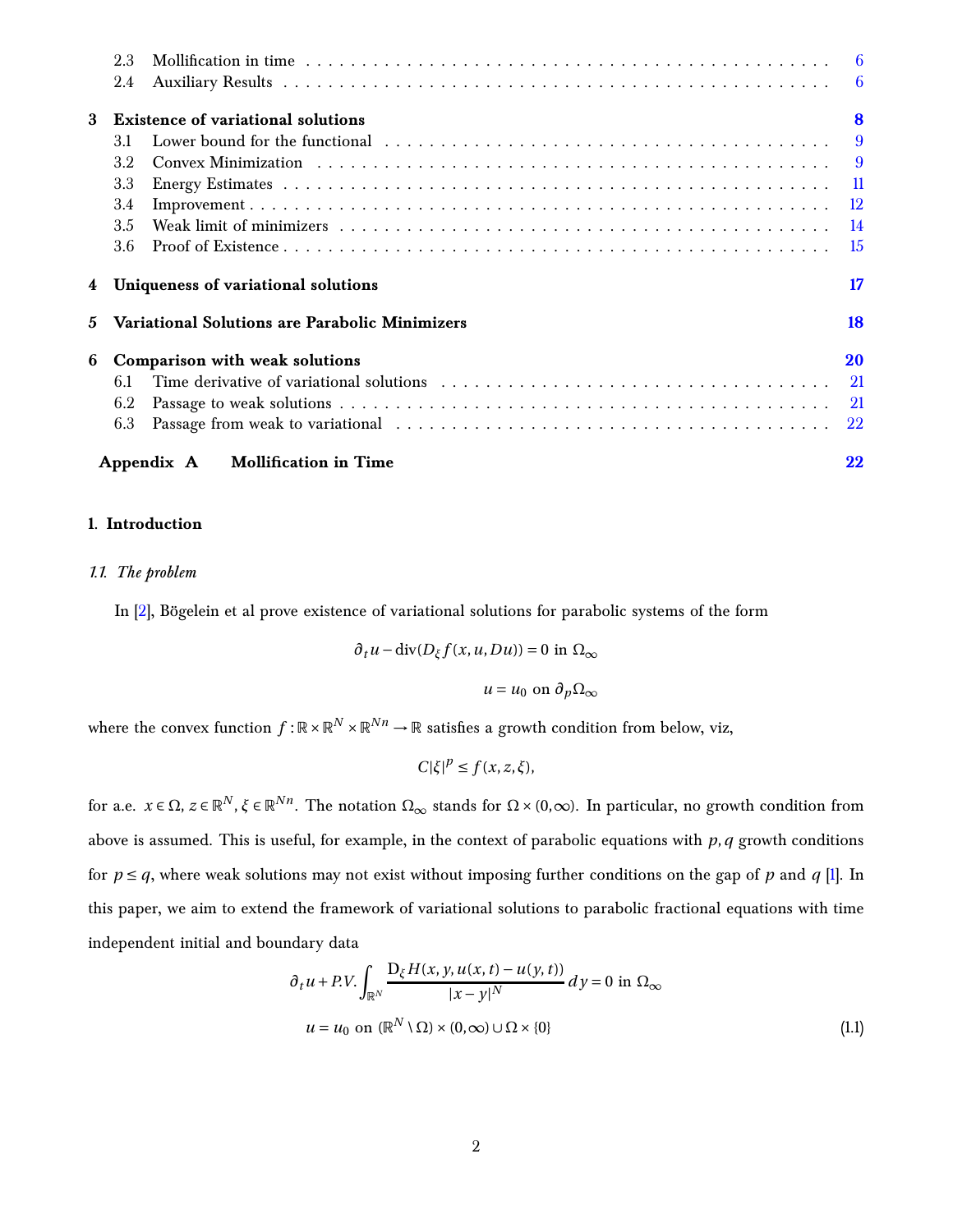<span id="page-2-3"></span>where  $\Omega$  is an open bounded subset of  $\mathbb{R}^N$ , and  $\Omega_{\infty} = \Omega \times (0, \infty)$ . The function  $H = H(x, y, \xi)$  satisfies the following structure condition

<span id="page-2-1"></span>
$$
H(x, y, \xi) \ge A \left(\frac{|\xi|}{|x - y|^s}\right)^p
$$
\n(1.2)

<span id="page-2-2"></span>*H* is a Caratheodory function which is convex in the variable *ξ*. (1.3)

We assume  $1 < p < \infty$ ,  $s \in (0,1)$  and  $A > 0$ . These structure conditions admit a variety of problems with non-standard growth such as

• 
$$
H(x, y, \xi) = \left(\frac{|\xi|}{|x - y|^s}\right)^p + a(x, y) \left(\frac{|\xi|}{|x - y|^r}\right)^q
$$
, for  $a(x, y) \ge 0$  for  $1 < p < q$  and  $r, s \in (0, 1)$ .  
\n•  $H(x, y, \xi) = \left(\frac{|\xi|}{|x - y|^s}\right)^p \log\left(1 + \left(\frac{|\xi|}{|x - y|^s}\right)\right)$ .  
\n•  $H(x, y, \xi) = \left(\frac{|\xi|}{|x - y|^s}\right)^{a + b \sin\left[\log\log\left(\frac{|\xi|}{|x - y|^s}\right)\right]}$ .

<span id="page-2-0"></span>In particular, we would like to emphasize that in the double phase case, we obtain existence of variational solutions *without* any restrictions on the gap  $q - p$ .

#### *1.2. Background*

There has been a great surge in the study of regularity theory of fractional *p*-Laplace equations and their parabolic counterparts. However, a theory for parabolic fractional equations with non-standard growth, particularly with a double phase character, requires the development of an existence theory which can contend with the unbalanced growth condition given the possibility of the appearance of Lavrentiev phenomenon. The variational framework introduced in [\[2](#page-24-0)] seems to be the most suitable for this purpose.

The motivation for the notion of variational solutions in [\[2](#page-24-0)] came from [\[29](#page-28-0)] where a variational notion of solutions was introduced for an evolutionary minimal surface equation. Further, it is related to the De Giorgi conjectures on the construction of weak solutions to hyperbolic equations as a limit of minimizers of certain functionals [\[19](#page-26-0)]. Some forms of these conjectures were proved in [\[44,](#page-29-0) [42](#page-29-1)]. Variational notions are also useful in the realm of stochastic partial differential equations, for example, see [\[35](#page-28-1), [40](#page-29-2)].

The regularity theory of *p*,*q* growth problems was started by Marcellini in a series of novel papers [\[30,](#page-28-2) [31,](#page-28-3) [32,](#page-28-4) [33](#page-28-5)]. There is a large body of work dealing with problems of (*p*,*q*)-growth as well as other nonstandard growth problems, for which we point to the surveys in [\[34](#page-28-6), [36](#page-28-7)].

Coming back to the fractional *p*-Laplace equation, in the elliptic case, regularity theory of fractional *p*-Laplace equations has been studied extensively. For example, local boundedness and Hölder regularity in the framework of De Giorgi-Nash-Moser theory was worked out in [\[20\]](#page-26-1) and [\[18\]](#page-26-2). Moreover, explicit higher regularity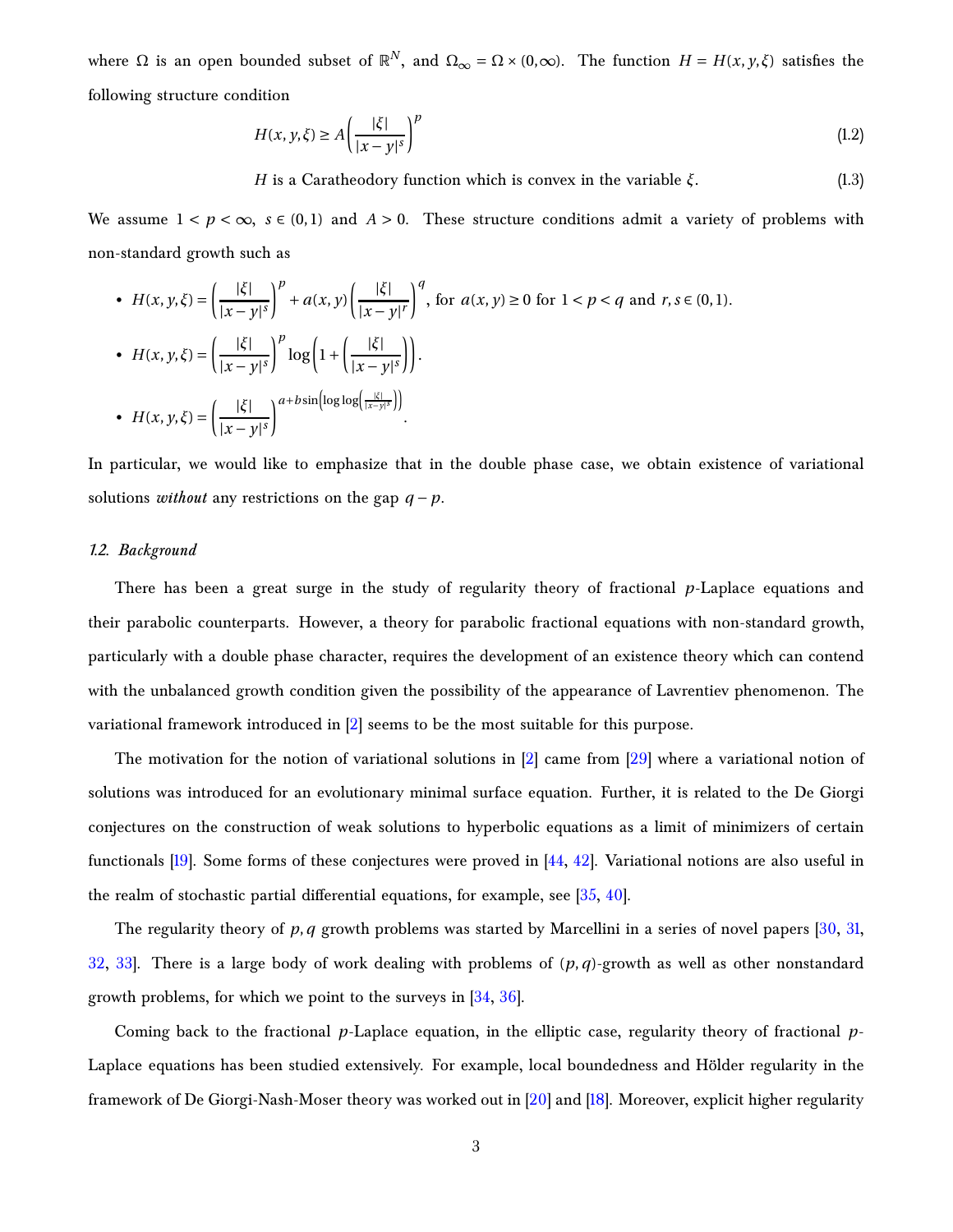<span id="page-3-3"></span>of the gradient is obtained in [\[4](#page-25-0)]. On the other hand, explicit Hölder regularity of the solutions is obtained in [\[6](#page-25-1)]. Higher integrability by a nonlocal version of Gehring's Lemma was proved in [\[27\]](#page-27-0). For equations of nonstandard growth, the relevant works are  $[41, 9, 12, 15, 13, 14, 16]$  $[41, 9, 12, 15, 13, 14, 16]$  $[41, 9, 12, 15, 13, 14, 16]$  $[41, 9, 12, 15, 13, 14, 16]$  $[41, 9, 12, 15, 13, 14, 16]$  $[41, 9, 12, 15, 13, 14, 16]$  $[41, 9, 12, 15, 13, 14, 16]$  $[41, 9, 12, 15, 13, 14, 16]$  $[41, 9, 12, 15, 13, 14, 16]$  $[41, 9, 12, 15, 13, 14, 16]$  $[41, 9, 12, 15, 13, 14, 16]$  $[41, 9, 12, 15, 13, 14, 16]$ . For the case of linear equations, i.e.,  $p = 2$ , we refer to [\[11](#page-26-8), [10,](#page-25-3) [28](#page-28-8), [17](#page-26-9)].

In the case of parabolic counterparts of the fractional *p*-Laplace equations, local boundedness was proved in [\[45\]](#page-30-0). Local boundedness and Hölder regularity has been proved in [\[22](#page-27-1)]. Explicit Hölder regularity has been obtained in [\[7](#page-25-4)].

We believe this is the first work to deal with fractional evolutionary equations exhibiting unbalanced growth. In the companion article [\[38](#page-29-4)], we prove local boundedness for parabolic minimizers of (*p*,*q*)-fractional parabolic equations following [\[18\]](#page-26-2). In another article [\[23\]](#page-27-2), existence of nonnegative variational solutions for doubly nonlinear nonlocal parabolic equations is proved.

#### <span id="page-3-0"></span>*1.3. Definition*

**Definition 1.1.** *Let* Ω *be an open bounded subset of* R *N . Suppose that H satisfies the assumptions* [\(1.2\)](#page-2-1) *and* [\(1.3\)](#page-2-2) *and let the time-independent Cauchy-Dirichlet data*  $u_0$  *satisfy* 

<span id="page-3-1"></span>
$$
u_0 \in W^{s,p}(\mathbb{R}^N), u_{|\Omega} \in L^2(\Omega) \text{ and } \iint\limits_{\mathbb{R}^N \times \mathbb{R}^N} \frac{H(x, y, u_0(x) - u_0(y))}{|x - y|^N} dx dy < \infty.
$$
 (1.4)

*By a variational solution to* [\(1.1\)](#page-1-2) *we mean a function <i>u* such that for all time T > 0,  $u \in L^p(0,T;W^{s,p}(\mathbb{R}^N))$   $\cap$  $C^0(0, T; L^2(\Omega))$ ,  $u - u_0 \in L^p(0, T; W_0^{s, p})$  $a_0^{s,p}(\Omega)$  and

$$
\int_{0}^{T} \int_{\Omega} \partial_{t} v \left(v - u\right) dx dt + \int_{0}^{T} \iint_{\mathbb{R}^{N} \times \mathbb{R}^{N}} \frac{H(x, y, v(x, t) - v(y, t)) - H(x, y, u(x, t) - u(y, t))}{|x - y|^{N}} dx dy dt
$$
\n
$$
\geq \frac{1}{2} \left\| (v - u)(\cdot, \tau) \right\|_{L^{2}(\Omega)}^{2} - \frac{1}{2} \left\| (v - u)(\cdot, 0) \right\|_{L^{2}(\Omega)}^{2}, \tag{1.5}
$$

for all  $v \in L^p(0,T;W^{s,p}(\mathbb{R}^N))$  and  $\partial_t v \in L^2(0,T;\Omega)$  such that  $v-u_0 \in L^p(0,T;W_0^{s,p}$  $\binom{s,p}{0}(\Omega)$ ).

**Remark 1.2.** *In our definition of variational solution, both the solution and the comparison map have to match on*  $\Omega^c\times(0,T)$  and since we have assumed that the data on  $\Omega^c$  is in  $W^{s,p}(\R^N)$  we may cancel integrals of H over  $\Omega^c\times\Omega^c$ *on both sides to obtain the following equivalent form of the variational inequality:*

$$
\int_{0}^{T} \iint_{C_{\Omega}} \frac{H(x, y, u(x, t) - u(y, t))}{|x - y|^N} dx dy dt \le \int_{0}^{T} \iint_{C_{\Omega}} \frac{H(x, y, v(x, t) - v(y, t))}{|x - y|^N} dx dy dt
$$

$$
+ \int_{0}^{T} \int_{\Omega} \partial_t v \cdot (v - u) + \frac{1}{2} ||v(\cdot, 0) - u_0(\cdot)||_{L^2(\Omega)}^2 - \frac{1}{2} ||v(\cdot, T) - u(\cdot, T)||_{L^2(\Omega)}^2
$$

*where*  $C_{\Omega} = (\Omega^c \times \Omega^c)^c$ .

**Remark 1.3.** *Let us also mention that in the double phase case i.e. when H is of the form*

<span id="page-3-2"></span>
$$
H(x, y, \xi) = \left(\frac{|\xi|}{|x - y|^s}\right)^p + a(x, y) \left(\frac{|\xi|}{|x - y|^r}\right)^q
$$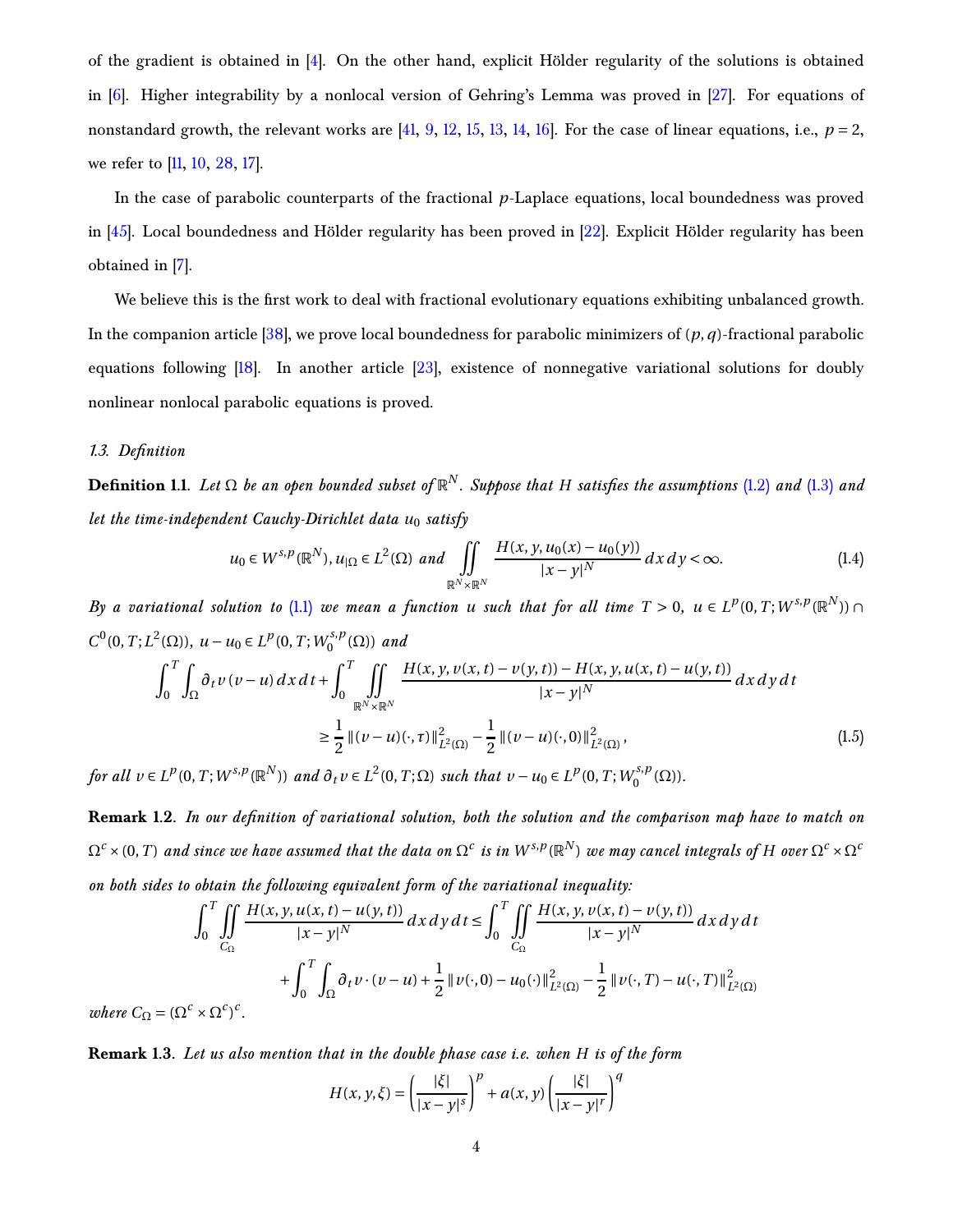<span id="page-4-5"></span>*the condition on initial data*  $(1.4)$  *is satisfied if*  $u_0 \in W^{s,p}(\mathbb{R}^N) \cap L^2(\Omega)$  *also satisfies*:

$$
\iint\limits_{\mathbb{R}^N\times\mathbb{R}^N}\frac{|u_0(x)-u_0(y)|^p}{|x-y|^{N+sp}}+a(x,y)\frac{|u_0(x)-u_0(y)|^q}{|x-y|^{N+rq}}\,dx\,dy<\infty.
$$

#### <span id="page-4-3"></span><span id="page-4-0"></span>*1.4. Main Results*

The following existence and uniqueness theorems are the main results of the paper.

**Theorem 1.4.** *(Existence) Let* Ω *be an open bounded subset of* R *N . Suppose that H satisfies the assumptions* [\(1.2\)](#page-2-1) *and* [\(1.3\)](#page-2-2) *and let the time-independent Cauchy-Dirichlet data u*<sup>0</sup> *satisfy* [\(1.4\)](#page-3-1)*. Then,*

- *there exists a variational solution to* [\(1.1\)](#page-1-2) *in the sense of* [\(1.5\)](#page-3-2)*,*
- the variational solution  $u \in C^{0,\frac{1}{2}}([0,T];L^2(\Omega))$  for all times  $T > 0$ . Further,  $\partial_t u \in L^2(\Omega_\infty)$  and
- *the following energy bounds are verified*

$$
\int_0^\infty \int_{\Omega} |\partial_t u(x,t)|^2 dx dt \le \Lambda, \text{ and}
$$

$$
\frac{1}{t_2 - t_1} \int_{t_1}^{t_2} \iint_{\mathbb{R}^N \times \mathbb{R}^N} \frac{H(x, y, u(x,t) - u(y,t))}{|x - y|^N} dx dy dt \le 2e\Lambda.
$$

<span id="page-4-4"></span>*for*  $0 \le t_1 < t_2 < \infty$ *.* 

**Theorem 1.5.** *(Uniqueness) If*  $\xi \rightarrow H(x, y, \xi)$  *is strictly convex then there is at most one variational solution in the sense of* [\(1.5\)](#page-3-2)*.*

**Remark 1.6.** *The restriction*  $p > \frac{2N}{2s+1}$  $\frac{21}{2s+N}$  is often seen as a natural lower bound on p since the proofs of existence *that use the monotone operator methods require it on account of the Sobolev embedding. The proof here which uses variational techniques avoids this lower bound to obtain existence in the full range*  $p \in (1,\infty)$ *. In the paper* [\[3\]](#page-25-5), *functionals with linear growth, that is, corresponding to p* = 1 *are also considered by stability methods. It would be of interest to study the stability method for the nonlocal operator.*

# <span id="page-4-2"></span><span id="page-4-1"></span>**2. Preliminaries**

#### *2.1. Notations*

We begin by collecting the standard notation that will be used throughout the paper:

- We shall denote *N* to be the space dimension. We shall denote by  $z = (x, t)$  a point in  $\mathbb{R}^N \times (0, T)$ .
- We shall alternately use  $\frac{\partial f}{\partial t}$ ,  $\partial_t f$ ,  $f'$  to denote the time derivative of  $f$ .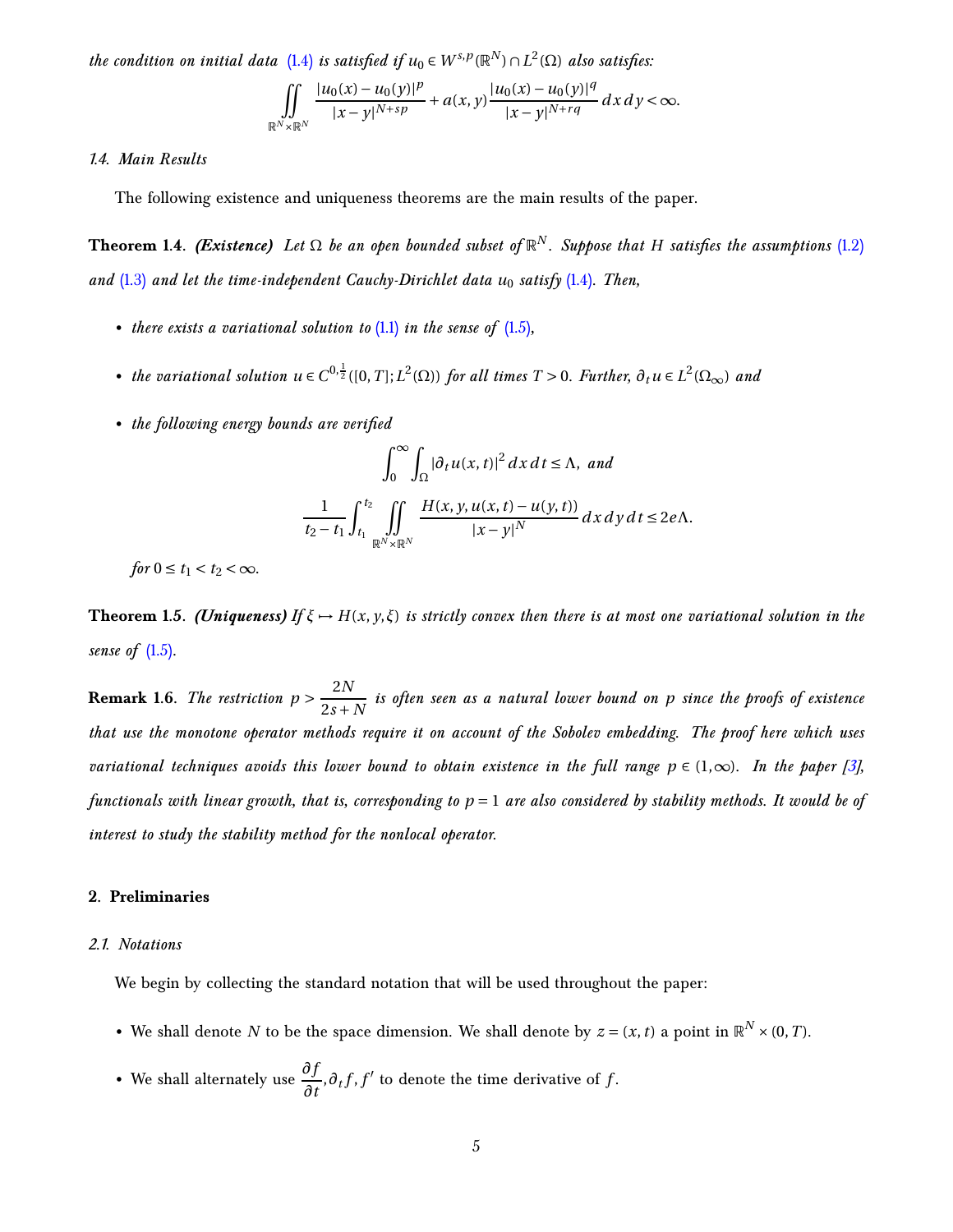- <span id="page-5-4"></span>• Let  $\Omega$  be an open bounded domain in  $\mathbb{R}^N$  with boundary  $\partial\Omega$  and for  $0 < T \leq \infty$ , let  $\Omega_T := \Omega \times (0, T)$ .
- Integration with respect to either space or time only will be denoted by a single integral  $\int$  whereas integration on  $\Omega\times\Omega$  or  $\mathbb{R}^N\times\mathbb{R}^N$  will be denoted by a double integral  $\iint.$

# <span id="page-5-0"></span>*2.2. Sobolev spaces*

Let  $1 < p < \infty$ , we denote by  $p' = p/(p-1)$  the conjugate exponent of  $p$ . Let  $\Omega$  be an open subset of  $\mathbb{R}^N$ . We define the *Sobolev-Slobodekii* space, which is the fractional analogue of Sobolev spaces.

$$
W^{s,p}(\Omega) = \left\{ \psi \in L^p(\Omega) : [\psi]_{W^{s,p}(\Omega)} < \infty \right\}, s \in (0,1),
$$

where the seminorm  $[\cdot]_{W^{s,p}(\Omega)}$  is defined by

$$
[\psi]_{W^{s,p}(\Omega)} = \left( \iint\limits_{\Omega \times \Omega} \frac{|\psi(x) - \psi(y)|^p}{|x - y|^{N+ps}} dx dy \right)^{\frac{1}{p}}.
$$

The space when endowed with the norm  $\|\psi\|_{W^{s,p}(\Omega)} = \|\psi\|_{L^p(\Omega)} + [\psi]_{W^{s,p}(\Omega)}$  becomes a Banach space. The space  $W_0^{s,p}$  $\int_0^{s,p}(\Omega)$  is the subspace of  $W^{s,p}(\mathbb{R}^N)$  consisting of functions that vanish outside  $\Omega.$ 

Let *I* be an interval and let *V* be a separable, reflexive Banach space, endowed with a norm  $\|\cdot\|_V$ . We denote by  $V^*$  its topological dual space. Let  $\nu$  be a mapping such that for a.e.  $t \in I$ ,  $\nu(t) \in V$ . If the function  $t \mapsto ||v(t)||_V$  is measurable on *I*, then *v* is said to belong to the Banach space  $L^p(I;V)$  if  $\int_I ||v(t)||_V^p$  $V_V$  *d t* < ∞. It is well known that the dual space  $L^p(I;V)^*$  can be characterized as  $L^{p'}(I;V^*).$ 

#### <span id="page-5-1"></span>*2.3. Mollification in time*

Throughout the paper, we will use the following mollification in time. Let  $\Omega$  be an open subset of  $\mathbb{R}^N$ . For *T* > 0,  $v \in L^1(\Omega_T)$ ,  $v_0 \in L^1(\Omega)$  and  $h \in (0, T]$ , we define

$$
[v]_h(\cdot, t) = e^{-\frac{t}{h}}v_0 + \frac{1}{h} \int_0^t e^{\frac{s-t}{h}} v(\cdot, s) ds,
$$
\n(2.1)

<span id="page-5-2"></span>for  $t \in [0, T]$ . The convergence properties of mollified functions have been collected in [Appendix A.](#page-21-1)

#### *2.4. Auxiliary Results*

<span id="page-5-3"></span>We collect the following standard results which will be used in the course of the paper. We begin with a general result on convex minimization.

**Proposition 2.1.** *(* $[39,$  Theorem 2.3]) Let *X* be a closed affine subset of a reflexive Banach space and let  $\mathcal{F}: X \rightarrow$ (−∞,∞]*. Assume the following:*

*1. For all*  $\Lambda \in \mathbb{R}$ , the sublevel set  $\{x \in X : \mathcal{F}[u] < \Lambda\}$  is sequentially weakly precompact, i.e., if for a sequence  $(u_j) \subset X$ ,  $\mathcal{F}[u_j] < \Lambda$ , then  $u_j$  has a weakly convergent subsequence.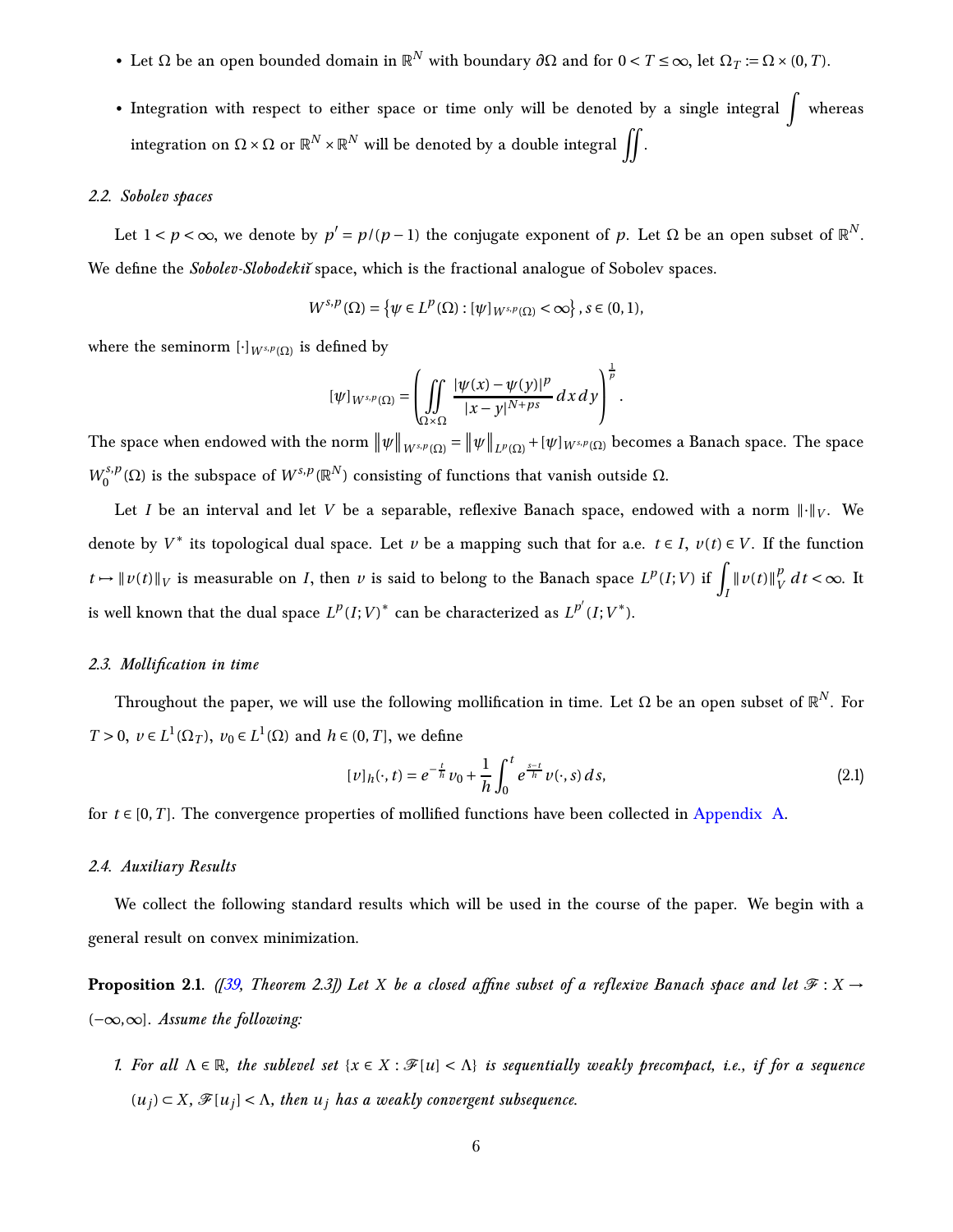<span id="page-6-5"></span>*2. For all sequences*  $(u_j)$  ⊂ *X with*  $u_j$  → *u in X-weak, it holds that* 

$$
\mathscr{F}[u] \le \liminf_{j \to \infty} \mathscr{F}[u_j].
$$

*Then, the minimization problem*

$$
\text{Minimize} \ \mathscr{F}[u] \ over \ all \ u \in X
$$

*has a solution.*

<span id="page-6-3"></span>We will need the following general result on weak lower semicontinuity of functionals.

**Proposition 2.2.** *(* $\beta$ , *Corollary 3.9] Assume that*  $\phi$  :  $E \rightarrow (-\infty, \infty]$  *is convex and lower semicontinuous in the strong topology. Then φ is lower semicontinuous in the weak topology.*

We have the following Sobolev-type inequality [\[21](#page-27-3), Theorem 6.5].

**Theorem 2.3** ([\[21\]](#page-27-3)). Let  $s \in (0,1)$  and  $1 \le p < \infty$ ,  $sp < N$  and let  $\kappa^* = \frac{N}{N-1}$  $\frac{N}{N - sp}$ , then for any  $g \in W^{s,p}(\mathbb{R}^N)$  and *κ* ∈ [1,*κ* ∗ ]*, we have*

$$
||g||_{L^{kp}}^p \le C \iint_{\mathbb{R}^N \times \mathbb{R}^N} \frac{|g(x) - g(y)|^p}{|x - y|^{N + sp}} dx dy.
$$
 (2.2)

 $\iint g \in W^{s,p}(\Omega)$  *and*  $\Omega$  *is an extension domain, then* 

<span id="page-6-1"></span><span id="page-6-0"></span>
$$
||g||_{L^{kp}(\Omega)}^p \le C ||g||_{W^{s,p}(\Omega)}.
$$
\n(2.3)

*If*  $sp = N$ *, then* [\(2.2\)](#page-6-0) *holds for all*  $\kappa \in [1, \infty)$ *, whereas if*  $sp > N$ *, then* [\(2.3\)](#page-6-1) *holds for all*  $\kappa \in [1, \infty]$ *.* 

We will require the compact embedding as follows.

**Proposition 2.4.** *([\[24,](#page-27-4) Proposition 2.1])* Assume  $N \geq 2$ ,  $1 \leq p \leq \infty$  and  $0 \leq s \leq 1$ . Let  $\Omega$  be a bounded extension *domain.* When  $sp < N$ , the embedding  $W^{s,p}(\Omega) \to L^r(\Omega)$  is compact for  $r \in [1,p_*)$ , and when  $sp \geq N$ , the same  $embedding$  is compact for  $r \in [1,\infty)$ . The theorem also holds for  $W_0^{s,p}$  $\int_0^{\epsilon,s,p}(\Omega)$  for any bounded domain in  $\mathbb{R}^N.$ 

<span id="page-6-2"></span>We also need a Poincaré inequality for Gagliardo seminorms.

**Proposition 2.5.** *([\[5](#page-25-7), Lemma 2.4])* Let  $1 \leq p < \infty$ ,  $s \in (0,1)$  and  $\Omega$  is an open and bounded set in  $\mathbb{R}^N$ . Then, for  $every u \in W_0^{s,p}$  $\int_0^{s,p}(\Omega)$ , it holds that

$$
||u||_{L^p(\Omega)}^p \leq C(N,s,p,\Omega) [u]_{W^{s,p}(\mathbb{R}^N)}^p
$$

<span id="page-6-4"></span>We end this subsection with the following result about parabolic Banach spaces.

**Theorem 2.6.** *([\[43](#page-29-6), pp106, Prop. 1.2]] Let the Banach space V be dense and continuously embedded in the Hilbert* space H; identify  $H = H^*$  so that  $V \hookrightarrow H \hookrightarrow V^*$ . The Banach space  $W_p(0,T) = \{u \in L^p(0,T;V) : \partial_t v \in L^p(0,T;V^*)\}$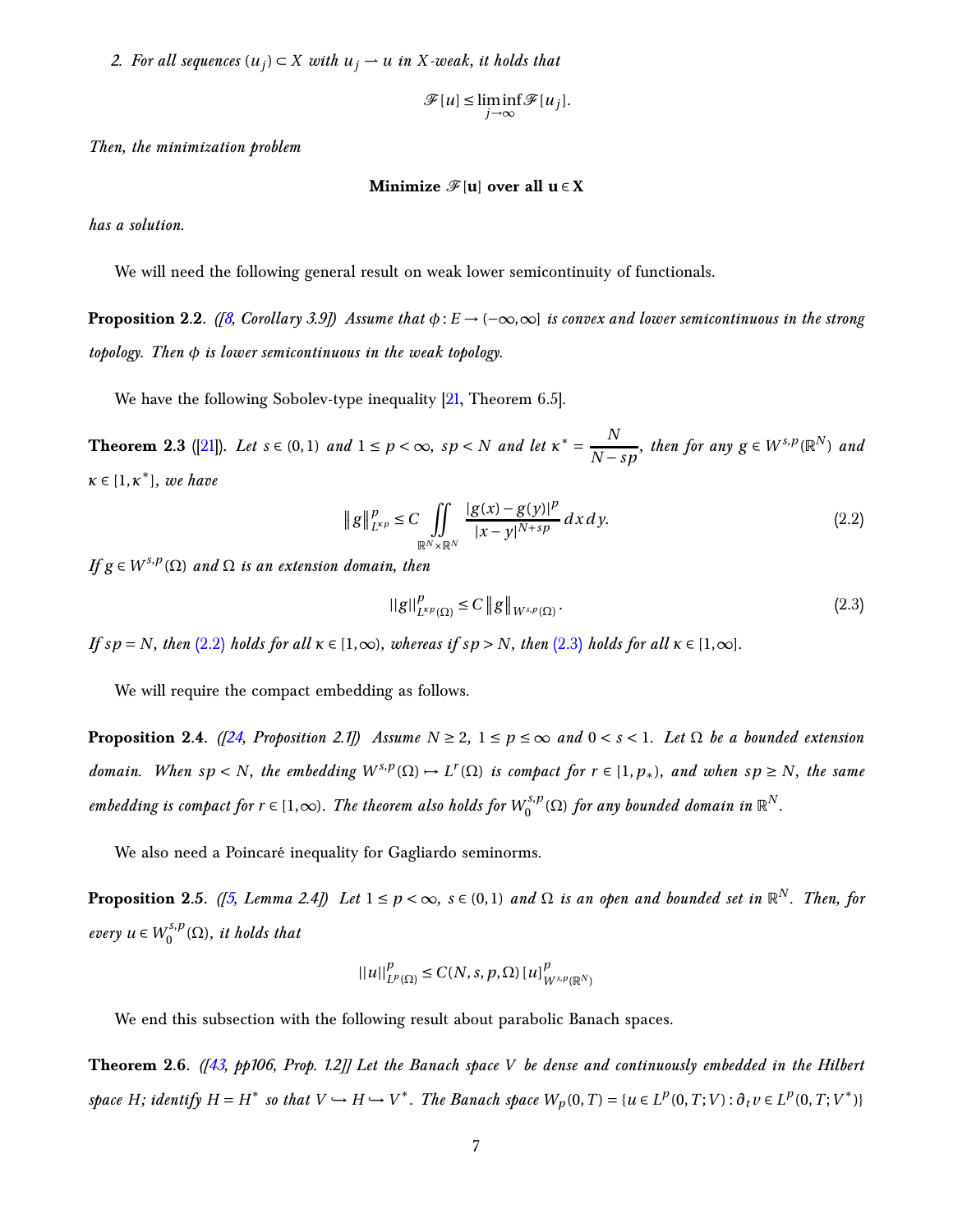*is contained in*  $C([0, T]; H)$ *. Moreover, if*  $u \in W_p(0, T)$ *, then*  $|u(\cdot)|_H^2$  *is absolutely continuous on*  $[0, T]$ *,* 

$$
\frac{d}{dt}|u(t)|_H^2 = 2\partial_t u(t)u(t) \ a.e. \ t \in [0,T],
$$

*and there is a constant C such that*

$$
||u||_{C([0,T];H)} \leq C ||u||_{W_p(0,T)}, u \in W_p.
$$

*Moreover, if*  $u, v \in W_p(0, T)$ *, then*  $\langle u(\cdot), v(\cdot) \rangle_H$  *is absolutely continuous on* [0,*T*] *and* 

$$
\frac{d}{dt}\langle u(t),v(t)\rangle_H=\partial_t u(t)v(t)+\partial_t v(t)u(t),\ a.e.\ t\in[0,T].
$$

#### <span id="page-7-0"></span>**3. Existence of variational solutions**

In this section, we will prove the existence of variational solutions to the following nonlocal evolution equation with time independent initial-boundary data

$$
\begin{cases} \n\partial_t u + Lu = 0 & \text{in } \Omega_\infty \\
u = u_0 & \text{on } (\mathbb{R}^N \setminus \Omega) \times (0, \infty) \cup \Omega \times \{0\} \n\end{cases}
$$

where  $\Omega$  is an open bounded subset of  $\mathbb{R}^N$  and  $\Omega_{\infty} = \Omega \times (0,\infty)$ . We recall that the operator *L* is a nonlocal operator whose explicit structure is as follows.

$$
Lu(x, t) = P.V. \int_{\mathbb{R}^N} \frac{D_{\xi} H(x, y, u(x, t) - u(y, t))}{|x - y|^N} dy
$$

where  $H = H(x, y, \xi) : \mathbb{R}^N \times \mathbb{R}^N \times \mathbb{R} \to \mathbb{R}$  is a measurable function satisfying [\(1.2\)](#page-2-1) and [\(1.3\).](#page-2-2) We recall the assumptions on initial-boundary data. The initial-boundary  $u_0:\mathbb{R}^N\to\mathbb{R}$  is assumed to be time independent and  $u_0$  ∈ *W*<sup>*s*,*p*</sup>(ℝ<sup>*N*</sup>)∩*L*<sup>2</sup>(Ω). We further assume that

<span id="page-7-1"></span>
$$
\iint\limits_{\mathbb{R}^N \times \mathbb{R}^N} \frac{H(x, y, u_0(x) - u_0(y))}{|x - y|^N} dx dy \le \Lambda < \infty
$$
\n(3.1)

for some constant  $\Lambda > 0$ .

Finally, we recall our definition of solution to the equation [\(1.1\)](#page-1-2). We denote by  $W_{(u_0)}^{s,p}$  $\binom{S,P}{(u_0)}(\Omega)$  the following space of functions

$$
W_{(u_0)}^{s,p}(\Omega) = \{g : \mathbb{R}^N \to \mathbb{R} : g \in W^{s,p}(\mathbb{R}^N), g(x) = u_0(x) \,\forall x \in \Omega^c\}
$$

**Definition 3.1.** *We say that a function*

$$
u\in L^p(0,T;W^{s,p}_{(u_0)}(\Omega))\cap C([0,T];L^2(\Omega))
$$

*for all T* > 0 *is a variational solution to* [\(1.1\)](#page-1-2) *if for all T* > 0 *and any comparison function*

$$
\upsilon\in L^p(0,T;W_{(u_0)}^{s,p}(\Omega))
$$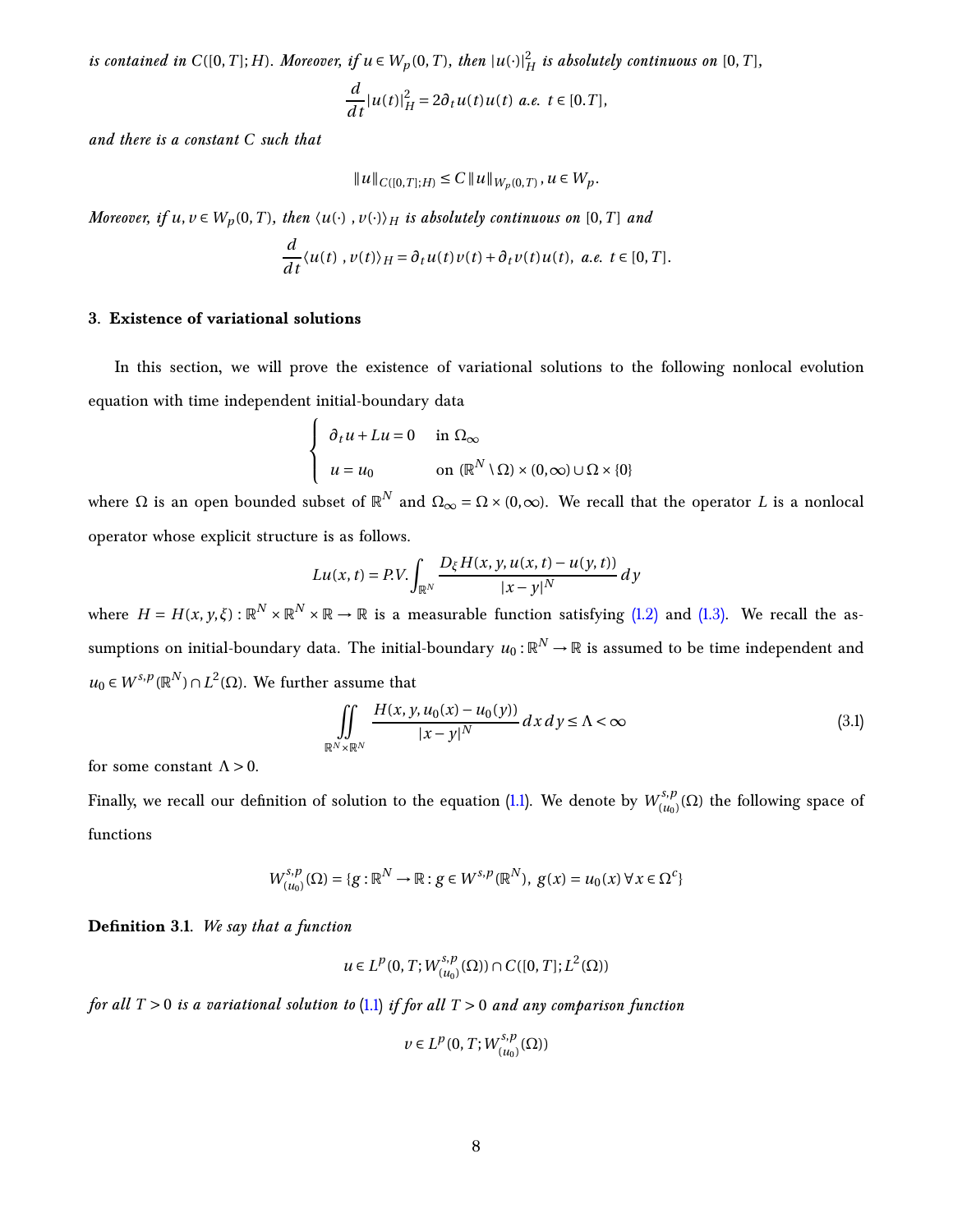<span id="page-8-4"></span>*with*

$$
\partial_t v \in L^2(\Omega \times (0, T))
$$

<span id="page-8-2"></span>*the following variational inequality is verified:*

$$
\int_{0}^{T} \iint_{\mathbb{R}^{N} \times \mathbb{R}^{N}} \frac{H(x, y, u(x, t) - u(y, t))}{|x - y|^{N}} dx dy dt \le \int_{0}^{T} \iint_{\mathbb{R}^{N} \times \mathbb{R}^{N}} \frac{H(x, y, v(x, t) - v(y, t))}{|x - y|^{N}} dx dy dt
$$
\n
$$
+ \int_{0}^{T} \int_{\Omega} \partial_{t} v \cdot (v - u) + \frac{1}{2} ||v(\cdot, 0) - u_{0}(\cdot)||^{2}_{L^{2}(\Omega)} - \frac{1}{2} ||v(\cdot, T) - u(\cdot, T)||^{2}_{L^{2}(\Omega)}
$$
\n
$$
(3.2)
$$

**Remark 3.2.** *(Initial Data) Since the initial data*  $u_0$  *is a valid comparison function and*  $H \ge 0$ *, The inequality* [\(3.2\)](#page-8-2) *with the admissible comparision function*  $v(\cdot, t) = u_0(\cdot)$  *for all*  $t \in (0, \infty)$  *and*  $(3.1)$  *implies that for any*  $T > 0$ 

$$
0 \leq \frac{1}{2} ||u(\cdot, T) - u_0(\cdot)||_{L^2(\Omega)}^2 \leq T\Lambda \to 0 \text{ as } T \to 0+.
$$

<span id="page-8-0"></span>*So variational solutions pick up the data at the initial time*  $t = 0$  *in the*  $L^2$  *sense.* 

# *3.1. Lower bound for the functional*

In this subsection, we derive a lower bound on the nonlinear and nonlocal operator by the use of Poincaré inequality([\[5,](#page-25-7) Lemma 2.4]).

Note that for a fixed time  $t \ge 0$ ,  $(u - u_0)(\cdot, t) \in W_0^{s,p}$  $\binom{0.5}{0}$  (Ω). Therefore, by Poincaré inequality ( [Proposition 2.5\)](#page-6-2) in the space  $W_0^{s,p}$  $t_0^{s,p}(\Omega)$ , we get for any  $t \in [0, T]$ ,

$$
\|u - u_0\|_{L^p(\Omega)}^p \le C[u - u_0]_{W^{s,p}(\mathbb{R}^N)}^p
$$
  
\n
$$
\le C[u]_{W^{s,p}(\mathbb{R}^N)}^p + C[u_0]_{W^{s,p}(\mathbb{R}^N)}^p
$$
  
\n
$$
\le C \iint_{\mathbb{R}^N \times \mathbb{R}^N} \frac{H(x, y, u(x, t) - u(y, t))}{|x - y|^N} dx dy + C[u_0]_{W^{s,p}(\mathbb{R}^N)}^p,
$$

where we made use of  $(1.2)$ . As a result, we obtain

$$
||u||_{L^{p}(\mathbb{R}^{N})}^{p} \leq ||u - u_{0}||_{L^{p}(\Omega)}^{p} + ||u_{0}||_{L^{p}(\mathbb{R}^{N})}^{p}
$$
  
\n
$$
\leq C_{1} \iint_{\mathbb{R}^{N} \times \mathbb{R}^{N}} \frac{H(x, y, u(x, t) - u(y, t))}{|x - y|^{N}} dx dy + C_{2}||u_{0}||_{W^{s, p}(\mathbb{R}^{N})}^{p},
$$
\n(3.3)

for some positive constants  $C_1$ ,  $C_2$ . Once again, due to  $(1.2)$ , we get

<span id="page-8-3"></span>
$$
||u||_{W^{s,p}(\mathbb{R}^N)}^p \leq C_1 \iint\limits_{\mathbb{R}^N \times \mathbb{R}^N} \frac{H(x,y,u(x,t) - u(y,t))}{|x - y|^N} dx dy + C_2 ||u_0||_{W^{s,p}(\mathbb{R}^N)}^p.
$$
 (3.4)

## <span id="page-8-1"></span>*3.2. Convex Minimization*

For  $\varepsilon \in (0,1]$  we define the function space  $K_{\varepsilon}$  as follows

$$
K_{\varepsilon} := \left\{ g : \mathbb{R}^N \times (0, \infty) \to \mathbb{R} : g \in W^{s,1}(\mathbb{R}^N \times (0, T)) \,\forall \, T > 0, \text{ and } \|g\|_{\varepsilon} < \infty \right\}
$$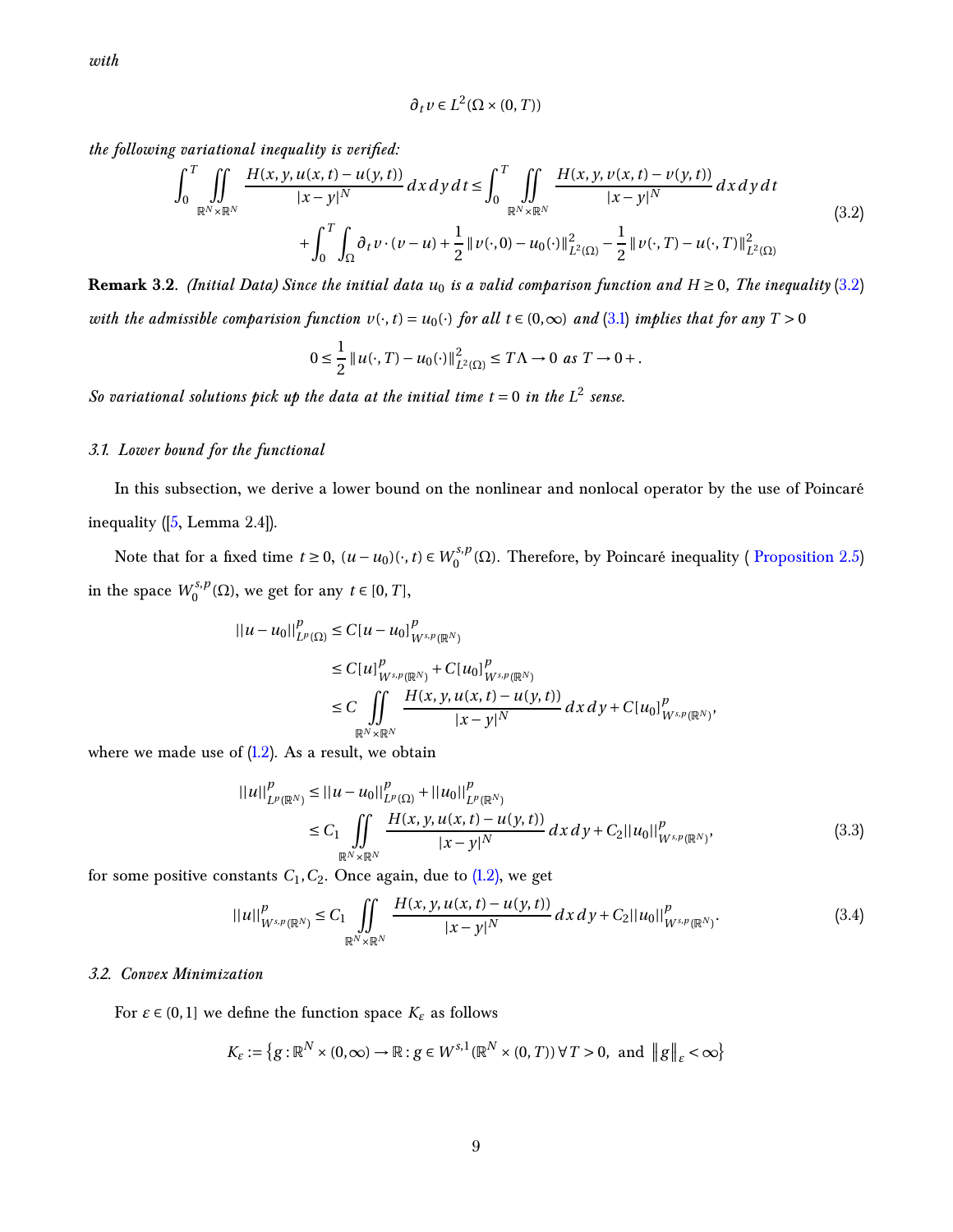where

$$
\|g\|_{\varepsilon}:=\left(\int_0^\infty\int_\Omega e^{-\frac{t}{\varepsilon}}|\partial_t g|^2\,dx\,dt\right)^{1/2}+\left(\int_0^\infty\int_{\mathbb{R}^N}e^{-\frac{t}{\varepsilon}}|g|^p+\int_0^\infty\iint_{\mathbb{R}^N\times\mathbb{R}^N}e^{-\frac{t}{\varepsilon}}\frac{|g(x,t)-g(y,t)|^p}{|x-y|^{N+sp}}\,dx\,dy\,dt\right)^{1/p}.
$$

Let  $N_{\varepsilon}$  denote the subspace of  $K_{\varepsilon}$  which contains functions  $v:\mathbb{R}^n\to\mathbb{R}$  such that  $v(x,t)=0$  for every  $(x,t)\in\mathbb{R}$  $\Omega^c \times (0,\infty)$ . Then both  $K_{\varepsilon}$  and  $N_{\varepsilon}$  are Banach spaces under the norm  $\|\cdot\|_{\varepsilon}$ . In particular,  $u_0 + N_{\varepsilon}$  is a (weakly) closed subset of  $K_{\varepsilon}$ ; where by  $g \in u_0 + N_{\varepsilon}$  we mean functions *g* such that  $g - u_0 \in N_{\varepsilon}$ .

For  $\varepsilon \in (0,1]$  consider the following variational integral

$$
F_{\varepsilon}(v) := \frac{1}{2} \int_0^{\infty} \int_{\Omega} e^{-\frac{t}{\varepsilon}} |\partial_t v|^2 dx dt + \frac{1}{\varepsilon} \int_0^{\infty} \iint_{\mathbb{R}^N \times \mathbb{R}^N} e^{-\frac{t}{\varepsilon}} \frac{H(x, y, v(x, t) - v(y, t))}{|x - y|^N} dx dy dt.
$$

We note that  $F_{\varepsilon}: K_{\varepsilon} \to (-\infty, \infty]$  satisfies the following properties on the closed subset  $u_0 + N_{\varepsilon}$ 

- **Admissibile set is nonempty:** The admissible set  $(u_0 + N_{\varepsilon}) \cap {F_{\varepsilon}(v) < \infty}$  is non-empty because the time independent extension  $U(\cdot, t) = u_0(\cdot)$  for all  $t > 0$  is a function in the intersection due to the assumptions on *u*<sup>0</sup> (see [3.1\)](#page-7-1),
- **Coercivity of**  $F_{\varepsilon}$ : This is an easy consequence of [\(3.4\).](#page-8-3) Multiplying both sides of [\(3.4\)](#page-8-3) by  $e^{-\frac{t}{\varepsilon}}$  and integrating over  $(t_1, \infty)$  for some  $t_1 \in [0, \infty)$ , we obtain

$$
\int_{t_1}^{\infty} e^{-\frac{t}{\varepsilon}} \iint_{\mathbb{R}^N \times \mathbb{R}^N} \frac{|u(x,t) - u(y,t)|^p}{|x - y|^{N+ps}} dx dy dt + \int_{t_1}^{\infty} e^{-\frac{t}{\varepsilon}} \int_{\mathbb{R}^N} |u(x,t)|^p dx dt \leq
$$
  

$$
C_1 \int_{t_1}^{\infty} e^{-\frac{t}{\varepsilon}} \iint_{\mathbb{R}^N \times \mathbb{R}^N} \frac{H(x,y,u(x,t) - u(y,t))}{|x - y|^N} dx dy dt + C_2 \varepsilon e^{-\frac{t_1}{\varepsilon}} ||u_0||_{W^{s,p}(\mathbb{R}^N)}^p.
$$

Choosing  $t_1 = 0$  and adding the remaining term from the norm of  $K_{\varepsilon}$ , we obtain

$$
F_{\varepsilon}(u) \geq \frac{1}{C_1 \varepsilon} \min \{ ||u||_{K_{\varepsilon}}^p, ||u||_{K_{\varepsilon}}^2 \} - \frac{C_2}{C_1} ||u_0||_{W^{s,p}(\mathbb{R})^N}^p.
$$

- **Strict convexity of** *Fε***:** *F<sup>ε</sup>* is strictly convex due to convexity of *H* in *ξ* and the strict convexity of  $Z \mapsto |Z|^2$ .
- Weak lower-semicontinuity of  $F_{\varepsilon}$ : In order to show weak lower-semicontinuity of  $F_{\varepsilon}$ , we will make use of [Proposition 2.2,](#page-6-3) that is, we will show that  $F_{\varepsilon}$  is strongly lower semicontinuous and convex. Convexity of  $F_{\varepsilon}$  was shown in the previous step. It remains to show that  $F_{\varepsilon}$  is strongly lower semicontinuous.

We begin by writing

$$
F_{\varepsilon}(v) = \frac{1}{2} \int_0^{\infty} \int_{\Omega} e^{-\frac{t}{\varepsilon}} |\partial_t v|^2 dx dt + \frac{1}{\varepsilon} \int_0^{\infty} \iint_{\mathbb{R}^N \times \mathbb{R}^N} e^{-\frac{t}{\varepsilon}} \frac{H(x, y, v(x, t) - v(y, t))}{|x - y|^N} dx dy dt
$$
  
 :=  $F_1(v) + F_2(v)$ .

Let *u<sub>j</sub>* be strongly convergent to *u* in  $K_{\varepsilon}$ . Then  $w_j := e^{-\frac{t}{\varepsilon}} |\partial_t u_j|^2$  converges strongly in  $L^1(0,\infty;\Omega)$ .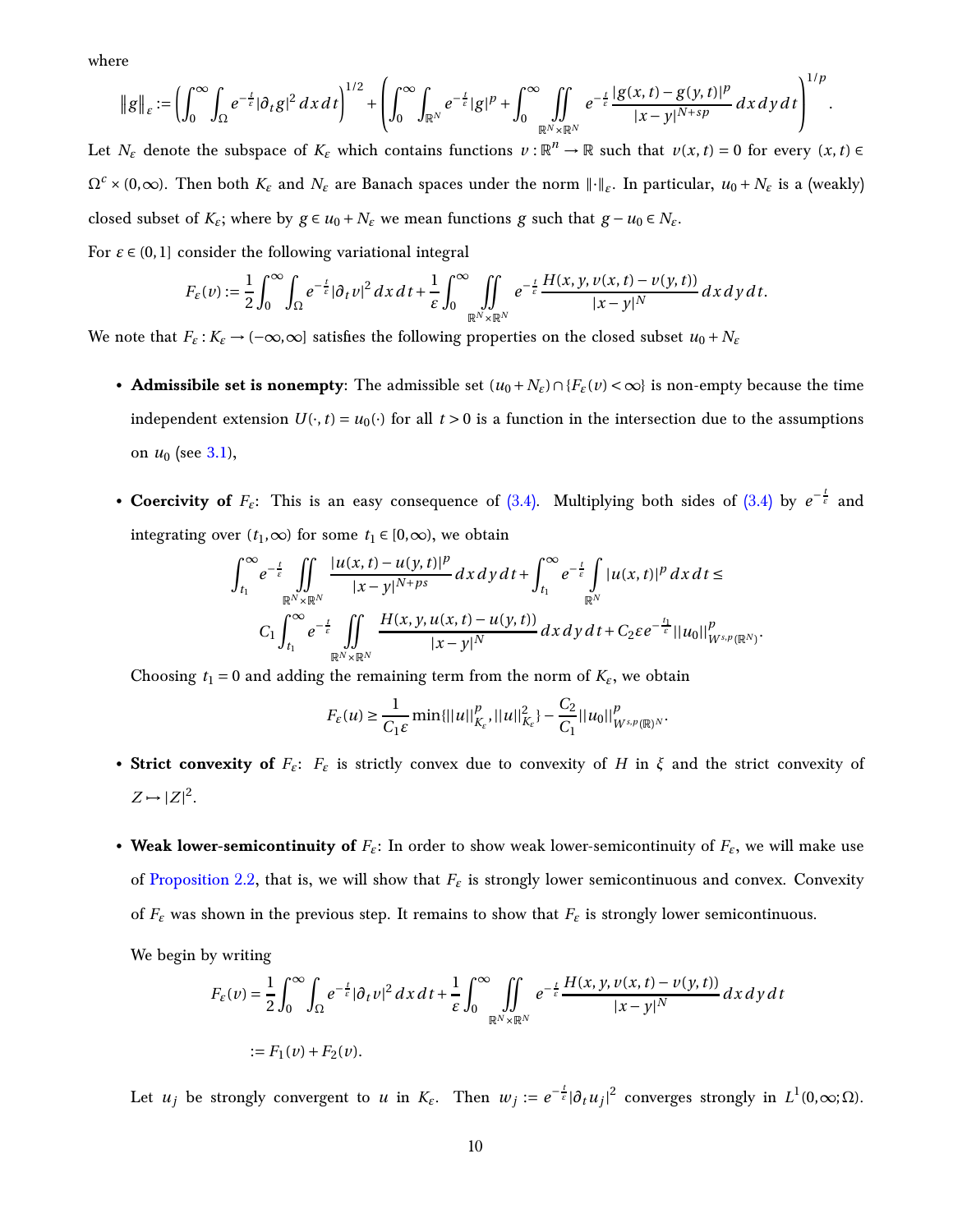Therefore, we obtain

<span id="page-10-1"></span>
$$
F_1(u) = \lim_{j \to \infty} F_1(u_j) = \liminf_{j \to \infty} F_1(u_j).
$$
 (3.5)

On the other hand,  $u_j$  converging strongly to *u* in  $K_{\varepsilon}$  also implies that  $e^{-\frac{t}{p\varepsilon}}u_j$  converges strongly to  $e^{-\frac{t}{pe}}u$  in  $L^p(0,T;L^p(\mathbb{R}^N))$ . As a result, for a subsequence,  $u_j(t,x) \to u(t,x)$  for a.e.  $t \in (0,\infty)$  and  $x \in \mathbb{R}^N$ . By continuity of *H* in the last variable, we have

$$
\frac{H(x, y, u_j(x, t) - u_j(x, t))}{|x - y|^N} \to \frac{H(x, y, u(x, t) - u(y, t))}{|x - y|^N} a.e. x, y \in \mathbb{R}^N, t \in (0, \infty).
$$

Finally, by Fatou's lemma,

$$
F_2(u) = \frac{1}{\varepsilon} \int_0^\infty \iint_{\mathbb{R}^N \times \mathbb{R}^N} e^{-\frac{t}{\varepsilon}} \frac{H(x, y, u(x, t) - u(y, t))}{|x - y|^N} dx dy dt
$$
  
\n
$$
\leq \frac{1}{\varepsilon} \liminf_{j \to \infty} \int_0^\infty \iint_{\mathbb{R}^N \times \mathbb{R}^N} e^{-\frac{t}{\varepsilon}} \frac{H(x, y, u_j(x, t) - u_j(x, t))}{|x - y|^N} dx dy dt = \liminf_{j \to \infty} F_2(u_j).
$$
 (3.6)

Combining  $(3.5)$  and  $(3.6)$ , we get

<span id="page-10-2"></span>
$$
F_{\varepsilon}(u) = F_1(v) + F_2(v)
$$
  
\n
$$
\leq \liminf_{j \to \infty} F_1(u_j) + \liminf_{j \to \infty} F_2(u_j)
$$
  
\n
$$
\leq \liminf_{j \to \infty} F_{\varepsilon}(u_j),
$$

where in the last inequality, we have used the super-additivity of liminf.

It follows that for any  $\varepsilon \in (0,1]$ , by [Proposition 2.1](#page-5-3)  $F_{\varepsilon}$  admits a unique minimizing map  $u_{\varepsilon} \in u_0 + N_{\varepsilon}$ . We record this as a lemma below.

<span id="page-10-0"></span>**Lemma 3.3.** For any  $\varepsilon \in (0,1]$ , the functional  $F_{\varepsilon}$  admits a unique minimizer  $u_{\varepsilon} \in (u_0 + N_{\varepsilon}) \cap \{u : F_{\varepsilon}(u) < \infty\}$ .

## *3.3. Energy Estimates*

We note that since the time independent extension  $U(\cdot, t) = u_0(\cdot)$  is a valid comparison function in  $u_0 + N_\varepsilon$ we have

$$
F_{\varepsilon}(u_{\varepsilon}) \le F_{\varepsilon}(U) = \frac{1}{\varepsilon} \int_0^{\infty} \iint\limits_{\mathbb{R}^N \times \mathbb{R}^N} e^{-\frac{t}{\varepsilon}} \frac{H(x, y, u_0(x) - u_0(y))}{|x - y|^N} dx dy dt
$$

which using  $(3.1)$  becomes

<span id="page-10-3"></span>
$$
F_{\varepsilon}(u_{\varepsilon}) \leq \Lambda. \tag{3.7}
$$

We obtain the following  $\varepsilon$  dependent energy bounds directly from the definition of a minimizer and [\(3.7\)](#page-10-3).

$$
\int_0^\infty \int_{\Omega} e^{-\frac{t}{\varepsilon}} |\partial_t u_\varepsilon|^2 dx dt \le 2\Lambda
$$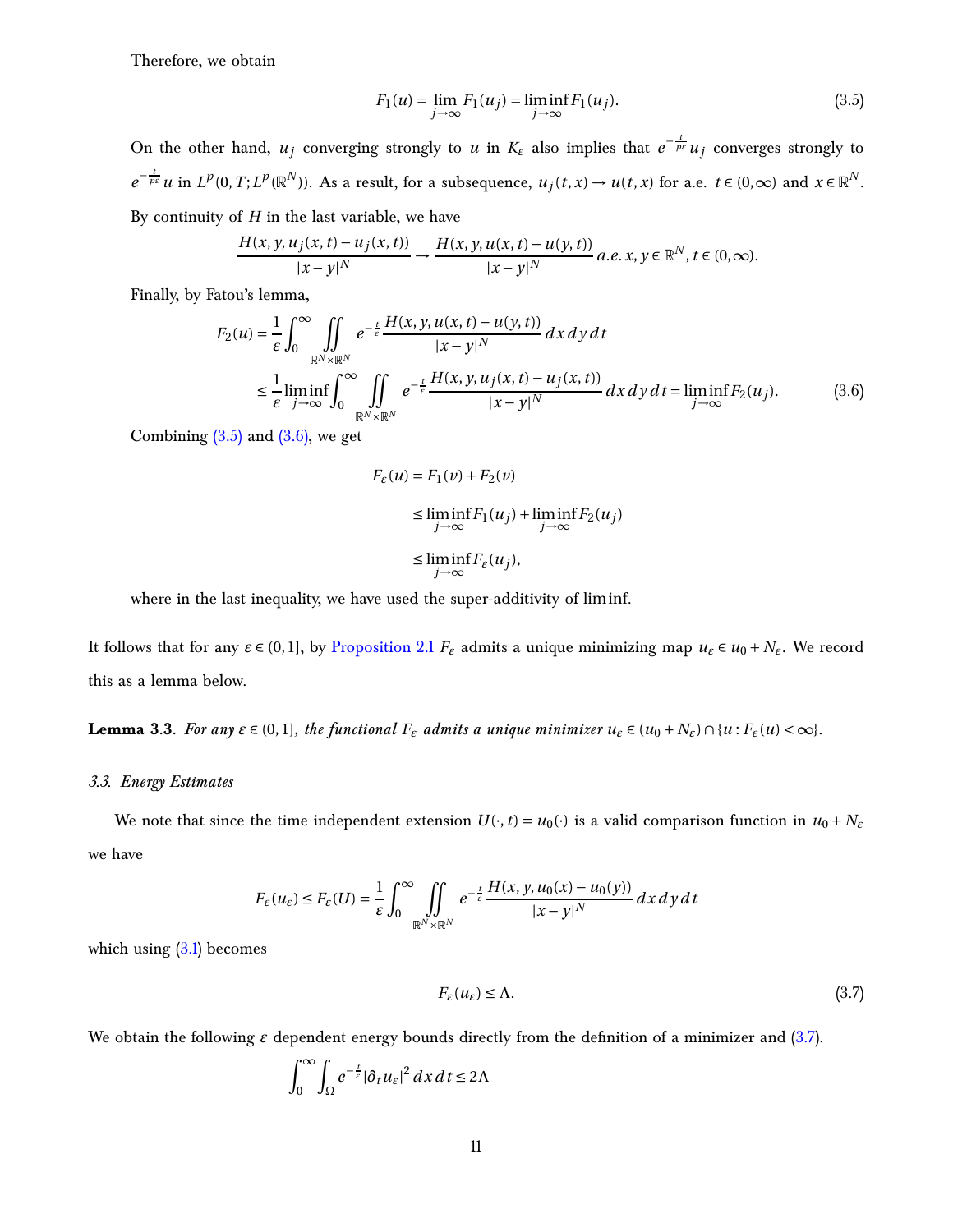$$
\int_0^\infty \iint_{\mathbb{R}^N\times\mathbb{R}^N} e^{-\frac{t}{\varepsilon}} \frac{H(x, y, u_\varepsilon(x, t) - u_\varepsilon(y, t))}{|x - y|^N} dx dy dt \leq \varepsilon \Lambda.
$$

#### <span id="page-11-0"></span>*3.4. Improvement*

We now want to improve our energy estimates to make it independent of *ε*. To this end, we define the following additional functions for *t* > 0.

• 
$$
L_{\varepsilon}(t) := \frac{1}{2} \int_{\Omega} |\partial_t u_{\varepsilon}(x, t)|^2 dx
$$
  
\n•  $G_{\varepsilon}(t) := \frac{1}{2} \int_{\Omega} |\partial_t u_{\varepsilon}(x, t)|^2 dx + \frac{1}{\varepsilon} \iint_{\mathbb{R}^N \times \mathbb{R}^N} \frac{H(x, y, u_{\varepsilon}(x, t) - u_{\varepsilon}(y, t))}{|x - y|^N} dx dy$   
\n•  $I_{\varepsilon}(t) := \int_{t}^{\infty} e^{-\frac{s}{\varepsilon}} G_{\varepsilon}(s) ds.$ 

We note that all these additional functions are nonnegative. Furthermore,  $I_{\varepsilon}(t)$  decreases from  $F_{\varepsilon}(u_{\varepsilon})$  to 0 as  $t \to \infty$ . Our next lemma says that  $I_{\varepsilon}$  continues to be a decreasing function even when multiplied by an exponential function. This will help us get a uniform bound on the time derivatives.

**Lemma 3.4.** *For a.e.*  $t \in (0, \infty)$ *,* 

$$
\frac{d}{dt}\left(e^{t/\varepsilon}I_{\varepsilon}(t)\right)=-2L_{\varepsilon}(t)\leq 0.
$$

In particular,  $e^{t/\varepsilon}I_{\varepsilon}(t)$  is a decreasing function in  $t.$ 

*Proof.* Let  $\xi \in C_0^{\infty}(0, \infty)$  and for  $\delta \in \mathbb{R}$  define  $\phi_{\delta} \in C^{\infty}(0, \infty)$  by

$$
\phi_{\delta}(s) := s + \delta \xi(s).
$$

Then for  $|\delta| \ll 1$ ,  $\phi_{\delta}$  is a diffeomorphism from  $(0, \infty)$  onto itself. Let  $\psi_{\delta}$  denote the inverse of  $\phi_{\delta}$ . We define the inner variation of our minimizer by

$$
u_{\varepsilon}^{\delta}(x,s) := u_{\varepsilon}(x,\phi_{\delta}(s))
$$

and compute

$$
F_{\varepsilon}(u_{\varepsilon}^{\delta}) = \frac{1}{2} \int_{0}^{\infty} \int_{\Omega} e^{\frac{-s}{\varepsilon}} |\partial_{t} u_{\varepsilon}(x, \phi_{\delta}(s))|^{2} \phi_{\delta}'(s)^{2} dx ds
$$
  
+ 
$$
\frac{1}{\varepsilon} \int_{0}^{\infty} \iint_{\mathbb{R}^{N} \times \mathbb{R}^{N}} e^{\frac{-s}{\varepsilon}} \frac{H(x, y, u_{\varepsilon}(x, \phi_{\delta}(s)) - u_{\varepsilon}(y, \phi_{\delta}(s)))}{|x - y|^{N}} dx dy ds
$$
  
= 
$$
\frac{1}{2} \int_{0}^{\infty} \int_{\Omega} e^{\frac{-w_{\delta}(t)}{\varepsilon}} |\partial_{t} u_{\varepsilon}(x, t)|^{2} \phi_{\delta}'(\psi_{\delta}(t))^{2} \psi_{\delta}'(t) dx dt
$$
  
+ 
$$
\frac{1}{\varepsilon} \int_{0}^{\infty} \iint_{\mathbb{R}^{N} \times \mathbb{R}^{N}} e^{\frac{-w_{\delta}(t)}{\varepsilon}} \frac{H(x, y, u_{\varepsilon}(x, t) - u_{\varepsilon}(y, t))}{|x - y|^{N}} \psi_{\delta}'(t) dx dy dt
$$
  
= 
$$
\frac{1}{2} \int_{0}^{\infty} \int_{\Omega} e^{\frac{-w_{\delta}(t)}{\varepsilon}} \frac{1}{\psi_{\delta}'(t)} |\partial_{t} u_{\varepsilon}(x, t)|^{2} dx dt
$$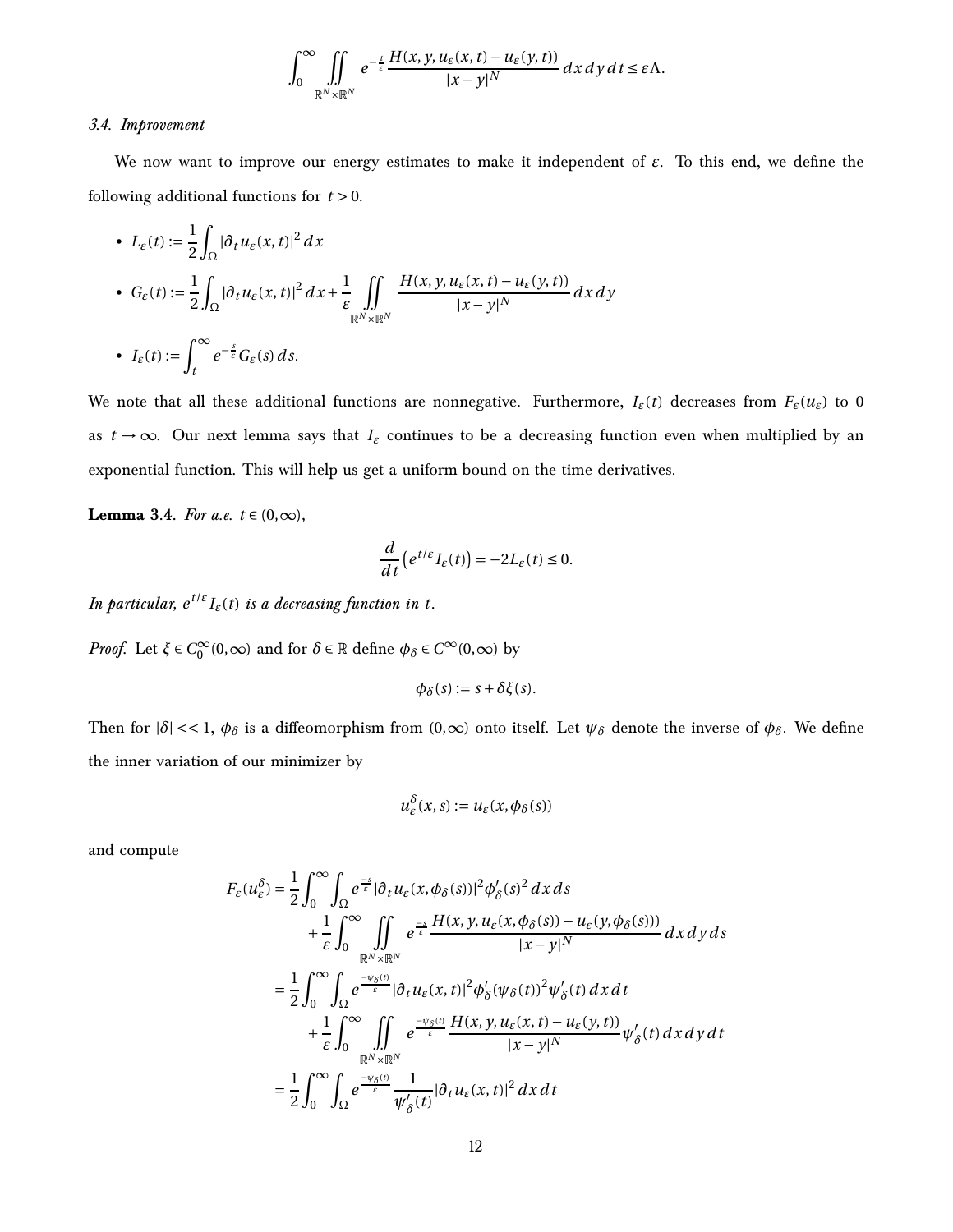$$
+\frac{1}{\varepsilon}\int_0^\infty\!\!\!\iint\limits_{\mathbb{R}^N\times\mathbb{R}^N}e^{\frac{-\psi_\delta(t)}{\varepsilon}}\frac{H(x,y,u_\varepsilon(x,t)-u_\varepsilon(y,t))}{|x-y|^N}\psi_\delta'(t)\,dx\,dy\,dt
$$

Thus for  $|\delta| \ll 1$  we have

$$
F_{\varepsilon}(u_{\varepsilon}^{\delta}) < \infty.
$$

Next, we note that at  $\delta = 0$ ,  $u_{\varepsilon}^{\delta} = u_{\varepsilon}$  and recalling that  $u_{\varepsilon}$  minimizes  $F_{\varepsilon}$ , it follows that  $\delta \to F_{\varepsilon}(u_{\varepsilon}^{\delta})$  admits a minimizer at  $\delta = 0$ . Therefore,

$$
0 = \frac{dF_{\varepsilon}(u_{\varepsilon}^{\delta})}{d\delta}|_{\delta=0} = \frac{1}{2\varepsilon} \int_{0}^{\infty} \int_{\Omega} e^{-\frac{t}{\varepsilon}} \xi(t) |\partial_{t} u_{\varepsilon}(x,t)|^{2} dx dt + \frac{1}{\varepsilon^{2}} \int_{0}^{\infty} \iint_{\mathbb{R}^{N} \times \mathbb{R}^{N}} e^{-\frac{t}{\varepsilon}} \xi(t) \frac{H(x,y,u_{\varepsilon}(x,t) - u_{\varepsilon}(y,t))}{|x-y|^{N}} dx dy dt + \frac{1}{2} \int_{0}^{\infty} \int_{\Omega} e^{-\frac{t}{\varepsilon}} \xi'(t) |\partial_{t} u_{\varepsilon}(x,t)|^{2} dx dt - \frac{1}{\varepsilon} \int_{0}^{\infty} \iint_{\mathbb{R}^{N} \times \mathbb{R}^{N}} e^{-\frac{t}{\varepsilon}} \xi'(t) \frac{H(x,y,u_{\varepsilon}(x,t) - u_{\varepsilon}(y,t))}{|x-y|^{N}} dx dy ds = \int_{0}^{\infty} \left( -\xi(t) \frac{1}{\varepsilon} I_{\varepsilon}'(t) + \xi'(t) I_{\varepsilon}'(t) + \xi'(t) 2e^{-\frac{t}{\varepsilon}} L_{\varepsilon}(t) \right) dt = \int_{0}^{\infty} \left( \frac{1}{\varepsilon} I_{\varepsilon}(t) + I_{\varepsilon}'(t) + 2e^{-\frac{t}{\varepsilon}} L_{\varepsilon}(t) \right) \xi'(t) dt
$$

Since  $\xi \in C_0^{\infty}(0,\infty)$  was arbitrary, it follows that

$$
\frac{1}{\varepsilon}I_{\varepsilon}(t) + I'_{\varepsilon}(t) + 2e^{-\frac{t}{\varepsilon}}L_{\varepsilon}(t)
$$

is a nonnegative constant for a.e.  $t \in (0,\infty)$ . On the other hand,  $I'_{\varepsilon}(t) + 2e^{-\frac{t}{\varepsilon}}L_{\varepsilon}(t)$  is integrable on  $(0,\infty)$  and  $I_{\varepsilon}(t) \to 0$  as  $t \to \infty$ ; so the constant must be zero. The conclusion follows.  $\Box$ 

<span id="page-12-2"></span>**Remark** 3.5. *We note that since*  $I_{\varepsilon}(0) = F_{\varepsilon}(u_{\varepsilon})$ *, the above lemma along with* [\(3.7\)](#page-10-3) *implies the following bound* 

<span id="page-12-0"></span>
$$
e^{\frac{t}{\varepsilon}}I_{\varepsilon}(t) \leq \Lambda. \tag{3.8}
$$

**Lemma 3.6.** *The minimizer u<sup>ε</sup> satisfies the following uniform bound*

$$
\int_0^\infty \int_{\Omega} |\partial_t u_{\varepsilon}|^2 dx dt \leq \Lambda.
$$

*Proof.* For  $0 < t_1 < t_2 < \infty$  we compute

$$
2\int_{t_1}^{t_2} L_{\varepsilon}(t) dt = e^{\frac{t_1}{\varepsilon}} I_{\varepsilon}(t_1) - e^{\frac{t_2}{\varepsilon}} I_{\varepsilon}(t_2) \leq \Lambda
$$

<span id="page-12-1"></span>where we used [\(3.8\)](#page-12-0). Letting  $t_1 \rightarrow 0+$  and  $t_2 \rightarrow \infty$ , the conclusion follows.

**Lemma 3.7.** *The minimizer*  $u_{\varepsilon}$  *satisfies the following bound for any*  $0 \le t_1 < t_2$  *with*  $t_2 - t_1 \ge \varepsilon$ 

$$
\frac{1}{t_2-t_1}\int_{t_1}^{t_2}\iint\limits_{\mathbb{R}^N\times\mathbb{R}^N}\frac{H(x,y,u_\varepsilon(x,t)-u_\varepsilon(y,t))}{|x-y|^N}dx\,dy\,dt\leq 2e\Lambda.
$$

 $\Box$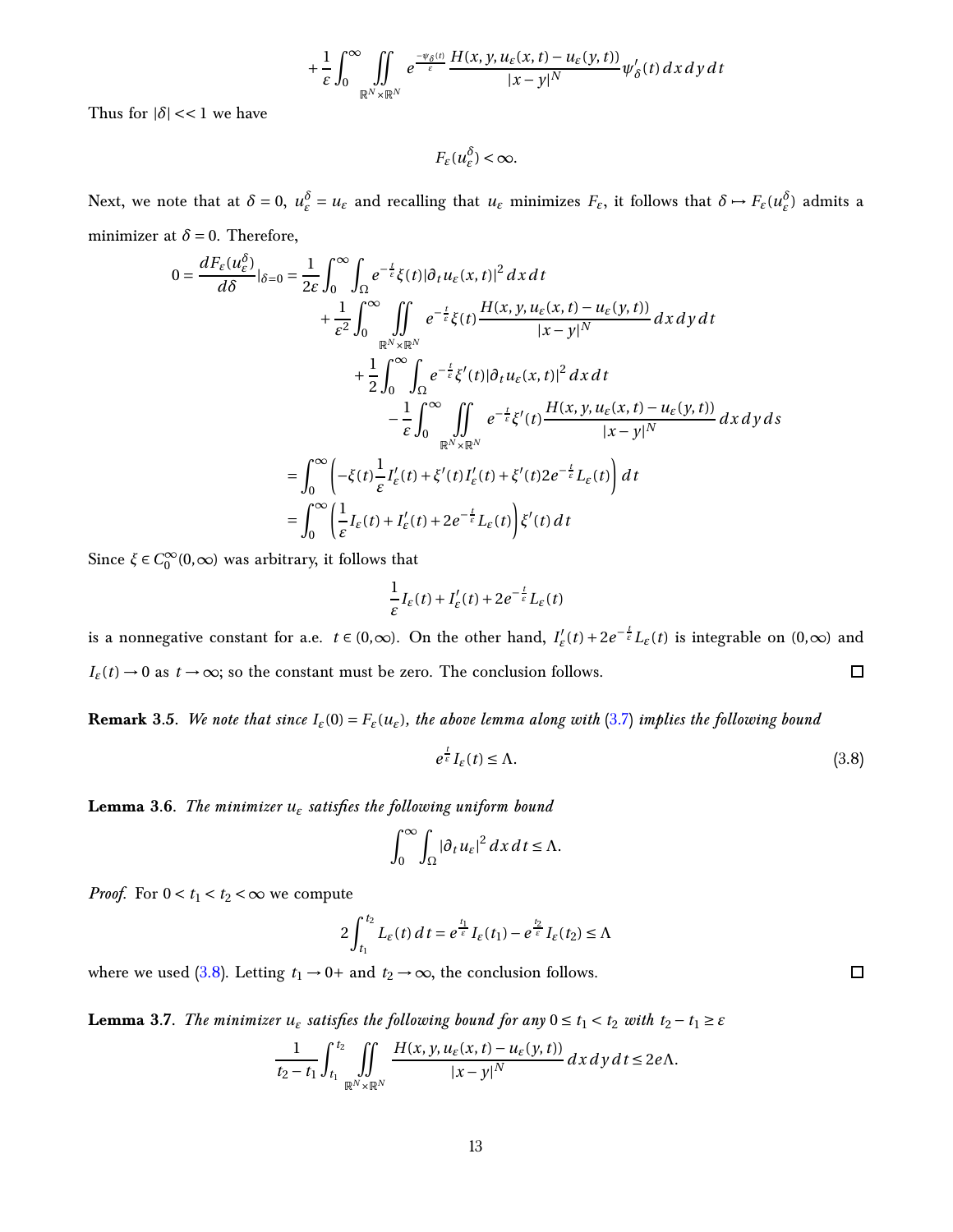*Proof.* For  $0 < t < \infty$  and  $0 < \delta \leq \varepsilon$  we compute

$$
\int_{t}^{t+\delta} \iint_{\mathbb{R}^{N} \times \mathbb{R}^{N}} \frac{H(x, y, u_{\varepsilon}(x, s) - u_{\varepsilon}(y, s))}{|x - y|^{N}} dx dy ds
$$
\n
$$
\leq e^{\frac{t+\varepsilon}{\varepsilon}} \int_{t}^{t+\delta} e^{\frac{-s}{\varepsilon}} \iint_{\mathbb{R}^{N} \times \mathbb{R}^{N}} \frac{H(x, y, u_{\varepsilon}(x, t) - u_{\varepsilon}(y, t))}{|x - y|^{N}} dx dy ds
$$
\n
$$
\leq e^{\frac{t+\varepsilon}{\varepsilon}} \int_{t}^{\infty} e^{\frac{-s}{\varepsilon}} \iint_{\mathbb{R}^{N} \times \mathbb{R}^{N}} \frac{H(x, y, u_{\varepsilon}(x, t) - u_{\varepsilon}(y, t))}{|x - y|^{N}} dx dy ds
$$
\n
$$
\leq \varepsilon e e^{\frac{t}{\varepsilon}} I_{\varepsilon}(t)
$$
\n
$$
\leq \varepsilon e \Lambda
$$

where we used [\(3.8\)](#page-12-0). Choose a natural number *j* such that  $(j-1)\varepsilon < t_2-t_1 \leq j\varepsilon$ . Then  $j\varepsilon \leq t_2-t_1+\varepsilon \leq 2(t_2-t_1)$ and so

$$
\int_{t_1}^{t_2} \iint\limits_{\mathbb{R}^N \times \mathbb{R}^N} \frac{H(x, y, u_{\varepsilon}(x, t) - u_{\varepsilon}(y, t))}{|x - y|^N} dx dy dt \le \int_{t_1 + (j - 1)\varepsilon}^{t_2} \iint\limits_{\mathbb{R}^N \times \mathbb{R}^N} \frac{H(x, y, u_{\varepsilon}(x, t) - u_{\varepsilon}(y, t))}{|x - y|^N} dx dy dt + \sum_{i = 0}^{j - 2} \int_{t_1 + i\varepsilon}^{t_1 + (i + 1)\varepsilon} \iint\limits_{\mathbb{R}^N \times \mathbb{R}^N} \frac{H(x, y, u_{\varepsilon}(x, t) - u_{\varepsilon}(y, t))}{|x - y|^N} dx dy dt \le j\varepsilon e \lambda \le 2(t_2 - t_1)e\Lambda.
$$

<span id="page-13-1"></span>The conclusion follows.

**Corollary 3.8.** *The minimizers u<sup>ε</sup> satisfy the following uniform energy estimate*

$$
C_1 \int_0^T \|u_{\varepsilon}(\cdot, t)\|_{W^{s,p}}^p \, dt \le 2eT\Lambda + TC_2 \|u_0\|_{s,p}^p
$$

*for any*  $T \geq \varepsilon$  *and*  $C_1$ ,  $C_2$  *are positive constants as in* [\(3.4\)](#page-8-3)*.* 

*Proof.* Lemma [3.7](#page-12-1) implies that

$$
\int_0^T \iint_{\mathbb{R}^N \times \mathbb{R}^N} \frac{H(x, y, u_\varepsilon(x, t) - u_\varepsilon(y, t))}{|x - y|^N} dx dy dt \le 2eT\Lambda.
$$

On the other hand, integrating [\(3.4\)](#page-8-3) from 0 to *T* gives

$$
\int_0^T \iint_{\mathbb{R}^N \times \mathbb{R}^N} \frac{H(x, y, v(x, t) - v(y, t))}{|x - y|^N} dx dy dt \geq C_1 \int_0^T \|v(\cdot, t)\|_{W^{s, p}}^p dt - TC_2 \|u_0\|_{s, p}^p.
$$

<span id="page-13-0"></span>Combining the two inequalities above, the conclusion follows.

# *3.5. Weak limit of minimizers*

Lemma [3.6](#page-12-2) and Corollary [3.8](#page-13-1) imply that up to a subsequence there is a function  $u:\mathbb{R}^N\to\mathbb{R}$  such that for every  $T > 0$   $u \in L^p(0, T; W_{(u_0)}^{s,p})$  $\int_{(u_0)}^{s,p}(\Omega)$ ,  $\partial_t u \in L^2(\Omega_\infty)$  and we have the following convergences

•  $u_{\varepsilon} \rightharpoonup u$  in  $L^p((0,T);W^{s,p}_{(u_0)})$  $\binom{s,p}{(u_0)}(\Omega),$   $\Box$ 

 $\Box$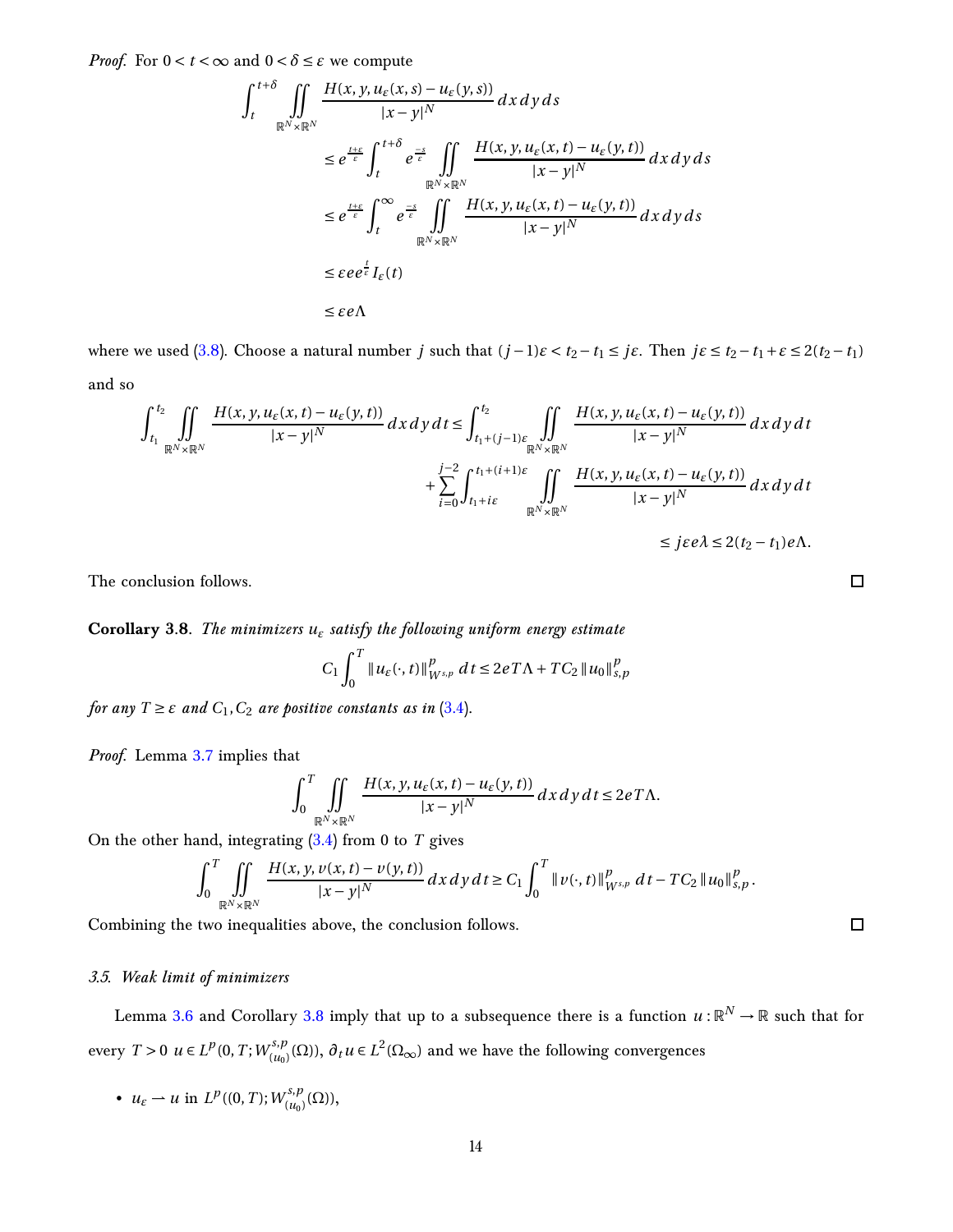<span id="page-14-3"></span>•  $\partial_t u_\varepsilon \rightharpoonup \partial_t u$  in  $L^2(\Omega_\infty)$ .

By lower semi-continuity with respect to weak convergence of  $H$  in  $\xi$  and of the  $L^2$  norm, Lemma [3.6](#page-12-2) and Lemma [3.7](#page-12-1) imply

$$
\int_0^\infty \int_{\Omega} |\partial_t u(x, t)|^2 dx dt \le \Lambda, \text{ and}
$$

$$
\frac{1}{t_2 - t_1} \int_{t_1}^{t_2} \iint_{\mathbb{R}^N \times \mathbb{R}^N} \frac{H(x, y, u(x, t) - u(y, t))}{|x - y|^N} dx dy dt \le 2e\Lambda.
$$

<span id="page-14-2"></span>for  $0 \le t_1 < t_2 < \infty$ . In particular, the first estimate implies that

$$
||u(\cdot,t_2) - u(\cdot,t_1)||_{L^2(\Omega)}^2 = \int_{\Omega} \left| \int_{t_1}^{t_2} \partial_t u(\cdot,t) dt \right|^2 dx \leq |t_2 - t_1| \int_{t_1}^{t_2} \int_{\Omega} |\partial_t u|^2 dx dt \leq \Lambda |t_2 - t_1|.
$$
 (3.9)

**Remark** 3.9. *The calculation*  $(3.9)$  *also holds for u replaced with*  $u_{\varepsilon}$ *.* 

We take  $t_1 = 0$  to get

$$
\int_{\Omega} |\partial_t u(\cdot, t)|^2 dx \le 2 \int_{\Omega} |u_0|^2 dx + 2t \Lambda.
$$

<span id="page-14-0"></span>It follows that for any  $T > 0$  we have

<span id="page-14-1"></span>
$$
u \in C^{0,\frac{1}{2}}([0,T];L^2(\Omega)).
$$

## *3.6. Proof of Existence*

In this subsection, we will show that *u* satisfies the variational inequality  $(3.2)$ . The computation is similar to [\[2,](#page-24-0) Subsection 4.3].

Fix a time  $T > 0$ . For  $\theta \in (0, T/2)$  we define

$$
\xi_{\theta}(t) := \begin{cases}\n\frac{1}{\theta}t & \text{if } t \in [0,\theta) \\
1 & \text{if } t \in [\theta, T - \theta] \\
\frac{1}{\theta}(T - t) & \text{if } t \in (T - \theta, T]\n\end{cases}
$$

For any  $\phi \in L^p(0, T; W_0^{s, p})$  $0^{S,p}$  (Ω)) with  $∂_tφ ∈ L^2(Ω_T)$  and any  $0 < ε, δ < 1$  the function

$$
\psi = \psi_{\varepsilon,\delta}(\cdot,t) = \delta e^{\frac{t}{\varepsilon}} \phi(\cdot,t) 1_{[0,T]}(t)
$$

is contained in  $N_{\varepsilon}$ . So,  $u_{\varepsilon} + \psi$  is a valid comparison function for the minimization problem for  $F_{\varepsilon}$  and

$$
F_\varepsilon(u_\varepsilon)\leq F(u_\varepsilon+\psi)
$$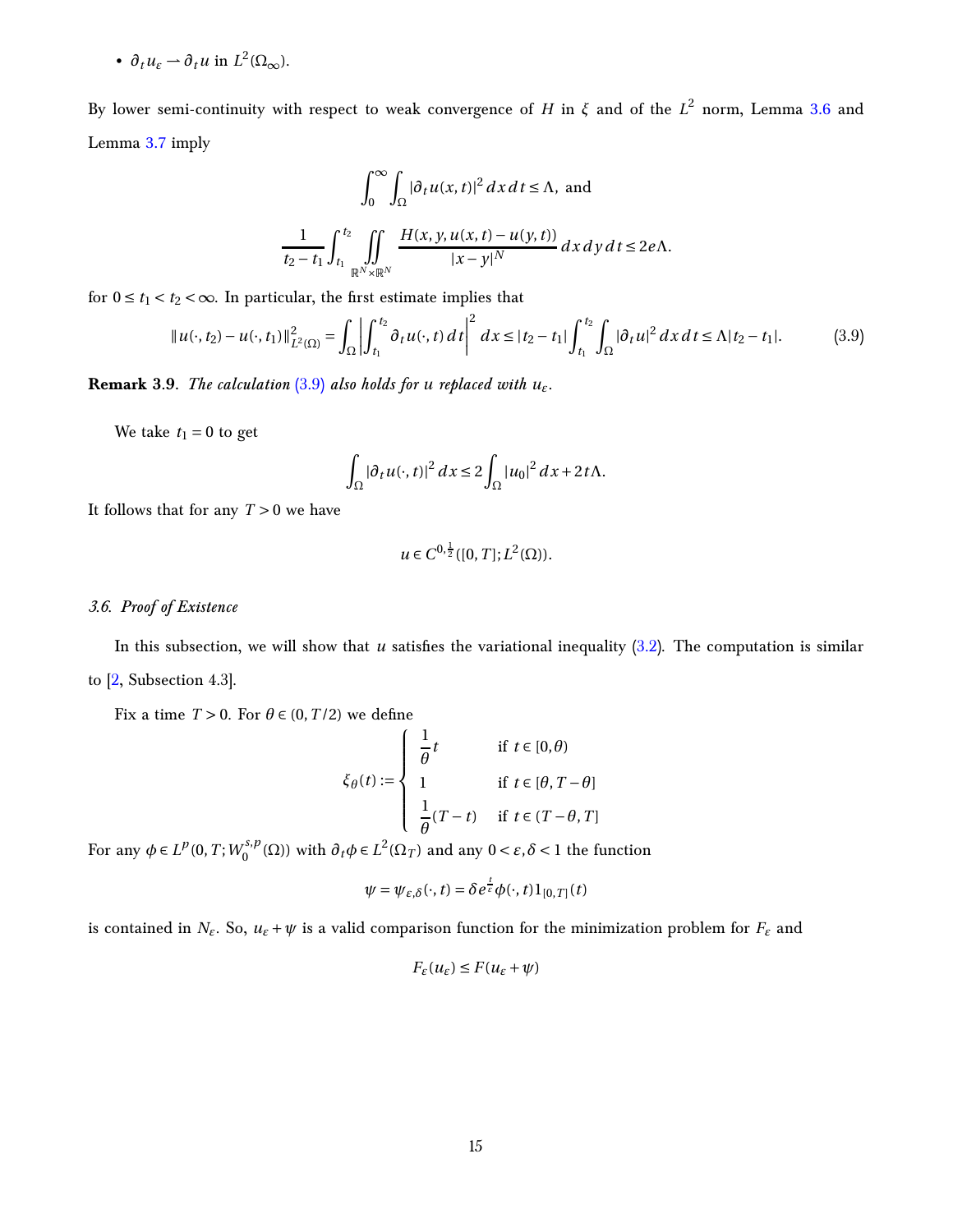which, using the convexity of  $H$ , implies for  $\delta$  small that

$$
0 \leq \frac{1}{2} \int_0^T \int_{\Omega} e^{-\frac{t}{\varepsilon}} \left( |\partial_t u_{\varepsilon} + \delta \partial_t (e^{\frac{t}{\varepsilon}} \xi_{\theta} \phi)|^2 - |\partial_t u_{\varepsilon}|^2 \right) dx dt + \frac{1}{\varepsilon} \int_0^T \iint_{\mathbb{R}^N \times \mathbb{R}^N} e^{-\frac{t}{\varepsilon}} \left( \frac{H(x, y, (u_{\varepsilon} + \delta e^{\frac{t}{\varepsilon}} \xi_{\theta} \phi)(x, t) - (u_{\varepsilon} + \delta e^{\frac{t}{\varepsilon}} \xi_{\theta} \phi)(y, t) \right)}{|x - y|^N} - \frac{H(x, y, u_{\varepsilon}(x, t) - u_{\varepsilon}(y, t))}{|x - y|^N} \right) dx dy dt 
$$
\leq \int_0^T \int_{\Omega} e^{-\frac{t}{\varepsilon}} \left( \frac{1}{2} \delta^2 |\partial_t (e^{\frac{t}{\varepsilon}} \xi_{\theta} \phi)|^2 + \delta \partial_t u_{\varepsilon} \cdot \partial_t (e^{\frac{t}{\varepsilon}} \xi_{\theta} \phi) \right) dx dt + \frac{1}{\varepsilon} \int_0^T \iint_{\mathbb{R}^N \times \mathbb{R}^N} e^{-\frac{t}{\varepsilon}} \delta e^{\frac{t}{\varepsilon}} \xi_{\theta} \left( \frac{H(x, y, (u_{\varepsilon} + \phi)(x, t) - (u_{\varepsilon} + \phi)(y, t))}{|x - y|^N} - \frac{H(x, y, u_{\varepsilon}(x, t) - u_{\varepsilon}(y, t))}{|x - y|^N} \right) dx dy dt
$$
$$

Multiplying throughout by *ε*/*δ* and letting *δ* → 0+ we get

$$
0 \leq \int_0^T \int_{\Omega} e^{-\frac{t}{\epsilon}} \epsilon \partial_t u_{\epsilon} \cdot \partial_t (e^{\frac{t}{\epsilon}} \zeta_{\theta} \phi) dx dt + \int_0^T \iint_{\mathbb{R}^N \times \mathbb{R}^N} e^{-\frac{t}{\epsilon}} \epsilon^{\frac{t}{\epsilon}} \zeta_{\theta} \left( \frac{H(x, y, (u_{\epsilon} + \phi)(x, t) - (u_{\epsilon} + \phi)(y, t))}{|x - y|^N} - \frac{H(x, y, u_{\epsilon}(x, t) - u_{\epsilon}(y, t))}{|x - y|^N} \right) dx dy dt = \int_0^T \iint_{\mathbb{R}^N \times \mathbb{R}^N} \zeta_{\theta} \left( \frac{H(x, y, (u_{\epsilon} + \phi)(x, t) - (u_{\epsilon} + \phi)(y, t))}{|x - y|^N} - \frac{H(x, y, u_{\epsilon}(x, t) - u_{\epsilon}(y, t))}{|x - y|^N} \right) dx dy dt + \int_0^T \int_{\Omega} \zeta_{\theta} \partial_t u_{\epsilon} \cdot \phi dx dt + \epsilon \int_0^T \int_{\Omega} \left( \zeta_{\theta}' \partial_t u_{\epsilon} \cdot \phi + \zeta_{\theta} \partial_t u_{\epsilon} \cdot \partial_t \phi \right) dx dt
$$

Let  $v \in L^p(0, T; W_{(u_0)}^{s,p})$  $(v_{(u_0)}^{s,p}(\Omega))$  with  $∂_t v ∈ L^2(\Omega × (0, T))$  and put  $φ = v − u_ε$  above to get

$$
\int_{0}^{T} \iint_{\mathbb{R}^{N} \times \mathbb{R}^{N}} \frac{H(x, y, u_{\varepsilon}(x, t) - u_{\varepsilon}(y, t))}{|x - y|^{N}} dx dy dt \leq \underbrace{\int_{0}^{T} \iint_{\mathbb{R}^{N} \times \mathbb{R}^{N}} (1 - \xi_{\theta}) \frac{H(x, y, u_{\varepsilon}(x, t) - u_{\varepsilon}(y, t))}{|x - y|^{N}} dx dy dt}_{P} + \underbrace{\int_{0}^{T} \int_{\Omega} \xi_{\theta} \partial_{t} u_{\varepsilon} \cdot (v - u_{\varepsilon}) dx dt}_{Q} + \underbrace{\int_{0}^{T} \iint_{\mathbb{R}^{N} \times \mathbb{R}^{N}} \xi_{\theta} \frac{H(x, y, v(x, t) - v(y, t))}{|x - y|^{N}} dx dy dt}_{R} + \underbrace{\varepsilon \int_{0}^{T} \int_{\Omega} (\xi_{\theta}' \partial_{t} u_{\varepsilon} \cdot (v - u_{\varepsilon}) + \xi_{\theta} \partial_{t} u_{\varepsilon} \cdot \partial_{t} (v - u_{\varepsilon})) dx dt}_{S} \qquad (3.10)
$$

Since,

$$
P = \int_0^\theta \iint_{\mathbb{R}^N \times \mathbb{R}^N} (1 - \xi_\theta) \frac{H(x, y, u_\varepsilon(x, t) - u_\varepsilon(y, t))}{|x - y|^N} dx dy dt
$$
  
+ 
$$
\int_{T - \theta}^T \iint_{\mathbb{R}^N \times \mathbb{R}^N} (1 - \xi_\theta) \frac{H(x, y, u_\varepsilon(x, t) - u_\varepsilon(y, t))}{|x - y|^N} dx dy dt
$$

using Lemma [3.7](#page-12-1), for  $\delta \geq \varepsilon$  we get

<span id="page-15-0"></span>
$$
0 \le P \le 4\theta e \Lambda.
$$

Next,

$$
Q = \int_0^T \int_{\Omega} \xi_{\theta} \partial_t v \cdot (v - u_{\varepsilon}) \, dx \, dt - \frac{1}{2} \int_0^T \int_{\Omega} \xi_{\theta} \partial_t |v - u_{\varepsilon}|^2 \, dx \, dt.
$$

Integrating by parts,

$$
-\frac{1}{2}\int_0^T \int_{\Omega} \xi_{\theta} \partial_t |v - u_{\varepsilon}|^2 dx dt = \frac{1}{2\theta} \int_0^T \int_{\Omega} |v - u_{\varepsilon}|^2 dx dt - \frac{1}{2\theta} \int_{T-\theta}^T \int_{\Omega} |v - u_{\varepsilon}|^2 dx dt
$$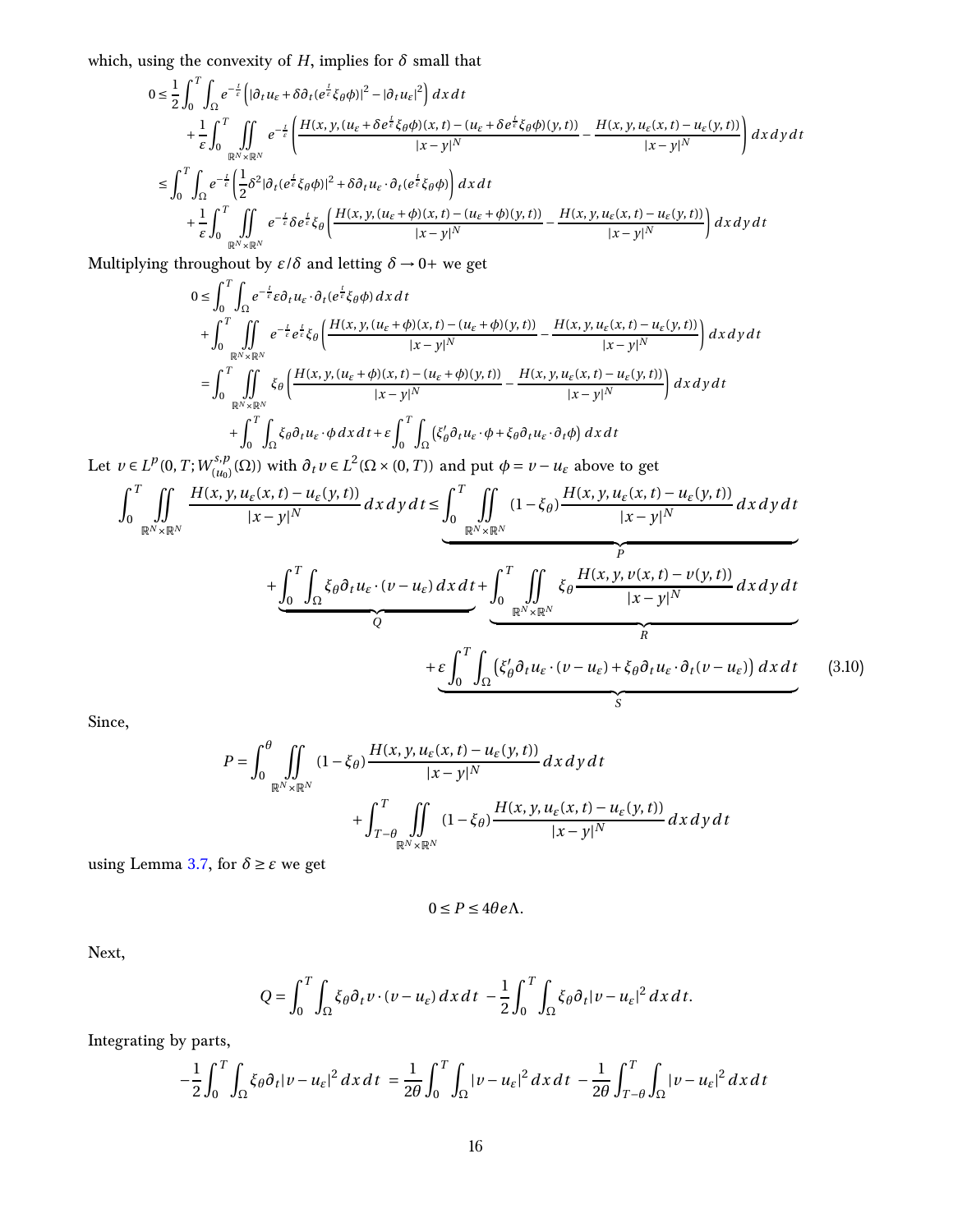We also have, recalling Remark [3.9](#page-14-2)

$$
\frac{1}{2\theta} \int_0^T \int_{\Omega} |v - u_{\varepsilon}|^2 \, dx \, dt \le \left[ \left( \frac{1}{2\theta} \int_0^{\theta} \int_{\Omega} |v - u_0|^2 \, dx \, dt \right)^{1/2} + \left( \frac{1}{2\theta} \int_0^{\theta} \int_{\Omega} |u_{\varepsilon} - u_0|^2 \, dx \, dt \right)^{1/2} \right]^2
$$
\n
$$
\le \left[ \left( \frac{1}{2\theta} \int_0^{\theta} \int_{\Omega} |v - u_0|^2 \, dx \, dt \right)^{1/2} + \frac{\sqrt{\Lambda}}{2} \sqrt{\theta} \right]^2
$$

Passing to the weak limit as  $\varepsilon \to 0+$  in [\(3.10\)](#page-15-0) and using the monotonicity of *H* followed by convexity of *H* in *ξ* we get

$$
\int_{0}^{T} \iint_{\mathbb{R}^{N} \times \mathbb{R}^{N}} \frac{H(x, y, u(x, t) - u(y, t))}{|x - y|^{N}} dx dy dt \le \liminf_{\varepsilon \to 0^{+}} \int_{0}^{T} \iint_{\mathbb{R}^{N} \times \mathbb{R}^{N}} \frac{H(x, y, u_{\varepsilon}(x, t) - u_{\varepsilon}(y, t))}{|x - y|^{N}} dx dy dt
$$
  

$$
\le \left[ \left( \frac{1}{2\theta} \int_{0}^{\theta} \int_{\Omega} |v - u_{0}|^{2} dx dt \right)^{1/2} + \frac{\sqrt{\Lambda}}{2} \sqrt{\theta} \right]^{2} - \frac{1}{2\theta} \int_{T - \theta}^{T} \int_{\Omega} |v - u|^{2} dx dt
$$
  

$$
+ \int_{0}^{T} \int_{\Omega} \xi_{\theta} \partial_{t} v \cdot (v - u) dx dt + \int_{0}^{T} \iint_{\mathbb{R}^{N} \times \mathbb{R}^{N}} \xi_{\theta} \frac{H(x, y, v(x, t) - v(y, t))}{|x - y|^{N}} dx dy dt
$$

<span id="page-16-1"></span><sup>+</sup>4*θe*<sup>Λ</sup>

Finally, letting  $\theta \rightarrow 0^+$  we get

$$
\int_{0}^{T} \iint_{\mathbb{R}^{N} \times \mathbb{R}^{N}} \frac{H(x, y, u(x, t) - u(y, t))}{|x - y|^{N}} dx dy dt \le \int_{0}^{T} \frac{1}{2} ||v(\cdot, 0) - u_{0}(\cdot)||_{L^{2}(\Omega)}^{2} - \frac{1}{2} ||v(\cdot, T) - u(\cdot, T)||_{L^{2}(\Omega)}^{2}
$$

$$
+ \int_{0}^{T} \int_{\Omega} \partial_{t} v \cdot (v - u) + \int_{0}^{T} \iint_{\mathbb{R}^{N} \times \mathbb{R}^{N}} \frac{H(x, y, v(x, t) - v(y, t))}{|x - y|^{N}} dx dy dt
$$

<span id="page-16-0"></span>which is  $(3.2)$ . This completes the proof of Theorem [1.4](#page-4-3)

## **4. Uniqueness of variational solutions**

In this section, we will show that a variational solution is unique provided that the function  $\xi \mapsto H(x, y, \xi)$  is strictly convex proving Theorem [1.5.](#page-4-4)

To this end, we suppose that  $u_1, u_2 \in L^p(0,T;W^{s,p}(\mathbb{R}^N)) \cap C^0([0,T];L^2(\Omega))$  for any  $T > 0$  are two different variational solutions. We add the two variational inequalities  $(1.5)$  corresponding to  $u_1$  and  $u_2$ , to obtain

$$
\sum_{i=1}^{2} \int_{0}^{T} \iint_{\mathbb{R}^{N} \times \mathbb{R}^{N}} \frac{H(x, y, u_{i}(x, t) - u_{i}(y, t))}{|x - y|^{N}} dx dy dt \le 2 \int_{0}^{T} \int_{\Omega} \partial_{t} v (v - w) dx dt + 2 \int_{0}^{T} \iint_{\mathbb{R}^{N} \times \mathbb{R}^{N}} \frac{H(x, y, v(x, t) - v(y, t))}{|x - y|^{N}} dx dy dt + ||v(\cdot, 0) - u_{0}||^{2}_{L^{2}(\Omega)},
$$
\n(4.1)

where we have dropped the negative term from the right hand side and we have defined  $w = \frac{u_1 + u_2}{2}$  $\frac{1}{2}$ . We would like to use *w* as a comparison function *v*, however the definition of variational solutions does not admit the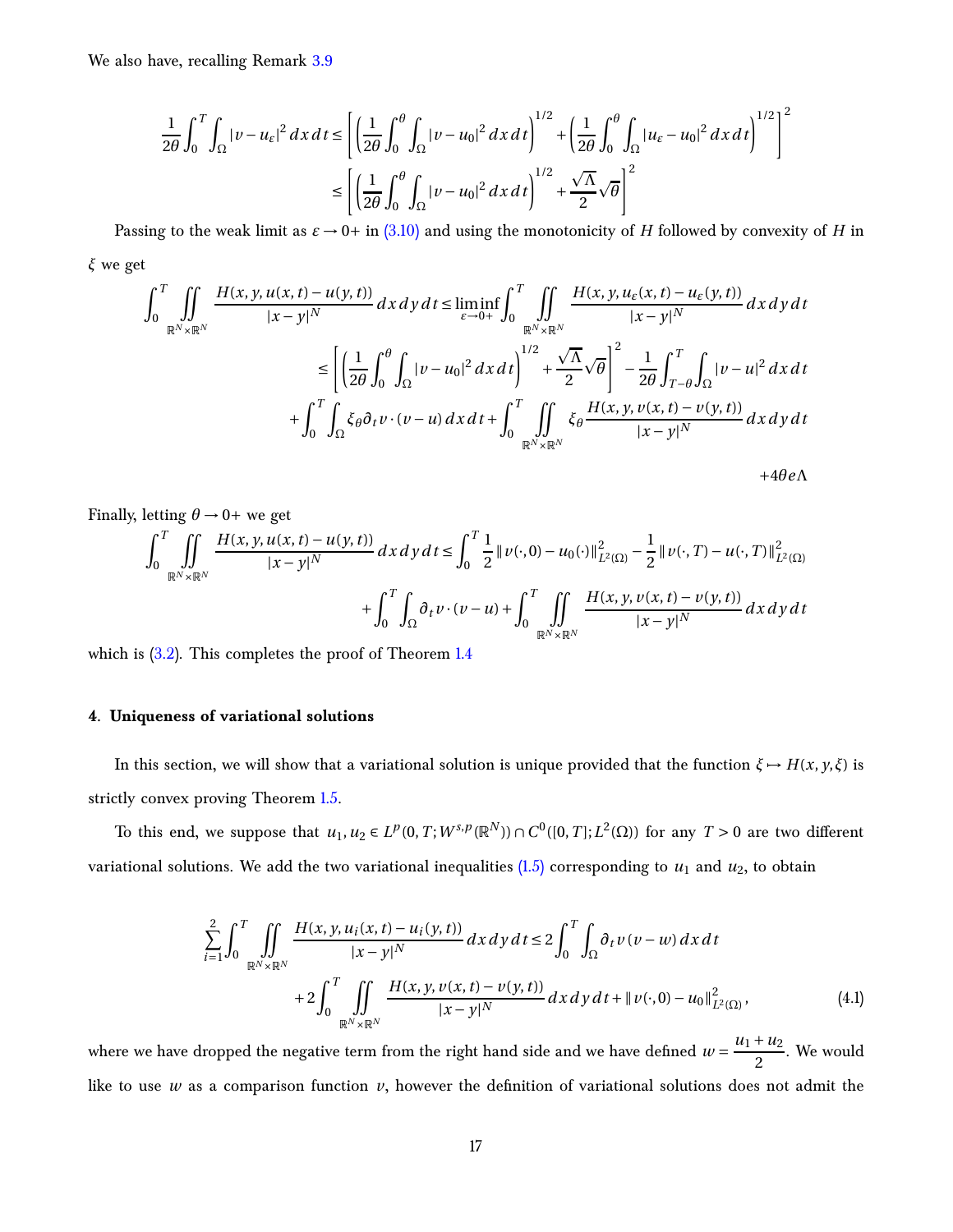<span id="page-17-3"></span> $\text{require regularity of } ∂_t w ∈ L^2(0, T; ∩).$ 

To overcome this, we make use of  $v = [w]_h$  with  $v_0 = u_0$ . Then, by Lemma [A.2,](#page-22-0) we get

 $[w]_h ∈ L^p(0, T; W^{s,p}(\mathbb{R}^N))$  with  $\partial_t[w]_h ∈ L^2(0, T; \Omega)$ 

and  $[w]_h = u_0$  on  $(\Omega^c \times (0, \infty)) \cup (\Omega \times \{0\}).$ 

Now, choosing  $v = [w]_h$  in [\(4.1\),](#page-16-1) we get

$$
\sum_{i=1}^{2} \int_{0}^{T} \iint_{\mathbb{R}^{N} \times \mathbb{R}^{N}} \frac{H(x, y, u_{i}(x, t) - u_{i}(y, t))}{|x - y|^{N}} dx dy dt \le 2 \int_{0}^{T} \int_{\Omega} \partial_{t} v (v - w) dx dt + 2 \int_{0}^{T} \iint_{\mathbb{R}^{N} \times \mathbb{R}^{N}} \frac{H(x, y, [w]_{h}(x, t) - [w]_{h}(y, t))}{|x - y|^{N}} dx dy dt = 2I_{h} + 2II_{h}.
$$
 (4.2)

By Lemma [A.2,](#page-22-0) we have

<span id="page-17-2"></span><span id="page-17-1"></span>
$$
I_h = -\frac{1}{h} \int_0^T \int_{\Omega} |[w]_h - w|^2 \, dz \le 0. \tag{4.3}
$$

For *I Ih*, by convexity, we have

$$
II_h \le \frac{1}{2} \int_0^T \iint_{\mathbb{R}^N \times \mathbb{R}^N} \frac{H(x, y, [u_1]_h(x, t) - [u_1]_h(y, t)) + H(x, y, [u_2]_h(x, t) - [u_2]_h(y, t))}{|x - y|^N} dx dy dt < \infty.
$$

Therefore,  $\frac{H(x, y, [w]_h(x, t) - [w]_h(y, t))}{h(x, y)}$  $\frac{h(x, t) - [w]_h(y, t)}{[x - y]^N} \in L^1(0, T; \mathbb{R}^N \times \mathbb{R}^N)$ . As a result, by Theorem [A.3,](#page-24-2) we get

$$
\lim_{h \to 0} II_h = \int_0^T \iint_{\mathbb{R}^N \times \mathbb{R}^N} \frac{H\left(x, y, \frac{(u_1 + u_2)(x, t)}{2} - \frac{(u_1 + u_2)(y, t)}{2}\right)}{|x - y|^N} dx dy dt.
$$
 (4.4)

Combining [\(4.2\),](#page-17-1) [\(4.2\)](#page-17-1) and [\(4.4\),](#page-17-2) we get by passing to the limit as  $h \to 0$ ,

$$
\sum_{i=1}^{2} \int_{0}^{T} \iint_{\mathbb{R}^{N} \times \mathbb{R}^{N}} \frac{H(x, y, u_{i}(x, t) - u_{i}(y, t))}{|x - y|^{N}} dx dy dt
$$
\n
$$
\leq 2 \int_{0}^{T} \iint_{\mathbb{R}^{N} \times \mathbb{R}^{N}} \frac{H\left(x, y, \frac{(u_{1} + u_{2})(x, t)}{2} - \frac{(u_{1} + u_{2})(y, t)}{2}\right)}{|x - y|^{N}} dx dy dt
$$
\n
$$
< \sum_{i=1}^{2} \int_{0}^{T} \iint_{\mathbb{R}^{N} \times \mathbb{R}^{N}} \frac{H(x, y, u_{i}(x, t) - u_{i}(y, t))}{|x - y|^{N}} dx dy dt
$$
\n(4.6)

In the last step, we have used strict convexity of *H* in *ξ* which leads to the desired contradiction. This finishes the proof of the uniqueness of variational solutions to  $(1.1)$ .

# <span id="page-17-0"></span>**5. Variational Solutions are Parabolic Minimizers**

A notion of parabolic Q-minimizers was introduced by Weiser in [\[46\]](#page-30-1), which has been useful to study regularity such as higher integrability [\[37\]](#page-29-7) for parabolic equations, even in measure metric settings [\[26](#page-27-5)]. We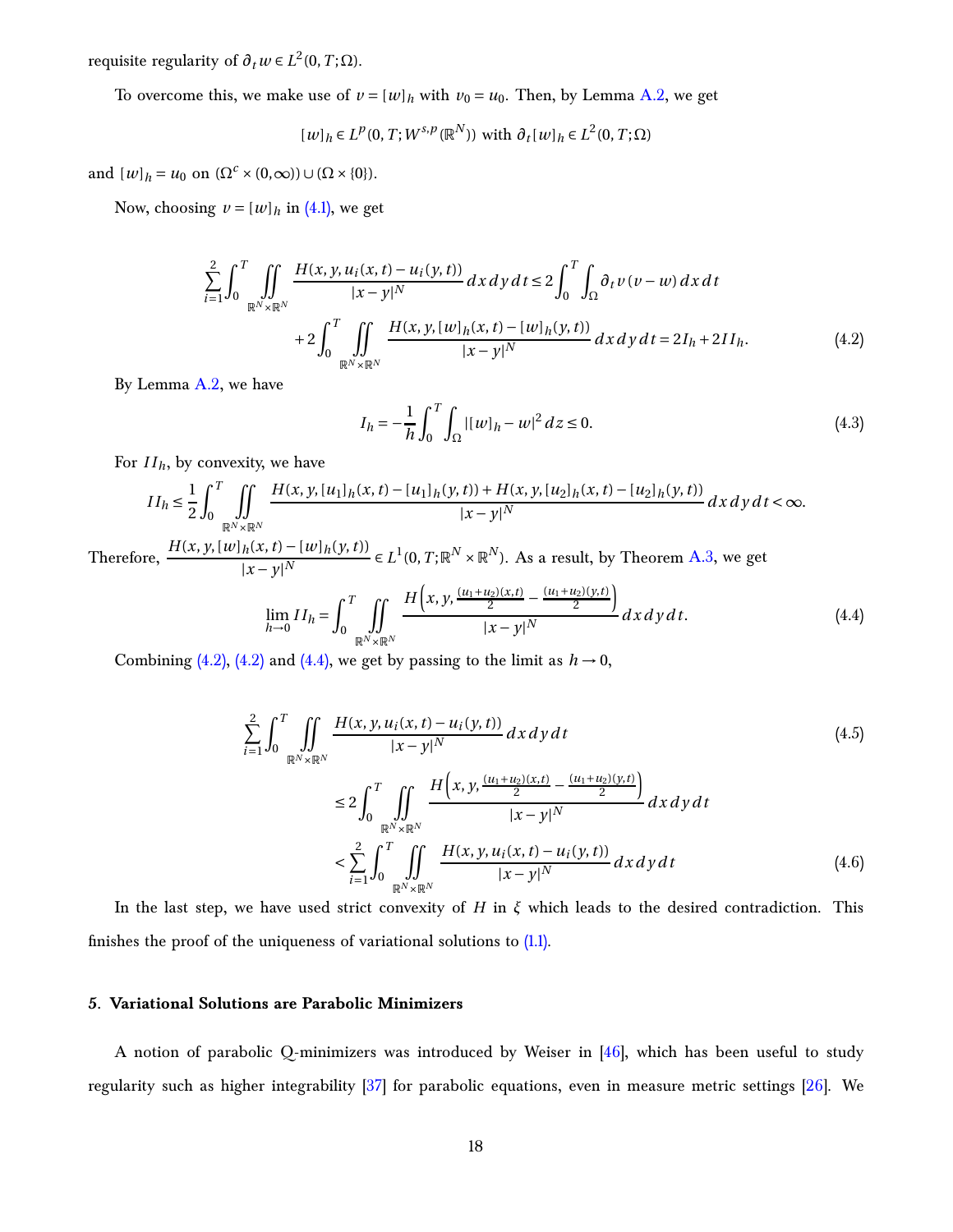<span id="page-18-0"></span>define here a notion of parabolic minimizer for nonlocal parabolic equations of the form [\(1.1\)](#page-1-2) and prove that variational solutions as in  $(1.5)$  are parabolic minimizers, although the converse might require additional time regularity.

Definition 5.1. *A measurable function*  $u:\mathbb{R}^N\times(0,\infty)\to\mathbb{R}$  *is called a parabolic minimizer for the equation* [\(1.1\)](#page-1-2) *if u* ∈ *L*<sup>*p*</sup>(0, *T*; *W*<sup>*s*,*p*</sup>( $\mathbb{R}^N$ )) *for all T* > 0 *and u* − *u*<sub>0</sub> ∈ *L*<sup>*p*</sup>(0, *T*;  $W_0^{s,p}$  $\binom{0.5}{0}$  (Ω)), and the following minimality condition holds:

$$
\int_0^T \int_{\Omega} u \partial_t \phi \, dx \, dt + \int_0^T \iint_{\mathbb{R}^N \times \mathbb{R}^N} \frac{H(x, y, u(x, t) - u(y, t))}{|x - y|^N} \, dx \, dy \, dt
$$
\n
$$
\leq \int_0^T \iint_{\mathbb{R}^N \times \mathbb{R}^N} \frac{H(x, y, (u + \phi)(x, t) - (u + \phi)(y, t))}{|x - y|^N} \, dx \, dy \, dt,
$$

<span id="page-18-1"></span>*whenever*  $T > 0$  *and*  $\phi \in C_0^{\infty}(\Omega \times (0, T))$ 

**Theorem 5.2.** *If u is a variational solution of* [\(1.1\)](#page-1-2) *in the sense of [1.5,](#page-3-2) it is also a parabolic minimizer in the sense of Definition [5.1.](#page-18-0)*

*Proof.* Let  $T > 0$  be fixed and  $\phi \in C_0^{\infty}(\Omega_T)$ . We would like to choose  $v = u + s\phi$  as a comparison function in [\(1.5\)](#page-3-2) but this may not be admissible. We overcome this by mollification in time. Choose  $v = v_h = [u]_h + s[\phi]_h$  with  $u_0$  and  $\phi_0 = 0$  respectively.

Now, observe that

$$
\int_0^T \int_{\Omega} \partial_t v(v_h - u) \, dx \, dt
$$
\n
$$
= \int_0^T \int_{\Omega} \partial_t [u]_h ([u]_h - u) \, dx \, dt + s \int_0^T \int_{\Omega} \partial_t [u]_h [\phi]_h \, dx \, dt + s \int_0^T \int_{\Omega} \partial_t [\phi]_h ([v]_h - u) \, dx \, dt
$$
\n
$$
= -\frac{1}{h} \int_0^T \int_{\Omega} |[u]_h - h|^2 - s \int_0^T \int_{\Omega} [u]_h \partial_t [\phi]_h \, dx \, dt
$$
\n
$$
+ s \int_0^T \int_{\Omega} \partial_t [\phi]_h ([v]_h - u) \, dx \, dt + s \int_{\Omega} [u]_h (T) [\phi]_h (T) \, dx
$$
\n
$$
\leq s \int_0^T \int_{\Omega} \partial_t [\phi]_h (s[\phi]_h - u) \, dx \, dt + s \int_{\Omega} [u]_h (T) [\phi]_h (T) \, dx
$$

In the second equality, we have used Lemma  $A.2$  and integration by parts. Plugging this in the minimality condition, we get

$$
\int_{0}^{T} \iint_{\mathbb{R}^{N} \times \mathbb{R}^{N}} \frac{H(x, y, u(x, t) - u(y, t))}{|x - y|^{N}} dx dy dt
$$
\n
$$
\leq s \int_{0}^{T} \int_{\Omega} \partial_{t} [\phi]_{h} (s[\phi]_{h} - u) dx dt + s \int_{\Omega} [u]_{h}(T) [\phi]_{h}(T) dx
$$
\n
$$
+ \int_{0}^{T} \iint_{\mathbb{R}^{N} \times \mathbb{R}^{N}} \frac{H(x, y, v_{h}(x, t) - v_{h}(y, t))}{|x - y|^{N}} dx dy dt - \frac{1}{2} ||(v_{h} - u)(\cdot, T)||^{2}_{L^{2}(\Omega)}.
$$

Dropping the non-positive term from the right hand side and passing to the limit as  $h \rightarrow 0$  by Lemma [A.2](#page-22-0)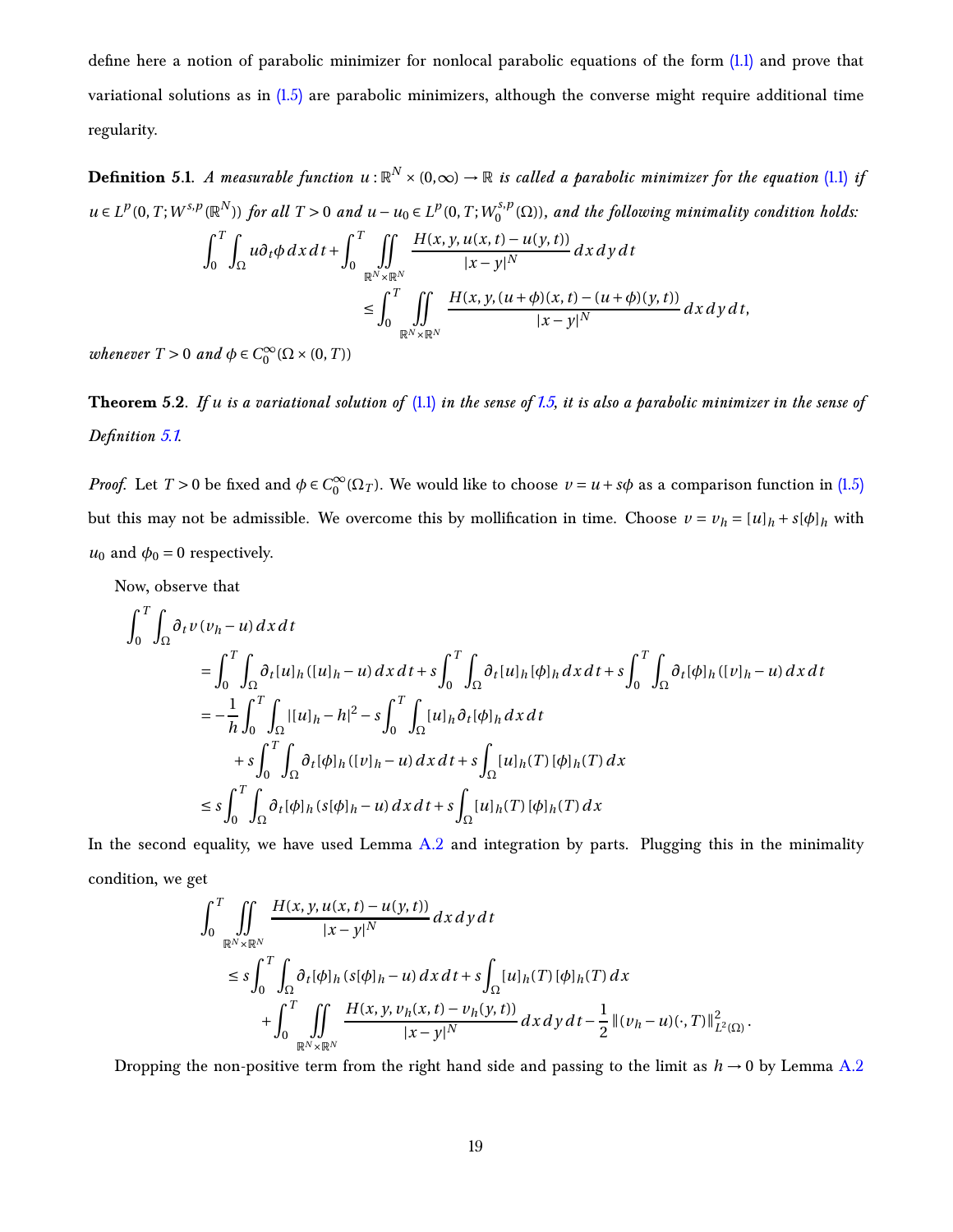and Theorem [A.3,](#page-24-2) we get

$$
\int_{0}^{T} \iint_{\mathbb{R}^{N} \times \mathbb{R}^{N}} \frac{H(x, y, u(x, t) - u(y, t))}{|x - y|^{N}} dx dy dt
$$
\n
$$
\leq s \int_{0}^{T} \int_{\Omega} \partial_{t} \phi (s\phi - u) dx dt + \int_{0}^{T} \iint_{\mathbb{R}^{N} \times \mathbb{R}^{N}} \frac{H(x, y, (u + s\phi)(x, t) - (u + s\phi)(y, t))}{|x - y|^{N}} dx dy dt
$$
\n
$$
\leq s \int_{0}^{T} \int_{\Omega} \partial_{t} \phi (s\phi - u) dx dt + (1 - s) \int_{0}^{T} \iint_{\mathbb{R}^{N} \times \mathbb{R}^{N}} \frac{H(x, y, u(x, t) - u(y, t))}{|x - y|^{N}} dx dy dt
$$
\n
$$
+ s \int_{0}^{T} \iint_{\mathbb{R}^{N} \times \mathbb{R}^{N}} \frac{H(x, y, ((u + \phi)(x, t) - (u + \phi)(y, t)))}{|x - y|^{N}} dx dy dt.
$$

In the second inequality, we have used convexity of  $H(x, y, \xi)$  in  $\xi$ . Now, we subtract the second term on the right hand side from both sides, followed by dividing by *s*, to obtain

$$
\int_0^T \iint\limits_{\mathbb{R}^N \times \mathbb{R}^N} \frac{H(x, y, u(x, t) - u(y, t))}{|x - y|^N} dx dy dt
$$
\n
$$
\leq \int_0^T \int_{\Omega} \partial_t \phi (s\phi - u) dx dt + \int_0^T \iint\limits_{\mathbb{R}^N \times \mathbb{R}^N} \frac{H(x, y, ((u + \phi)(x, t) - (u + \phi)(y, t))}{|x - y|^N} dx dy dt.
$$

<span id="page-19-0"></span>Finally, we let  $s \rightarrow 0$  to get the desired conclusion.

<span id="page-19-2"></span><span id="page-19-1"></span> $\Box$ 

# **6. Comparison with weak solutions**

In this section, we compare the notion of weak solutions to that of variational solutions.

We will first show that if the function  $\xi \mapsto H(x, y, \xi)$  is  $C^1$  and satisfies a comparable growth condition from above namely

$$
H(x, y, \xi) \le C \left( \frac{|\xi|}{|x - y|^s} \right)^p
$$
\n(6.1)

then a variational solution is a weak solution.

**Definition 6.1.** *Let* Ω *be an open bounded subset of* R *N . Suppose that H satisfies the assumptions* [\(1.2\)](#page-2-1) [\(1.3\)](#page-2-2) *and* [\(6.1\)](#page-19-1) *and let the time-independent Cauchy-Dirichlet data u*<sup>0</sup> *satisfy* [\(1.4\)](#page-3-1)*.*

*We say that*

$$
u\in L^p(0,T; W^{s,p}(\mathbb{R}^N))\cap C^0(0,T; L^2(\Omega)), \text{ such that } u-g\in L^p(0,T; W^{s,p}_0(\Omega))
$$

*and*  $\partial_t u \in L^{p'}(0, T; (W_0^{s,p}))$ 0 (Ω))<sup>∗</sup> )*, is a weak solution to* [\(1.1\)](#page-1-2) *if for every τ* ∈ (0,*T* ]*, we have*

$$
\int_0^{\tau} \iint\limits_{\mathbb{R}^N \times \mathbb{R}^N} \frac{\partial_{\xi} H(x, y, u(x, t) - u(y, t))(\phi(x, t) - \phi(y, t))}{|x - y|^N} dx dy dt + \int_0^{\tau} \langle \partial_t u, \phi \rangle_{W^{s, p}(\mathbb{R}^N)} dt = 0,
$$
 (6.2)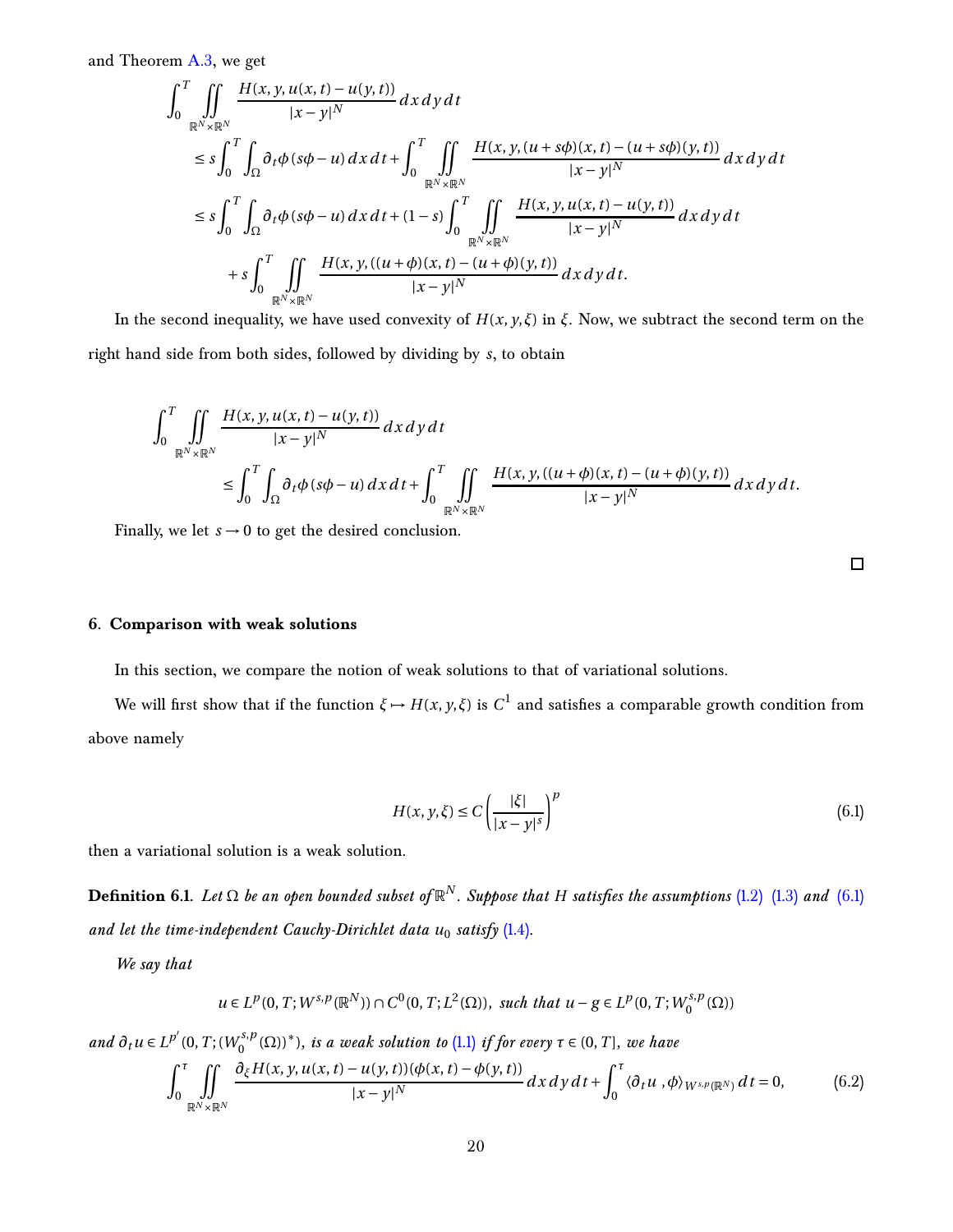<span id="page-20-2"></span><span id="page-20-0"></span>*for all*  $\phi \in C_0^{\infty}(\Omega_{\tau}).$ 

## *6.1. Time derivative of variational solutions*

In this subsection, we will prove that a variational solution *u* has a time derivative

$$
\partial_t u \in L^{p'}(0,T;(W_0^{s,p}(\Omega))^*).
$$

We will use the fact that variational solutions are parabolic minimizers as proved in Theorem [5.2.](#page-18-1) Now, for  $\phi \in C_0^{\infty}(\Omega_T)$ , taking *s* $\phi$  instead of  $\phi$  in [5.1,](#page-18-0) we obtain

$$
\left| \int_0^T \int_{\Omega} u \cdot \partial_t \phi \, dx \, dt \right| \le \left| \int_0^T \int_{\mathbb{R}^N \times \mathbb{R}^N} \frac{1}{s} \frac{H(x, y, (u + s\phi)(x, t) - (u + s\phi)(y, t)) - H(x, y, u(x, t) - u(y, t))}{|x - y|^N} \right| \tag{6.3}
$$

By passing to the limit as  $s \rightarrow 0$ , we get

$$
\left| \int_{0}^{T} \int_{\Omega} u \cdot \partial_{t} \phi \, dx \, dt \right| \leq \int_{0}^{T} \iint_{\mathbb{R}^{N} \times \mathbb{R}^{N}} \frac{\left| \partial_{\xi} H(x, y, u(x, t) - u(y, t)) \right| \left| (\phi(x, t) - \phi(y, t)) \right|}{|x - y|^{N}} dx \, dy \, dt
$$
\n
$$
\leq C \int_{0}^{T} \iint_{\mathbb{R}^{N} \times \mathbb{R}^{N}} \frac{|u(x, t) - u(y, t)|^{p-1} |(\phi(x, t) - \phi(y, t))|}{|x - y|^{N + sp}} dx \, dy \, dt
$$
\n
$$
\leq C \left\| u \right\|_{L^{p}(0, T; W^{s, p}(\mathbb{R}^{N}))}^{p-1} \left\| \phi \right\|_{L^{p}(0, T; W^{s, p}(\mathbb{R}^{N}))}
$$
\n
$$
\leq C \left\| u \right\|_{L^{p}(0, T; W^{s, p}(\mathbb{R}^{N}))}^{p-1} \left\| \phi \right\|_{L^{p}(0, T; W^{s, p}_{0}(\Omega))}.
$$

In the second inequality, we have used the fact that if *H* satisfies [1.2](#page-2-1) and [6.1,](#page-19-1) then  $\partial_{\xi}H$  satisfies

$$
\partial_{\xi} H(x, y, \xi) \leq C \frac{|\xi|^{p-1}}{|x - y|^{sp}}.
$$

<span id="page-20-1"></span>For a proof, see [\[30](#page-28-2), Lemma 2.2]. In the third inequality, we have used Hölder's inequality. Now, since  $C_0^{\infty}(\Omega_T)$ is dense in  $L^p(0,T;W_0^{s,p})$  $O_0^{s,p}$  (Ω)), we get that  $∂_t u ∈ L^{p'}(0, T; (W_0^{s,p}))$  $_{0}^{(s,p)}(\Omega))^*$ ).

# *6.2. Passage to weak solutions*

In this subsection, we prove that under  $(6.1)$ , variational solutions are weak solutions as well. Once again, we use the definition of parabolic minimizers as it is more convenient. In particular, taking *sφ* instead of *φ* in Definition [5.1,](#page-18-0) and taking limit as  $s \rightarrow 0$ , we get

$$
-\int_0^T \int_{\Omega} \partial_t u \phi dx dt = \int_0^T \int_{\Omega} u \partial_t \phi dx dt
$$
  
\n
$$
\leq \int_0^T \iint_{\mathbb{R}^N \times \mathbb{R}^N} \frac{\partial_{\xi} H(x, y, u(x, t) - u(y, t))(\phi(x, t) - \phi(y, t))}{|x - y|^N} dx dy dt.
$$

If we take  $-s\phi$  instead of  $\phi$ , we get the reverse inequality. This completes the proof.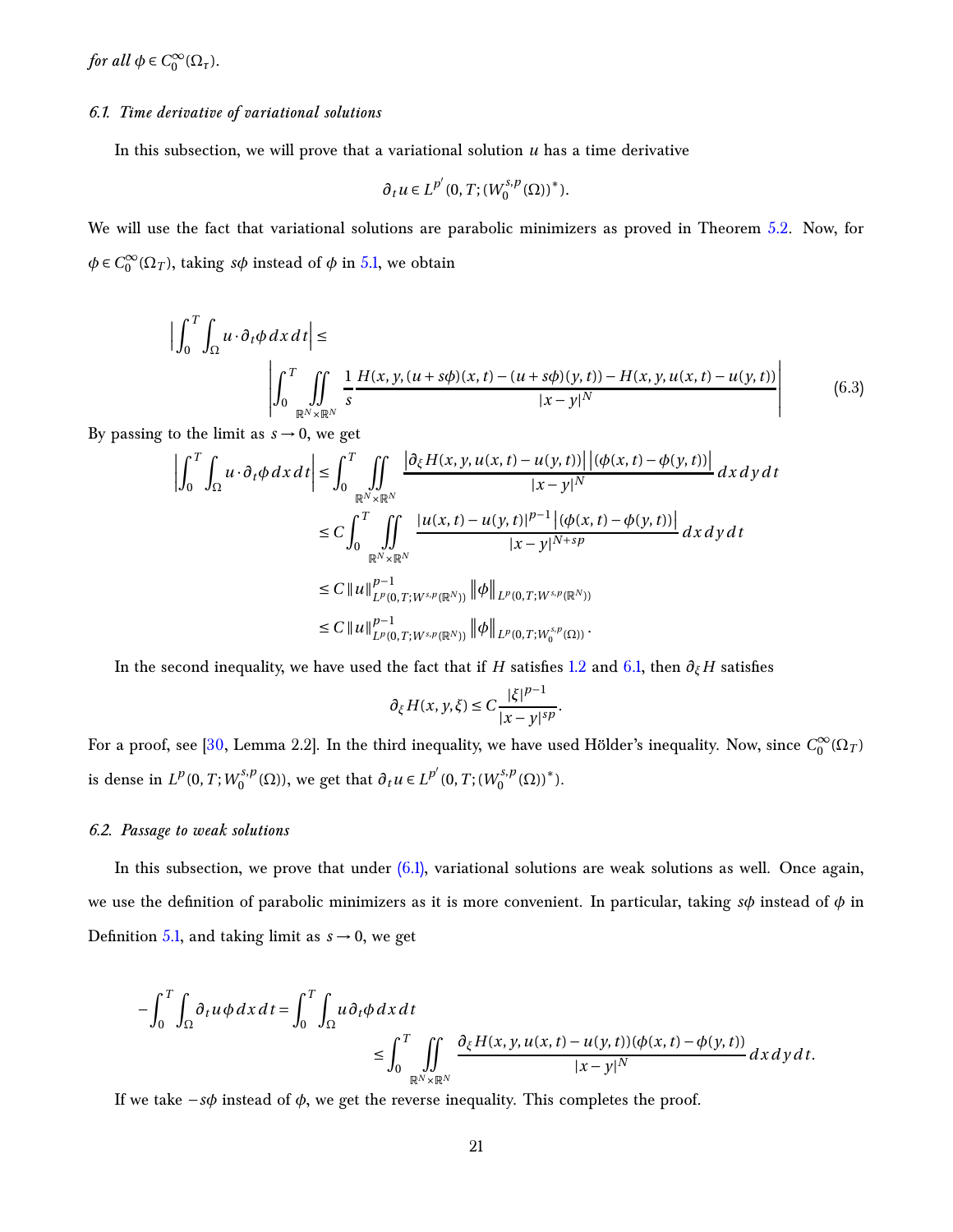#### <span id="page-21-5"></span><span id="page-21-0"></span>*6.3. Passage from weak to variational*

We will now show that for the functional,

<span id="page-21-3"></span>
$$
H(x, y, \xi) = \frac{1}{p} \left( \frac{|\xi|}{|x - y|^s} \right)^p
$$
\n(6.4)

any weak solution with  $\partial_t u \in L^{p'}(0,T;(W_0^{s,p}))$  $\binom{0.5}{0}$  (Ω))\*) must necessarily be a variational solution in one of two cases, either we have  $p > \frac{2N}{2s+1}$  $\frac{2I\mathbf{v}}{2s + N}$  or we have  $\partial_t u \in L^2(\Omega_T)$ .

The condition on time derivative  $\partial_t u \in L^{p'}(0,T;(W_0^{s,p})$  $\binom{0}{0}^* (\Omega)$ )\*) is always satisfied as per the standard theory of monotone operators in Banach space [\[45\]](#page-30-0). To proceed with the argument, let  $\phi = \nu - u$  be our test function where *v* is a comparison function. The function  $\phi$  is a valid test function since  $C_c^{\infty}(\Omega_T)$  is dense in  $L^p(0,T;W_0^{s,p})$  $\binom{S, p}{0}(\Omega)$ ). We note that

$$
|(u+\phi)(x)-(u+\phi)(y)|^p-|u(x)-u(y)|^p \ge p|u(x)-u(y)|^{p-2}(u(x)-u(y))(\phi(x)-\phi(y))
$$
\n(6.5)

and compute

<span id="page-21-2"></span>
$$
\int_0^T \langle \partial_t u, \phi \rangle = \int_0^T \langle \partial_t v, v - u \rangle - \int_0^T \langle \partial_t (v - u), v - u \rangle
$$
  
\n
$$
= \int_0^T \langle \partial_t v, v - u \rangle - \frac{1}{2} \int_0^T \frac{d}{dt} ||v - u||_{L^2}^2
$$
  
\n
$$
= \int_0^T \langle \partial_t v, v - u \rangle - ||(v - u)(\cdot, T)||_{L^2}^2 + ||(v - u)(\cdot, 0)||_{L^2}^2.
$$
\n(6.6)

The second equality holds in one of two cases. Either  $p > \frac{2N}{2s+1}$  $\frac{2s}{2s+N}$  which ensures the existence of the Gelfand triple  $W_0^{s,p}$  $\chi_0^{s,p}(\Omega)$  →  $L^2(\Omega)$  →  $W^{-s,p'}(\Omega)$ , so that [Theorem 2.6](#page-6-4) can be applied. Or we assume that the weak solution *u* satisfies  $\partial_t u \in L^2(\Omega_T)$ .

Now, by the definition of weak solution  $(6.2)$ ,  $(6.6)$  and applying  $(6.5)$ , we obtain that

$$
\int_0^T \langle \partial_t v, v - u \rangle - ||(v - u)(\cdot, T)||_{L^2}^2 + ||(v - u)(\cdot, 0)||_{L^2}^2 \ge \int_0^T \iint_{\mathbb{R}^N \times \mathbb{R}^N} \frac{H(x, y, u(x, t) - u(y, t))}{|x - y|^N} dx dy dt - \int_0^T \iint_{\mathbb{R}^N \times \mathbb{R}^N} \frac{H(x, y, v(x, t) - v(y, t))}{|x - y|^N} dx dy dt.
$$

<span id="page-21-1"></span>Rearranging the above inequality shows that *u* is a variational solution.

#### **Appendix A. Mollification in Time**

In the definition of variational solutions, the test functions or comparison functions have additional time regularity compared to the solutions, therefore the variational solutions themselves cannot be used as comparison functions. To fix this, we need a smoothening in time. Let  $\Omega$  be an open subset of  $\mathbb{R}^N$ . For  $T > 0$ , *v* ∈  $L^1(\Omega_T)$ , *v*<sub>0</sub> ∈  $L^1(\Omega)$  and *h* ∈ (0, *T*], we define

<span id="page-21-4"></span>
$$
[v]_h(\cdot, t) = e^{-\frac{t}{h}}v_0 + \frac{1}{h} \int_0^t e^{\frac{s-t}{h}} v(\cdot, s) ds,
$$
\n(A.1)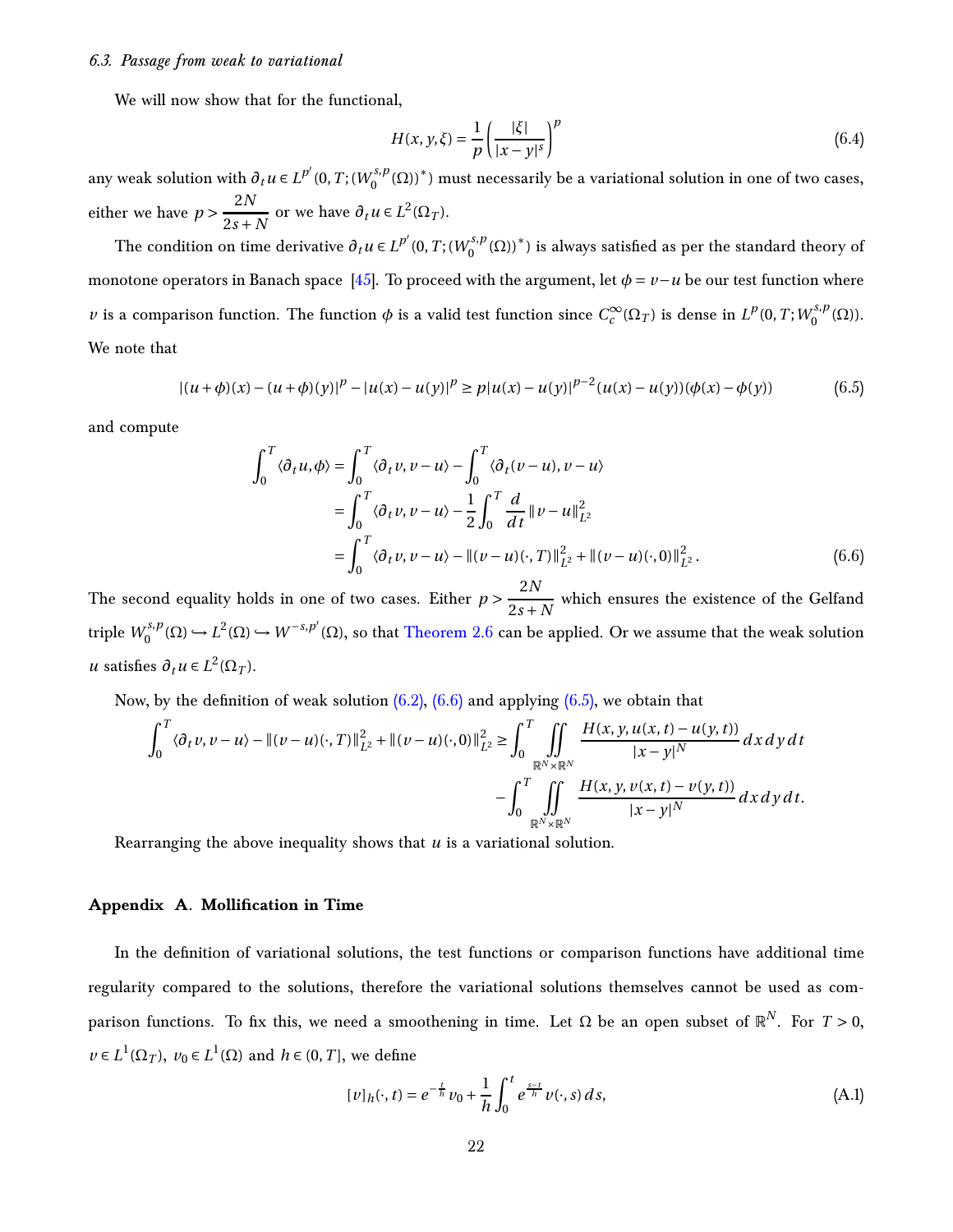<span id="page-22-2"></span><span id="page-22-1"></span>for  $t \in [0, T]$ . The basic properties of time mollification were proved earlier in [\[25,](#page-27-6) [1](#page-24-1)]. We state them below for easy reference and prove the ones that are new.

**Proposition A.1.** *([\[1,](#page-24-1) Lemma B.1]) Let*  $X$  *be a Banach space and assume that*  $v_0 \in X$ *, and moreover*  $v \in L^r(0,T;X)$ *for some*  $1 \le r \le \infty$ *. Then, the mollification in time defined by* [\(A.1\)](#page-21-4) *belongs to*  $L^r(0,T;X)$  *and* 

$$
||[v]_h||_{L^r(0,T;X)} \le ||v||_{L^r(0,t_0;X)} + \left(\frac{h}{r}\left(1 - e^{-\frac{t_0 r}{h}}\right)\right)^{\frac{1}{r}}||v_0||_X,\tag{A.2}
$$

*for any*  $t_0 \in (0, T)$ *. Moreover, we have* 

$$
\partial_t[v]_h \in L^r(0, T; X) \text{ and } \partial_t[v]_h = -\frac{1}{h}([v]_h - v). \tag{A.3}
$$

<span id="page-22-0"></span>**Lemma A.2.** ([\[2](#page-24-0), Lemma 2.2]) Let  $\Omega$  be an open subset of  $\mathbb{R}^N$ . Suppose that  $v \in L^1(\Omega_T)$  and  $v_0 \in L^1(\Omega)$ . Then, the *mollification in time as defined in* [\(A.1\)](#page-21-4) *satisfies the following properties:*

(i) Assume that  $v \in L^p(\Omega_T)$  and  $v_0 \in L^p(\Omega)$  for some  $p \ge 1$ . Then, it holds true that  $[v]_h \in L^p(\Omega_T)$  and the *following quantitative bound holds.*

$$
||[v]_h||_{L^p(\Omega_T)} \le ||v||_{L^p(\Omega_T)} + h^{1/p}||v_0||_{L^p(\Omega)}.
$$
\n(A.4)

*Moreover,*  $[v]_h \to v$  *in*  $L^p(\Omega_T)$  *as*  $h \to 0$ *.* 

(ii) Assume that  $v \in L^p(0,T;W^{s,p}(\Omega))$  and  $v_0 \in W^{s,p}(\Omega)$  for some  $p > 1$  and  $s \in (0,1]$ . Then, it holds true that  $[v]_h \in L^p(0, T; W^{s,p}(\Omega))$  and the following quantitative bound holds.

$$
||[v]_h||_{L^p(0,T;W^{s,p}(\Omega))} \le ||v||_{L^p(0,T;W^{s,p}(\Omega))} + h^{1/p}||v_0||_{W^{s,p}(\Omega)}.
$$
\n(A.5)

*Moreover,*  $[v]_h \to v$  *in*  $L^p(0,T;W^{s,p}(\Omega))$  *as*  $h \to 0$ *.* 

- *(iii)* Suppose that  $v \in L^p(0, T; W_0^{s,p})$  $v_0^{s,p}(\Omega)$  *and*  $v_0 \in W_0^{s,p}$  $\int_0^{S,p}(\Omega)$  for some  $p > 1$  and  $s \in (0,1]$ *. Then, it holds true that*  $[v]_h \in L^p(0, T; W_0^{s, p})$  $\binom{s,p}{0}(\Omega)$ ).
- (iv) Suppose that  $v \in C^0(0,T;L^2(\Omega))$  and  $v_0 \in L^2(\Omega)$ . Then, it holds true that  $[v]_h \in C^0(0,T;L^2(\Omega))$ ,  $[v]_h(\cdot,0) = v_0$ . *Moreover,*  $[v]_h \to v$  *in*  $C^0(0,T;L^2(\Omega))$  *as*  $h \to 0$ *.*
- (v) Suppose that  $v \in L^{\infty}(0, T; L^{2}(\Omega))$  and  $v_0 \in L^{2}(\Omega)$ . Then, it holds true that  $\partial_t[v]_h \in L^{\infty}(0, T; L^{2}(\Omega))$ . Moreover,  $\partial_t [v]_h = -\frac{1}{h}$  $\frac{1}{h}([v]_h - v)$ .
- (vi) Suppose that  $\partial_t v \in L^2(\Omega_T)$  then  $\partial_t [v]_h \to \partial_t v$  in  $L^2(\Omega_T)$  as  $h \to 0$ . Moreover, the inequality  $||\partial_t [v]_h||_{L^2(\Omega_T)} \le$  $||\partial_t v||_{L^2(\Omega_T)}$  *holds true.*

*Proof.* The proofs of statements  $(i)$ ,  $(iv)$ ,  $(v)$  and  $(vi)$  are the same as in [\[1](#page-24-1), Lemma B.2]. We indicate the modification required for (*i i*) and (*i i i*).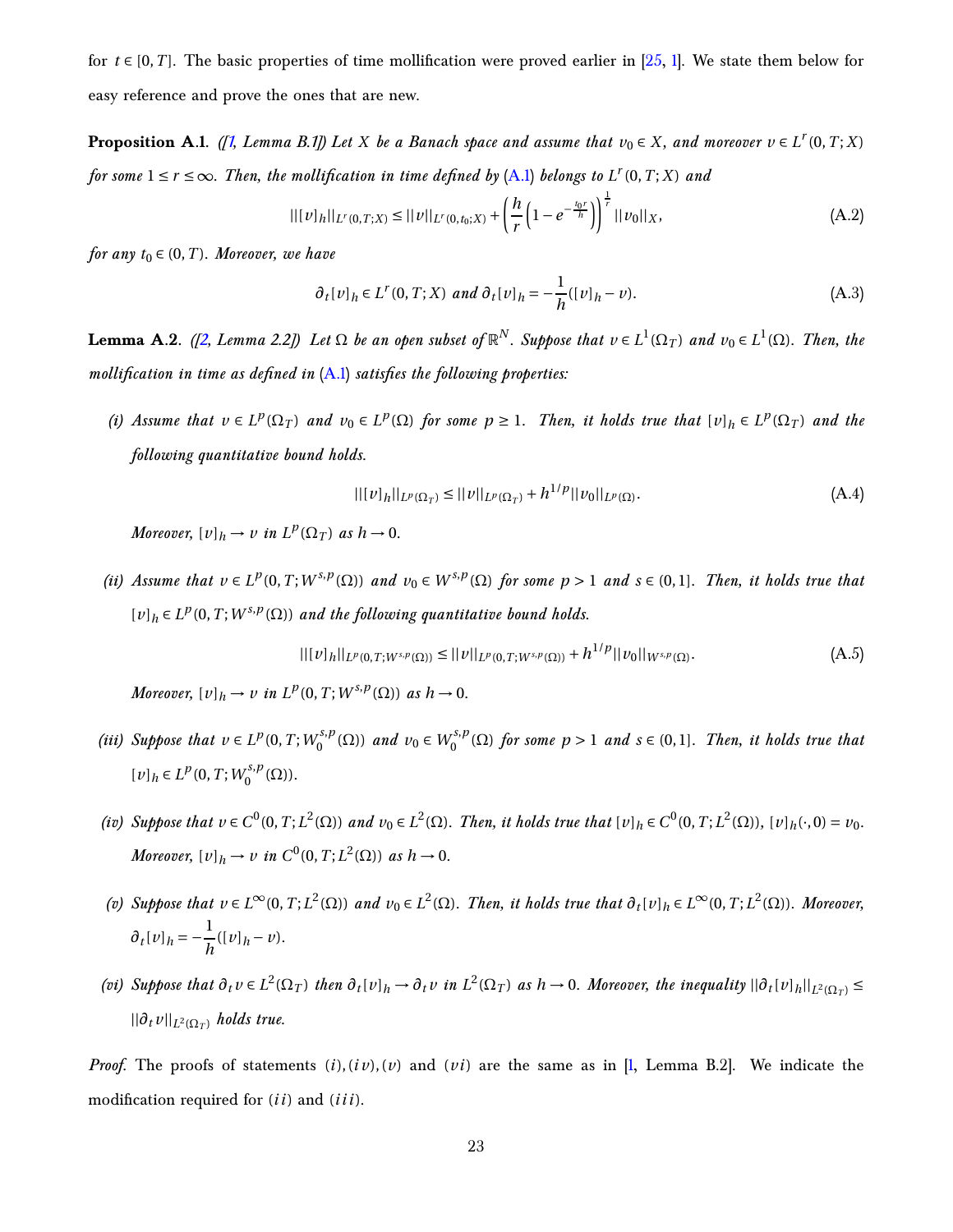<span id="page-23-0"></span>*Proof of* (*ii*). The case  $s = 1$  is covered in [\[1,](#page-24-1) Lemma B.2]. Therefore, we assume that  $s \in (0,1)$ . To begin with,  $[v]_h \in L^p(0,T;W^{s,p}(\Omega))$  follows from Proposition [A.1.](#page-22-1) To prove the convergence, observe that the inclusion  $[v]_h \in L^p(0,T;W^{s,p}(\Omega))$  implies that the function defined by  $f_h(x,y,t) = \frac{|[v]_h(x,t) - [v]_h(y,t)|}{|y-x|}$  $|x-y|^{\frac{N}{p}+s}$  satisfies  $f_h \in$  $L^p(0,T;L^p(\Omega \times \Omega)).$ 

The convergence of  $[v]_h$  to  $v$  in  $L^p(0,T;\mathbb{R}^N)$  as  $h \to 0$  guarantees pointwise a.e. convergence for a subsequence. Since this is true for any subsequence, we get the convergence  $f_h(x, y, t)^p \to \frac{|v(x, t) - v(y, t)|^p}{|x - y|^{N+ps}}$  $|x-y|^{N+ps}$  as  $h \to 0$ pointwise a.e.  $x, t \in \mathbb{R}^N \times (0, T)$  due to continuity of  $f_h$  in  $v$ .

Now, we will interpret the mollification as a mean with respect to the measure  $e^{\frac{s-t}{h}}ds$  similar to [\[2,](#page-24-0) Lemma 2.3]. This will allow us to use the convexity of  $f_h^p$  $h_h^{p}$  as the *p*<sup>th</sup> power of the ratio  $\frac{|[v]_h(x,t)-[v]_h(y,t)|}{\frac{N}{h}+s}$  $|x-y|^{\frac{N}{p}+s}$ .

Observe the following chain of inequalities:

$$
f_h^p(x, y, t) = \frac{|[v]_h(x, t) - [v]_h(y, t)|^p}{|x - y|^{N + sp}} = \frac{\left|e^{-t/h}(v_0(x) - v_0(y)) + \frac{1 - e^{-t/h}}{h(1 - e^{-t/h})} \int_0^t (v(x, t) - v(y, t)) e^{\frac{s - t}{h}} ds\right|^p}{|x - y|^{N + ps}} \le e^{-t/h} \frac{\left|v_0(x) - v_0(y)\right|^p}{|x - y|^{N + ps}} + \left(1 - e^{-t/h}\right) \frac{\left|\frac{1}{h(1 - e^{-t/h})} \int_0^t (v(x, t) - v(y, t)) e^{\frac{s - t}{h}} ds\right|^p}{|x - y|^{N + ps}}}{|x - y|^{N + ps}} \le e^{-t/h} \frac{\left|v_0(x) - v_0(y)\right|^p}{|x - y|^{N + ps}} + \frac{1}{h} \frac{\int_0^t \left| (v(x, t) - v(y, t)) e^{\frac{s - t}{h}} \right|^p ds}{|x - y|^{N + ps}} = \left[ \frac{|v(x, t) - v(y, t)|^p}{|x - y|^{N + ps}} \right]_h,
$$

where we have used the Jensen's inequality in the last inequality.

Since 
$$
\frac{|v(x, t) - v(y, t)|^p}{|x - y|^{N + ps}} \in L^1(0, T; L^1(\Omega \times \Omega))
$$
 and  $\frac{|v_0(x) - v_0(y)|^p}{|x - y|^{N + ps}} \in L^1(\Omega \times \Omega)$ , we conclude that\n
$$
\left[ \frac{|v(x, t) - v(y, t)|^p}{|x - y|^{N + ps}} \right]_h \in L^1(0, T; L^1(\Omega \times \Omega))
$$

by (*i*) with the additional bound

$$
\left| \left| \left[ \frac{|v(x,t) - v(y,t)|^p}{|x - y|^{N + ps}} \right]_h \right| \right|_{L^1(0,T;L^1(\Omega \times \Omega))} \leq \left| \left| \frac{|v(x,t) - v(y,t)|^p}{|x - y|^{N + ps}} \right| \right|_{L^1(0,T;L^1(\Omega \times \Omega))} + h \left| \left| \frac{|v_0(x) - v_0(y)|^p}{|x - y|^{N + ps}} \right| \right|_{L^1(\Omega \times \Omega)}
$$

Since  $h\Big|$  $\begin{array}{|c|c|} \hline \quad \quad & \quad \quad & \quad \quad \\ \hline \quad \quad & \quad \quad & \quad \quad \\ \hline \quad \quad & \quad \quad & \quad \quad \\ \hline \end{array}$  $|v_0(x) - v_0(y)|^p$ |*x* − *y*| *N*+*ps*  $\begin{array}{|c|c|} \hline \multicolumn{1}{|c|}{1} & \multicolumn{1}{|c|}{1} & \multicolumn{1}{|c|}{1} & \multicolumn{1}{|c|}{1} & \multicolumn{1}{|c|}{1} & \multicolumn{1}{|c|}{1} & \multicolumn{1}{|c|}{1} & \multicolumn{1}{|c|}{1} & \multicolumn{1}{|c|}{1} & \multicolumn{1}{|c|}{1} & \multicolumn{1}{|c|}{1} & \multicolumn{1}{|c|}{1} & \multicolumn{1}{|c|}{1} & \multicolumn{1}{|c|}{1} & \multicolumn{1}{|c|$  $\bigg|_{L^1(\Omega\times\Omega)}$  $\rightarrow$  0 as  $h \rightarrow$  0, by a version of dominated convergence theorem, we con-

.

clude that

$$
\lim_{h\to 0}\int_0^T\iint\limits_{\Omega\times\Omega}f_h^p(x,y,t)\,dx\,dy\,dt=\int_0^T\iint\limits_{\Omega\times\Omega}\frac{|v(x,t)-v(y,t)|^p}{|x-y|^{N+ps}}\,dx\,dy\,dt.
$$

This finishes the proof of (*i i*).

*Proof of (iii)*. The statement may be proved by density of  $C_0^{\infty}(\Omega)$  functions in  $W_0^{s,p}$  $\int_0^{s,p}$ ( $\Omega$ ). In particular, if  $\phi_{\varepsilon} \in L^p(0,T;C_0^{\infty}(\Omega))$  is an approximating sequence for a function  $v \in L^p(0,T;W^{s,p}(\Omega))$ , then  $[\phi_{\varepsilon}]_h$  is an approximating sequence for the function  $[v]_h \in L^p(0, T; W^{s,p}(\Omega))$ .  $\Box$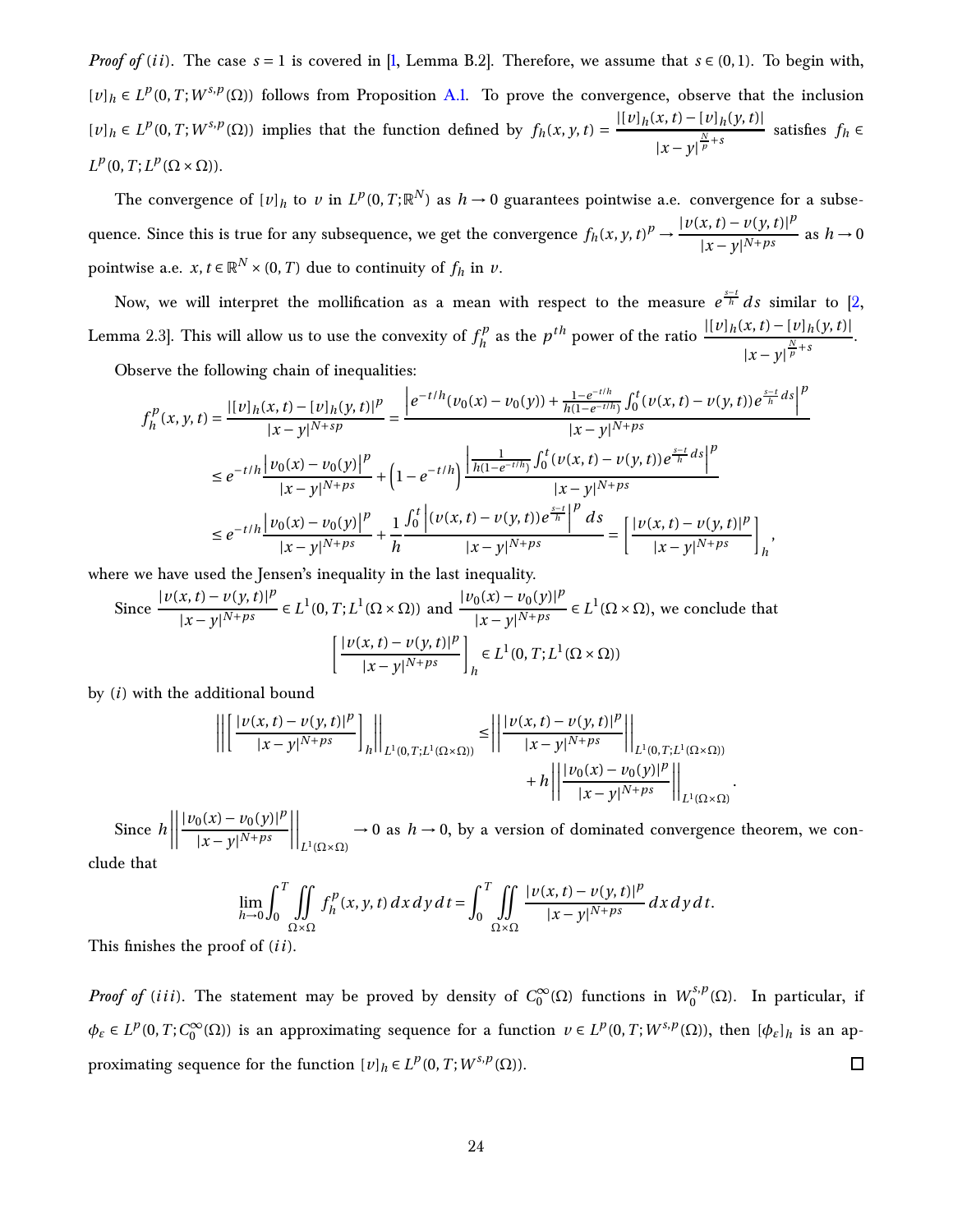<span id="page-24-3"></span><span id="page-24-2"></span>We finish this appendix by proving the following theorem.

**Theorem A.3.** *Let*  $T > 0$ *, and assume that*  $v \in L^1(0, T; W^{s,1}(\mathbb{R}^N))$  *with* 

$$
\frac{H(x, y, v(x, t) - v(y, t))}{|x - y|^N} \in L^1(0, T; L^1(\mathbb{R}^N \times \mathbb{R}^N)),
$$

 $and v_0 \in W^{s,1}(\mathbb{R}^N)$ *, with* 

$$
\frac{H(x, y, \nu_0(x) - \nu_0(y))}{|x - y|^N} \in L^1(\mathbb{R}^N \times \mathbb{R}^N).
$$

*Then, we have*

$$
\frac{H(x, y, [v]_h(x, t) - [v]_h(y, t))}{|x - y|^N} \in L^1(0, T; L^1(\mathbb{R}^N \times \mathbb{R}^N)).
$$

*Moreover,*

$$
\lim_{h\to 0}\int_0^T\iint_{\mathbb{R}^N\times\mathbb{R}^N}\frac{H(x,y,[v]_h(x,t)-[v]_h(y,t))}{|x-y|^N}dx\,dy\,dt=\int_0^T\iint_{\mathbb{R}^N\times\mathbb{R}^N}\frac{H(x,y,[v(x,t)-v(y,t))}{|x-y|^N}dx\,dy\,dt
$$

*Proof.* The proof is the same as that of [\[2](#page-24-0), Lemma 2.3]. The only difference is we use continuity and convexity of  $\xi \to H(x, y, \xi)$  and use convergence in  $L^1(0, T; L^1(\mathbb{R}^N \times \mathbb{R}^N))$ . Indeed, the proof is similar to the one given for Lemma [A.2](#page-22-0) (ii).  $\Box$ 

# **Acknowledgements**

The authors would like to thank Karthik Adimurthi for introducing us to this subject and for illuminating discussions. The authors were supported by the Department of Atomic Energy, Government of India, under project no. 12-R&D-TFR-5.01-0520.

## **References**

- <span id="page-24-1"></span>[1] Verena Bögelein, Frank Duzaar, and Paolo Marcellini. Parabolic Systems with p, q-Growth: A Variational Approach. *Archive for Rational Mechanics and Analysis*, 210(1):219–267, October 2013. ISSN 1432-0673. doi[:10.1007/s00205-013-0646-4.](https://doi.org/10.1007/s00205-013-0646-4) URL <10.1007/s00205-013-0646-4>. [2,](#page-1-3) [23,](#page-22-2) [24](#page-23-0)
- <span id="page-24-0"></span>[2] Verena Bögelein, Frank Duzaar, and Paolo Marcellini. Existence of evolutionary variational solutions via the calculus of variations. *Journal of Differential Equations*, 256 (12):3912–3942, June 2014. ISSN 0022-0396. doi[:10.1016/j.jde.2014.03.005.](https://doi.org/10.1016/j.jde.2014.03.005) URL <https://www.sciencedirect.com/science/article/pii/S0022039614001144>. [2,](#page-1-3) [3,](#page-2-3) [15,](#page-14-3) [23,](#page-22-2) [24,](#page-23-0) [25](#page-24-3)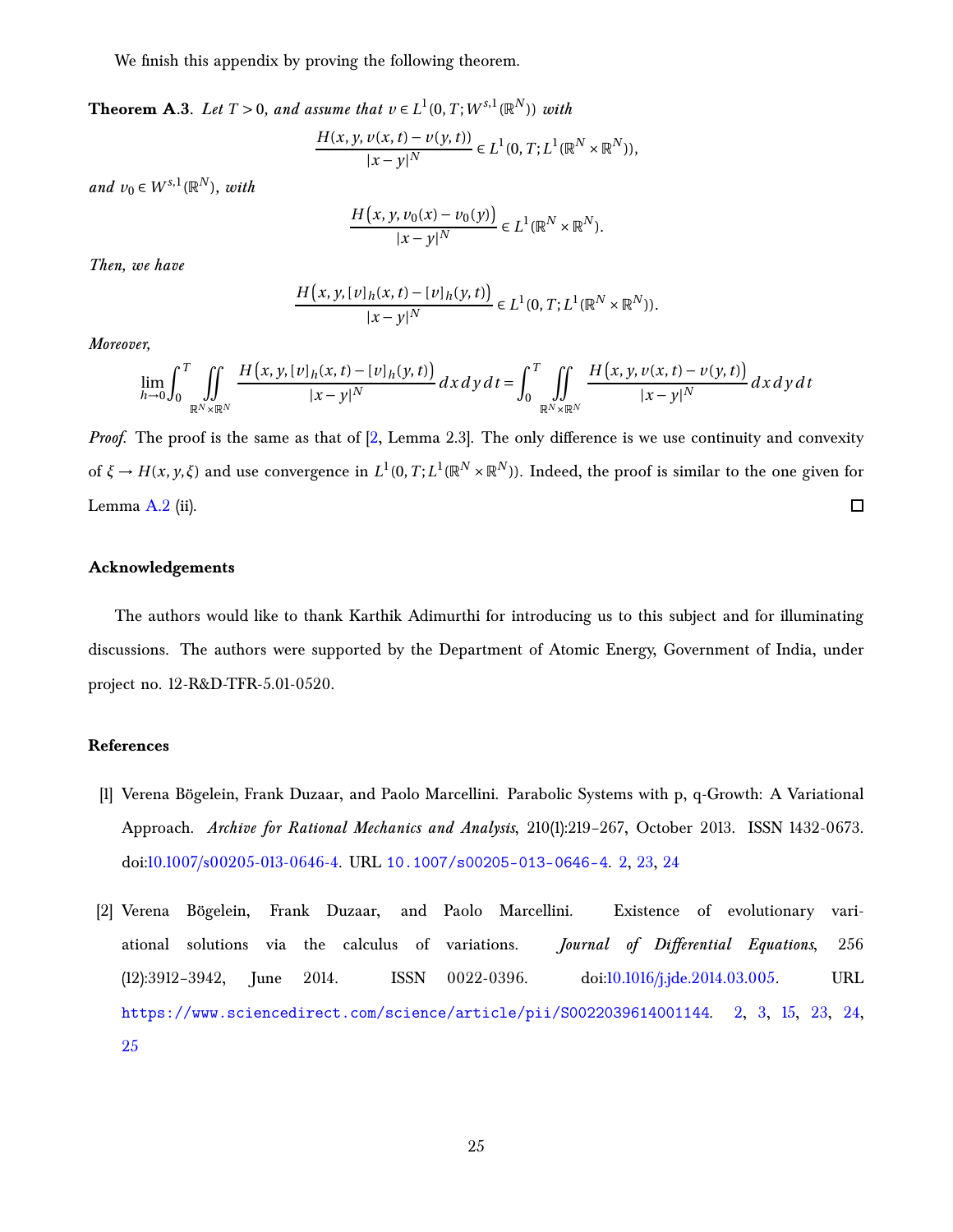- <span id="page-25-5"></span>[3] Verena Bögelein, Frank Duzaar, Leah Schätzler, and Christoph Scheven. Existence for evolutionary problems with linear growth by stability methods. *Journal of Differential Equations*, 266(11):7709–7748, May 2019. ISSN 0022-0396. doi[:10.1016/j.jde.2018.12.012.](https://doi.org/10.1016/j.jde.2018.12.012) URL <https://www.sciencedirect.com/science/article/pii/S0022039618307009>. [5](#page-4-5)
- <span id="page-25-0"></span>[4] Lorenzo Brasco and Erik Lindgren. Higher sobolev regularity for the fractional *p*-laplace equation in the superquadratic case. *Advances in Mathematics*, 304:300–354, 2017. ISSN 0001-8708. doi[:10.1016/j.aim.2016.03.039.](https://doi.org/10.1016/j.aim.2016.03.039) URL <https://mathscinet.ams.org/mathscinet-getitem?mr=3558212>. [4](#page-3-3)
- <span id="page-25-7"></span>[5] Lorenzo Brasco, Erik Lindgren, and Enea Parini. The fractional Cheeger problem. *Interfaces and Free Boundaries*, 16(3):419–458, September 2014. ISSN 1463-9963. doi[:10.4171/IFB/325.](https://doi.org/10.4171/IFB/325) URL [https://www.ems-ph.org/journals/show\\_abstract.php?issn=1463-9963&vol=16&iss=3&rank=5](https://www.ems-ph.org/journals/show_abstract.php?issn=1463-9963&vol=16&iss=3&rank=5). [7,](#page-6-5) [9](#page-8-4)
- <span id="page-25-1"></span>[6] Lorenzo Brasco, Erik Lindgren, and Armin Schikorra. Higher Hölder regularity for the fractional p-Laplacian in the superquadratic case. *Advances in Mathematics*, 338: 782–846, November 2018. ISSN 0001-8708. doi[:10.1016/j.aim.2018.09.009.](https://doi.org/10.1016/j.aim.2018.09.009) URL <https://www.sciencedirect.com/science/article/pii/S0001870818303402>. [4](#page-3-3)
- <span id="page-25-4"></span>[7] Lorenzo Brasco, Erik Lindgren, and Martin Strömqvist. Continuity of solutions to a nonlinear fractional diffusion equation. *Journal of Evolution Equations*, June 2021. ISSN 1424-3202. doi[:10.1007/s00028-021-00721-2.](https://doi.org/10.1007/s00028-021-00721-2) URL <https://doi.org/10.1007/s00028-021-00721-2>. [4](#page-3-3)
- <span id="page-25-6"></span>[8] Haim Brezis. *Functional Analysis, Sobolev Spaces and Partial Differential Equations*. Universitext. Springer, New York, 2011. ISBN 978-0-387-70913-0. URL <https://mathscinet.ams.org/mathscinet-getitem?mr=2759829>. [7](#page-6-5)
- <span id="page-25-2"></span>[9] Sun-Sig Byun, Jihoon Ok, and Kyeong Song. Hölder regularity for weak solutions to nonlocal double phase problems. *arXiv:2108.09623 [math]*, August 2021. URL <http://arxiv.org/abs/2108.09623>. [4](#page-3-3)
- <span id="page-25-3"></span>[10] Luis Caffarelli, Chi Hin Chan, and Alexis Vasseur. Regularity theory for parabolic nonlinear integral operators. *Journal of the American Mathematical Society*, 24(3):849–869, July 2011. ISSN 0894-0347, 1088-6834. doi[:10.1090/S0894-0347-2011-00698-X.](https://doi.org/10.1090/S0894-0347-2011-00698-X) URL <https://www.ams.org/jams/2011-24-03/S0894-0347-2011-00698-X/>. [4](#page-3-3)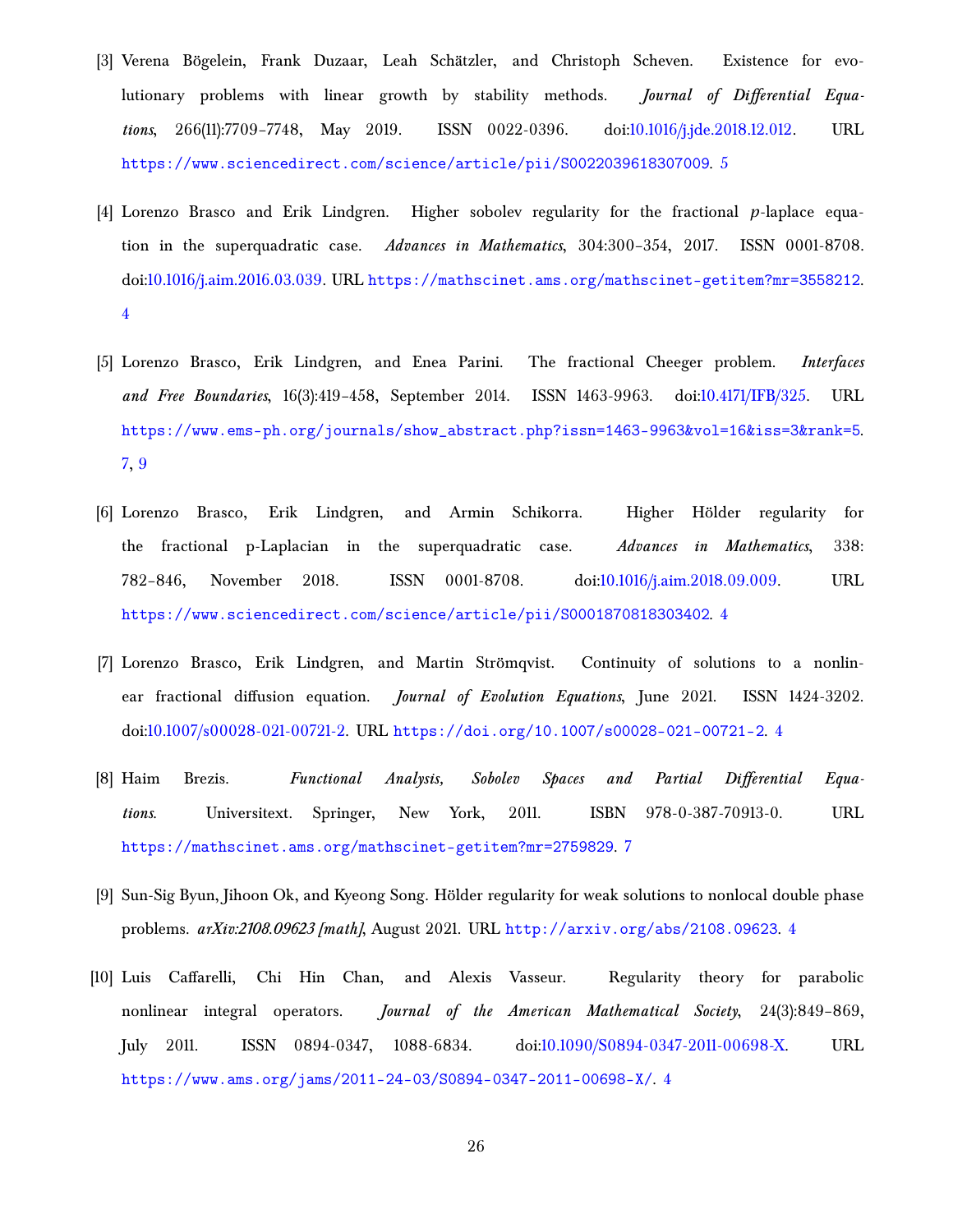- <span id="page-26-8"></span>[11] Luis A. Caffarelli and Alexis Vasseur. Drift diffusion equations with fractional diffusion and the quasi-geostrophic equation. *Annals of Mathematics. Second Series*, 171 (3):1903–1930, 2010. ISSN 0003-486X. doi[:10.4007/annals.2010.171.1903.](https://doi.org/10.4007/annals.2010.171.1903) URL <https://mathscinet.ams.org/mathscinet-getitem?mr=2680400>. [4](#page-3-3)
- <span id="page-26-3"></span>[12] Jamil Chaker. Regularity of solutions to anisotropic nonlocal equations. *Mathematische Zeitschrift*, 296(3):1135–1155, December 2020. ISSN 1432-1823. doi[:10.1007/s00209-020-02459-y.](https://doi.org/10.1007/s00209-020-02459-y) URL <https://doi.org/10.1007/s00209-020-02459-y>. [4](#page-3-3)
- <span id="page-26-5"></span>[13] Jamil Chaker and Moritz Kassmann. Nonlocal operators with singular anisotropic kernels. *Communications in Partial Differential Equations*, 45(1):1–31, January 2020. ISSN 0360-5302. doi[:10.1080/03605302.2019.1651335.](https://doi.org/10.1080/03605302.2019.1651335) URL <https://doi.org/10.1080/03605302.2019.1651335>. [4](#page-3-3)
- <span id="page-26-6"></span>[14] Jamil Chaker and Minhyun Kim. Local regularity for nonlocal equations with variable exponents. *arXiv:2107.06043 [math]*, July 2021. URL <http://arxiv.org/abs/2107.06043>. [4](#page-3-3)
- <span id="page-26-4"></span>[15] Jamil Chaker and Minhyun Kim. Regularity estimates for fractional orthotropic *p*-laplacians of mixed order. *arXiv:2104.07507 [math]*, April 2021. URL <http://arxiv.org/abs/2104.07507>. [4](#page-3-3)
- <span id="page-26-7"></span>[16] Jamil Chaker, Minhyun Kim, and Marvin Weidner. Regularity for nonlocal problems with non-standard growth. *arXiv:2111.09182 [math]*, November 2021. URL <http://arxiv.org/abs/2111.09182>. [4](#page-3-3)
- <span id="page-26-9"></span>[17] Héctor Chang-Lara and Gonzalo Dávila. Regularity for solutions of nonlocal parabolic equations II. *Journal of Differential Equations*, 256(1):130–156, January 2014. ISSN 0022-0396. doi[:10.1016/j.jde.2013.08.016.](https://doi.org/10.1016/j.jde.2013.08.016) URL <https://www.sciencedirect.com/science/article/pii/S0022039613003859>. [4](#page-3-3)
- <span id="page-26-2"></span>[18] Matteo Cozzi. Regularity results and Harnack inequalities for minimizers and solutions of nonlocal problems: A unified approach via fractional De Giorgi classes. *Journal of Functional Analysis*, 272(11):4762–4837, June 2017. ISSN 0022-1236. doi[:10.1016/j.jfa.2017.02.016.](https://doi.org/10.1016/j.jfa.2017.02.016) URL <https://www.sciencedirect.com/science/article/pii/S0022123617300770>. [3,](#page-2-3) [4](#page-3-3)
- <span id="page-26-0"></span>[19] Ennio De Giorgi. Conjectures concerning some evolution problems. In *Duke Mathematical Journal*, volume 81, pages 255–268. 1996. doi[:10.1215/S0012-7094-96-08114-4.](https://doi.org/10.1215/S0012-7094-96-08114-4) URL <https://mathscinet.ams.org/mathscinet-getitem?mr=1395405>. [3](#page-2-3)
- <span id="page-26-1"></span>[20] Agnese Di Castro, Tuomo Kuusi, and Giampiero Palatucci. Local behavior of fractional p-minimizers. *Annales de l'Institut Henri Poincaré C, Analyse non linéaire*, 33(5):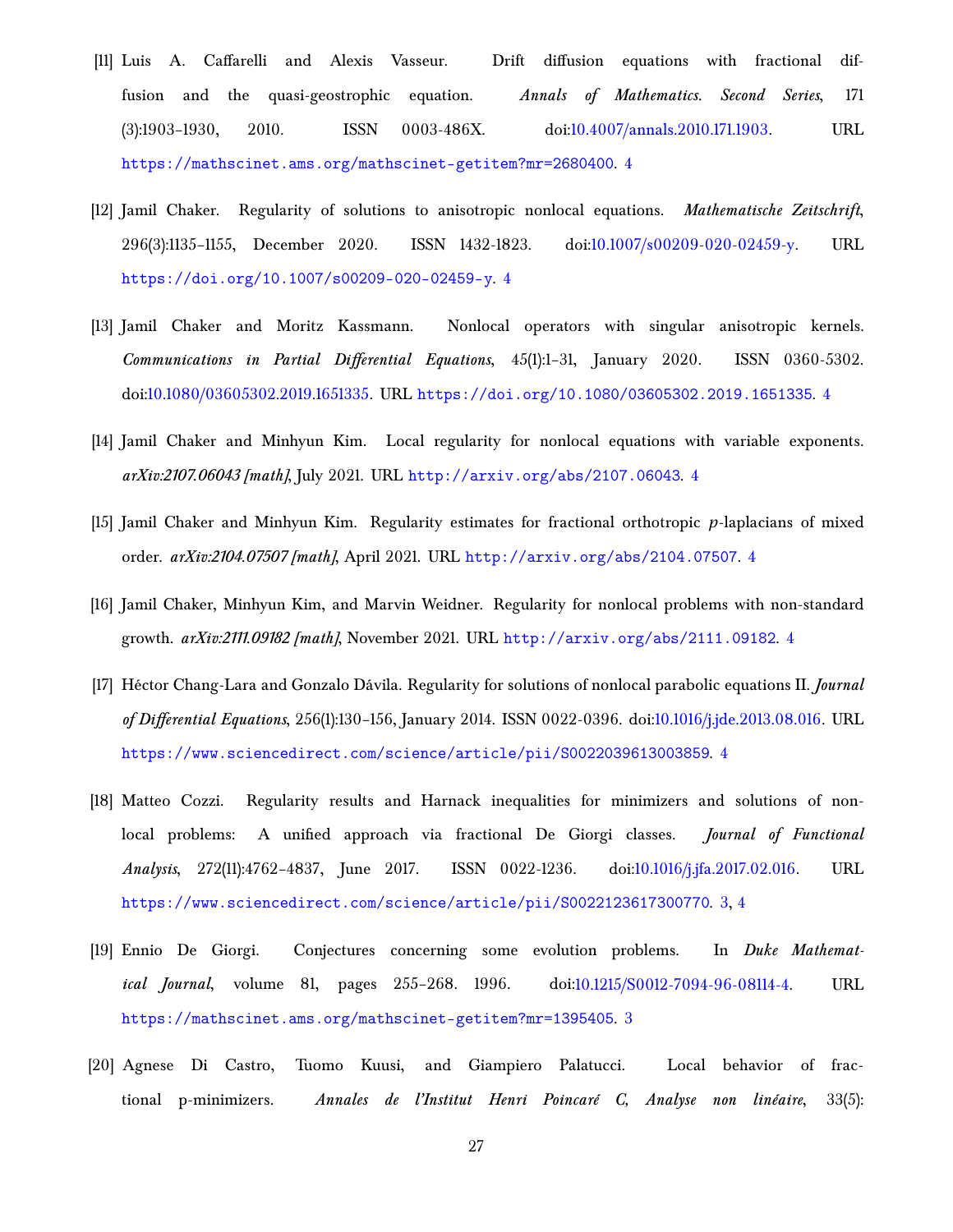1279–1299, September 2016. ISSN 0294-1449. doi[:10.1016/j.anihpc.2015.04.003.](https://doi.org/10.1016/j.anihpc.2015.04.003) URL <https://www.sciencedirect.com/science/article/pii/S0294144915000451>. [3](#page-2-3)

- <span id="page-27-3"></span>[21] Eleonora Di Nezza, Giampiero Palatucci, and Enrico Valdinoci. Hitchhiker's guide to the fractional Sobolev spaces. *Bulletin des Sciences Mathématiques*, 136 (5):521–573, July 2012. ISSN 0007-4497. doi[:10.1016/j.bulsci.2011.12.004.](https://doi.org/10.1016/j.bulsci.2011.12.004) URL <https://www.sciencedirect.com/science/article/pii/S0007449711001254>. [7](#page-6-5)
- <span id="page-27-1"></span>[22] Mengyao Ding, Chao Zhang, and Shulin Zhou. Local boundedness and Hölder continuity for the parabolic fractional p-Laplace equations. *Calculus of Variations and Partial Differential Equations*, 60(1):38, January 2021. ISSN 1432-0835. doi[:10.1007/s00526-020-01870-x.](https://doi.org/10.1007/s00526-020-01870-x) URL <https://doi.org/10.1007/s00526-020-01870-x>. [4](#page-3-3)
- <span id="page-27-2"></span>[23] Suchandan Ghosh, Dharmendra Kumar, Harsh Prasad, and Vivek Tewary. Existence of variational solutions to doubly nonlinear nonlocal evolution equations via minimizing movements. *arXiv:2201.00634 [math]*, January 2022. URL <http://arxiv.org/abs/2201.00634>. [4](#page-3-3)
- <span id="page-27-4"></span>[24] Qi Han. Compact Sobolev-Slobodeckij embeddings and positive solutions to fractional Laplacian equations. *Advances in Nonlinear Analysis*, 11(1):432–453, January 2022. ISSN 2191-950X. doi[:10.1515/anona-2020-0133.](https://doi.org/10.1515/anona-2020-0133) URL <https://www.degruyter.com/document/doi/10.1515/anona-2020-0133/html>. [7](#page-6-5)
- <span id="page-27-6"></span>[25] Juha Kinnunen and Peter Lindqvist. Pointwise behaviour of semicontinuous supersolutions to a quasilinear parabolic equation. *Annali di Matematica Pura ed Applicata*, 185(3):411–435, August 2006. ISSN 1618-1891. doi[:10.1007/s10231-005-0160-x.](https://doi.org/10.1007/s10231-005-0160-x) URL <https://doi.org/10.1007/s10231-005-0160-x>. [23](#page-22-2)
- <span id="page-27-5"></span>[26] Juha Kinnunen and Mathias Masson. Parabolic comparison principle and quasiminimizers in metric measure spaces. *Proceedings of the American Mathematical Society*, 143(2):621–632, February 2015. ISSN 0002-9939, 1088-6826. doi[:10.1090/S0002-9939-2014-12236-2.](https://doi.org/10.1090/S0002-9939-2014-12236-2) URL <https://www.ams.org/proc/2015-143-02/S0002-9939-2014-12236-2/>. [18](#page-17-3)
- <span id="page-27-0"></span>[27] Tuomo Kuusi, Giuseppe Mingione, and Yannick Sire. A fractional Gehring lemma, with applications to nonlocal equations. *Rendiconti Lincei - Matematica e Applicazioni*, 25(4):345–358, November 2014. ISSN 1120-6330. doi[:10.4171/RLM/683.](https://doi.org/10.4171/RLM/683) URL [https://www.ems-ph.org/journals/show\\_abstract.php?issn=1120-6330&vol=25&iss=4&rank=1](https://www.ems-ph.org/journals/show_abstract.php?issn=1120-6330&vol=25&iss=4&rank=1). [4](#page-3-3)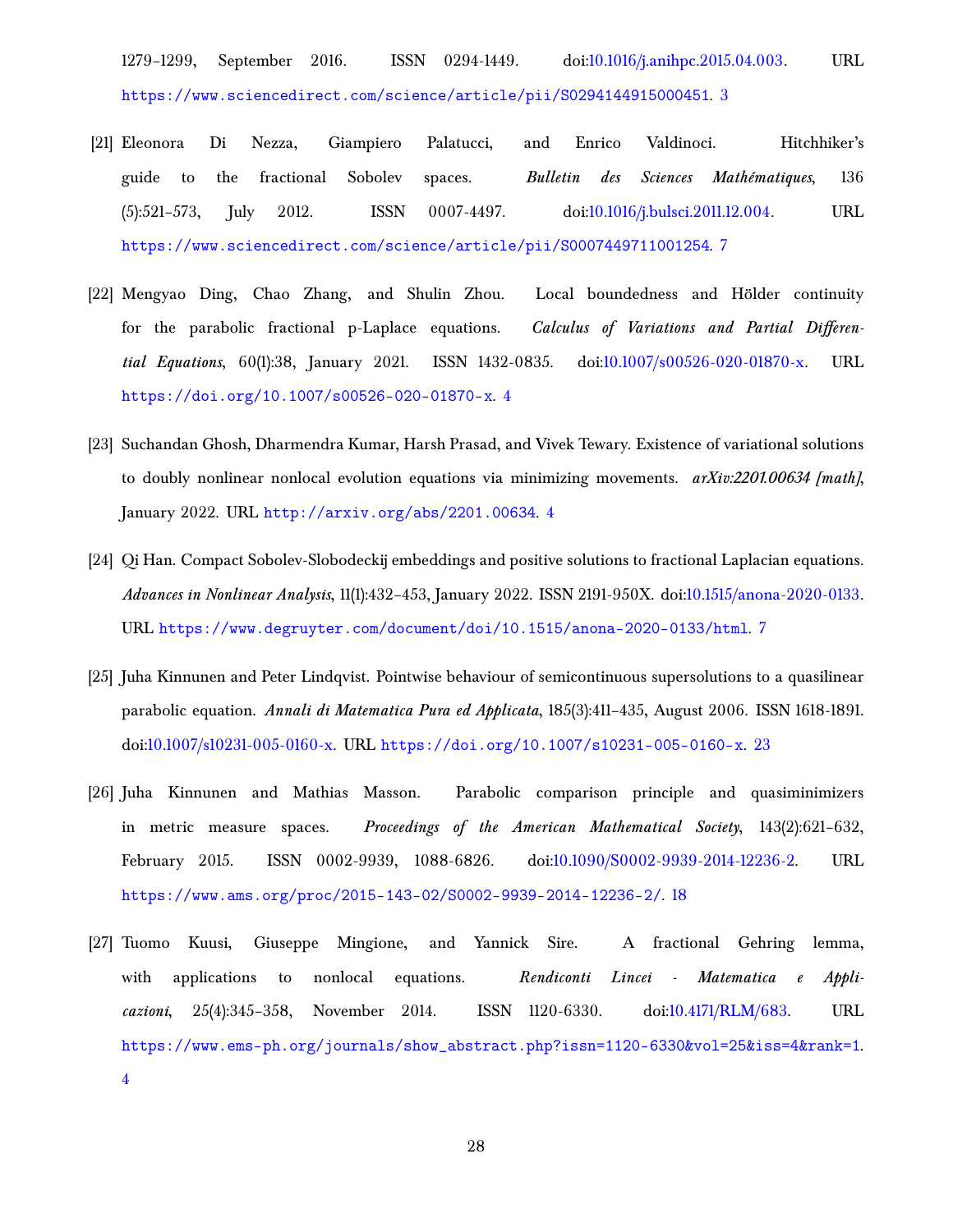- <span id="page-28-8"></span>[28] Héctor Chang Lara and Gonzalo Dávila. Regularity for solutions of non local parabolic equations. *Calculus of Variations and Partial Differential Equations*, 49(1):139–172, January 2014. ISSN 1432-0835. doi[:10.1007/s00526-012-0576-2.](https://doi.org/10.1007/s00526-012-0576-2) URL <https://doi.org/10.1007/s00526-012-0576-2>. [4](#page-3-3)
- <span id="page-28-0"></span>[29] A Lichnewsky and R Temam. Pseudosolutions of the time-dependent minimal surface problem. *Journal of Differential Equations*, 30(3):340–364, December 1978. ISSN 0022-0396. doi[:10.1016/0022-0396\(78\)90005-0.](https://doi.org/10.1016/0022-0396(78)90005-0) URL <https://www.sciencedirect.com/science/article/pii/0022039678900050>. [3](#page-2-3)
- <span id="page-28-2"></span>[30] Paolo Marcellini. Regularity of minimizers of integrals of the calculus of variations with nonstandard growth conditions. *Archive for Rational Mechanics and Analysis*, 105(3):267–284, 1989. ISSN 0003-9527. doi[:10.1007/BF00251503.](https://doi.org/10.1007/BF00251503) URL <10.1007/BF00251503>. [3,](#page-2-3) [21](#page-20-2)
- <span id="page-28-3"></span>[31] Paolo Marcellini. Regularity and existence of solutions of elliptic equations with *p*,*q*-growth conditions. *Journal of Differential Equations*, 90(1):1–30, 1991. ISSN 0022-0396. doi[:10.1016/0022-0396\(91\)90158-6.](https://doi.org/10.1016/0022-0396(91)90158-6) URL [10.1016/0022-0396\(91\)90158-6](10.1016/0022-0396(91)90158-6). [3](#page-2-3)
- <span id="page-28-4"></span>[32] Paolo Marcellini. Regularity for Elliptic Equations with General Growth Conditions. *Journal of Differential Equations*, 105(2):296–333, October 1993. ISSN 0022-0396. doi[:10.1006/jdeq.1993.1091.](https://doi.org/10.1006/jdeq.1993.1091) URL <10.1006/jdeq.1993.1091>. [3](#page-2-3)
- <span id="page-28-5"></span>[33] Paolo Marcellini. Regularity for some scalar variational problems under general growth conditions. *Journal of Optimization Theory and Applications*, 90(1):161–181, July 1996. ISSN 1573-2878. doi[:10.1007/BF02192251.](https://doi.org/10.1007/BF02192251) URL <10.1007/BF02192251>. [3](#page-2-3)
- <span id="page-28-6"></span>[34] Paolo Marcellini. Regularity under general and *p*,*q*− growth conditions. *Discrete & Continuous Dynamical Systems - S*, 13(7):2009, 2020. doi[:10.3934/dcdss.2020155.](https://doi.org/10.3934/dcdss.2020155) URL <10.3934/dcdss.2020155>. [3](#page-2-3)
- <span id="page-28-1"></span>[35] Alexander Menovschikov, Anastasia Molchanova, and Luca Scarpa. An Extended Variational Theory for Nonlinear Evolution Equations via Modular Spaces. *SIAM Journal on Mathematical Analysis*, 53(4):4865–4907, January 2021. ISSN 0036-1410. doi[:10.1137/20M1385251.](https://doi.org/10.1137/20M1385251) URL <https://epubs.siam.org/doi/10.1137/20M1385251>. [3](#page-2-3)
- <span id="page-28-7"></span>[36] Giuseppe Mingione and Vicențiu Rădulescu. Recent developments in problems with nonstandard growth and nonuniform ellipticity. *Journal of Mathematical Analysis and Applica-*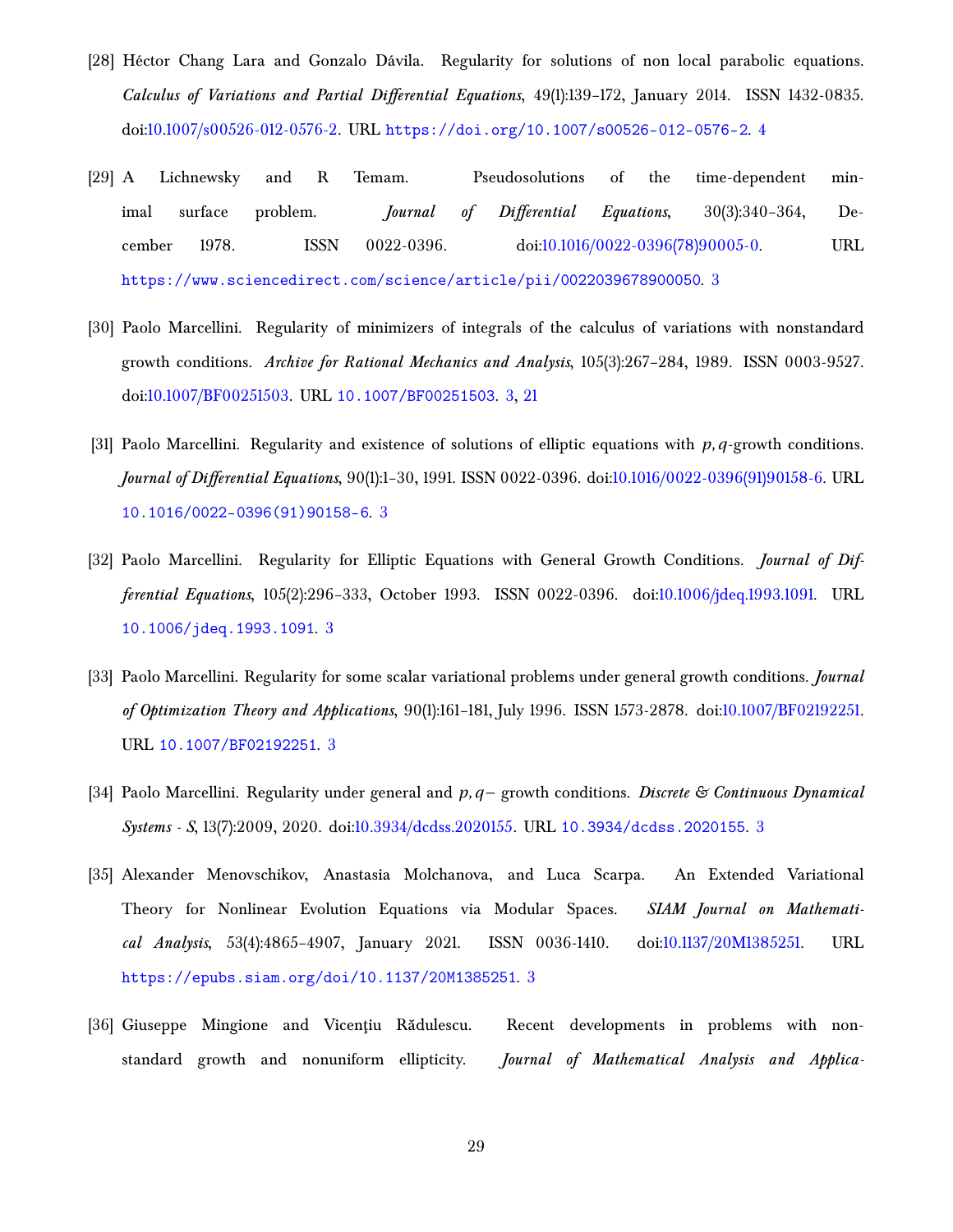*tions*, page 125197, March 2021. ISSN 0022-247X. doi[:10.1016/j.jmaa.2021.125197.](https://doi.org/10.1016/j.jmaa.2021.125197) URL <https://www.sciencedirect.com/science/article/pii/S0022247X21002766>. [3](#page-2-3)

- <span id="page-29-7"></span>[37] Mikko Parviainen. Global higher integrability for parabolic quasiminimizers in nonsmooth domains. *Calculus of Variations and Partial Differential Equations*, 31(1):75–98, January 2008. ISSN 1432-0835. doi[:10.1007/s00526-007-0106-9.](https://doi.org/10.1007/s00526-007-0106-9) URL <https://doi.org/10.1007/s00526-007-0106-9>. [18](#page-17-3)
- <span id="page-29-4"></span>[38] Harsh Prasad and Vivek Tewary. Local boundedness of variational solutions to nonlocal double phase parabolic equations. *arXiv:2112.02345 [math]*, December 2021. URL <http://arxiv.org/abs/2112.02345>. [4](#page-3-3)
- <span id="page-29-5"></span>[39] Filip Rindler. *Calculus of Variations*. Universitext. Springer, Cham, 2018. ISBN 978-3-319-77636-1 978-3-319-77637-8. doi[:10.1007/978-3-319-77637-8.](https://doi.org/10.1007/978-3-319-77637-8) URL <https://mathscinet.ams.org/mathscinet-getitem?mr=3821514>. [6](#page-5-4)
- <span id="page-29-2"></span>[40] Luca Scarpa and Ulisse Stefanelli. Stochastic PDEs via convex minimization. *Communications in Partial Differential Equations*, 46(1):66–97, January 2021. ISSN 0360-5302. doi[:10.1080/03605302.2020.1831017.](https://doi.org/10.1080/03605302.2020.1831017) URL <https://doi.org/10.1080/03605302.2020.1831017>. [3](#page-2-3)
- <span id="page-29-3"></span>[41] James M. Scott and Tadele Mengesha. Self-improving Inequalities for bounded weak solutions to nonlocal double phase equations. *arXiv:2011.11466 [math]*, November 2020. URL <http://arxiv.org/abs/2011.11466>. [4](#page-3-3)
- <span id="page-29-1"></span>[42] Enrico Serra and Paolo Tilli. Nonlinear wave equations as limits of convex minimization problems: Proof of a conjecture by De Giorgi. *Annals of Mathematics. Second Series*, 175(3):1551–1574, 2012. ISSN 0003-486X. doi[:10.4007/annals.2012.175.3.11.](https://doi.org/10.4007/annals.2012.175.3.11) URL <https://mathscinet.ams.org/mathscinet-getitem?mr=2912711>. [3](#page-2-3)
- <span id="page-29-6"></span>[43] R. E. Showalter. *Monotone Operators in Banach Space and Nonlinear Partial Differential Equations*, volume 49 of *Mathematical Surveys and Monographs*. American Mathematical Society, Providence, RI, 1997. ISBN 978-0-8218-0500-8. doi[:10.1090/surv/049.](https://doi.org/10.1090/surv/049) URL <https://mathscinet.ams.org/mathscinet-getitem?mr=1422252>. [7](#page-6-5)
- <span id="page-29-0"></span>[44] Ulisse Stefanelli. The De Giorgi conjecture on elliptic regularization. *Mathematical Models and Methods in Applied Sciences*, 21(06):1377–1394, June 2011. ISSN 0218-2025. doi[:10.1142/S0218202511005350.](https://doi.org/10.1142/S0218202511005350) URL <https://www.worldscientific.com/doi/abs/10.1142/S0218202511005350>. [3](#page-2-3)